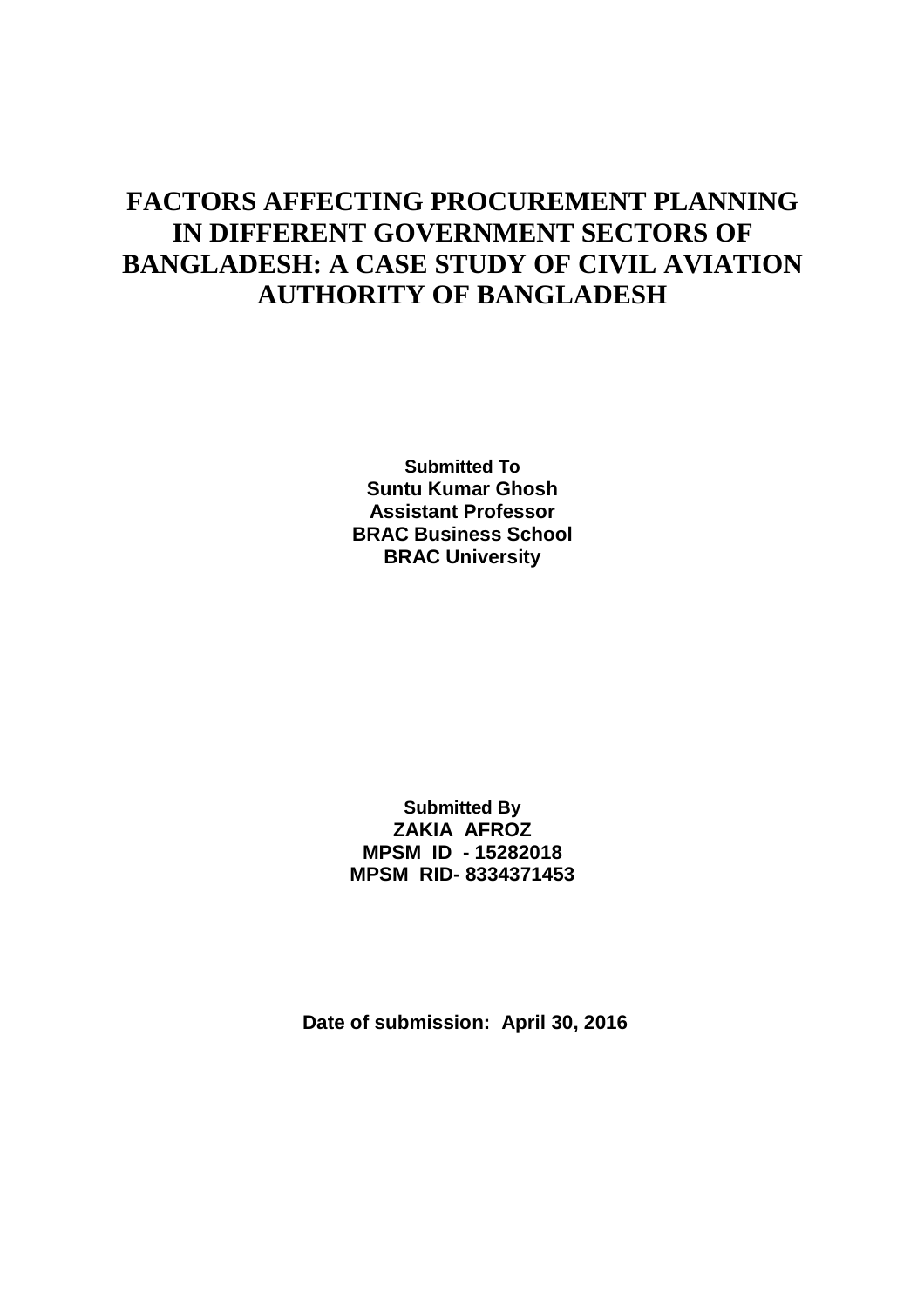## **Letter of Transmittal**

Dear Mr Ghosh,

Enclosed is the copy of Master's Thesis you supervised. My heartfelt thanks to you for your kind co-operation in preparing this thesis paper. I would like to request you to kindly accept my Master's thesis.

Regards,

Zakia Afroz Senior Assistant Chief Ministry of Women and Children Affairs Bangladesh Secretariat, Dhaka. MPSM ID - 15282018 MPSM RID- 8334371453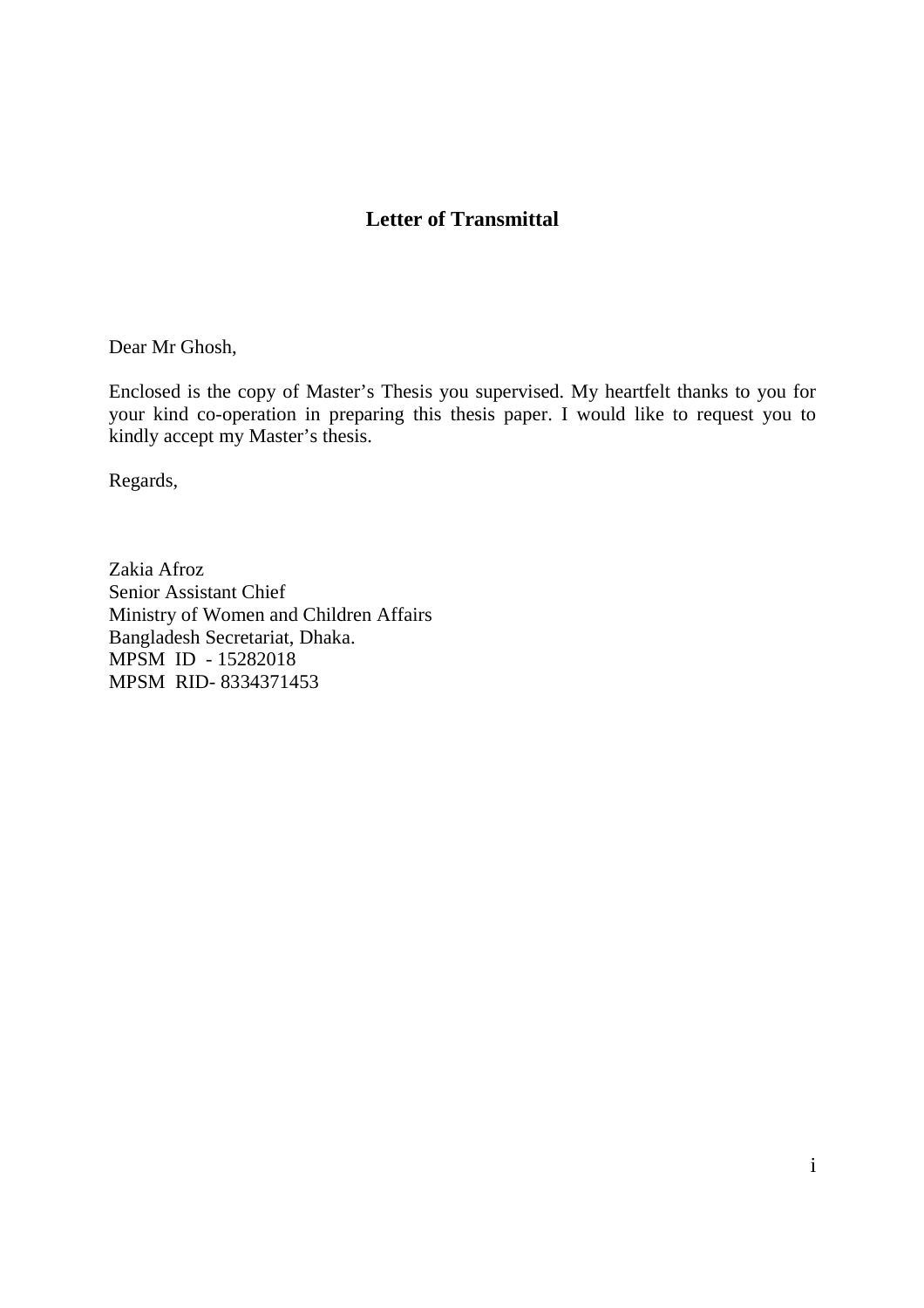#### **ACKNOWLEDGEMENT**

I would first like to thank my thesis advisor Mr. Suntu Kumar Ghosh, Assistant Professor, BRAC Business School, BRAC University. The door to Mr. Ghosh's office was always open whenever I ran into a trouble spot or had a question about my research or writing. He consistently allowed this paper to be my own work, but steered me in the right the direction whenever he thought I needed it. I am gratefully indebted to him for his very valuable comments on this thesis.

I would also like to thank the respected officials who were involved in the questionnaire survey for this research project. My heartfelt thanks to Members, Directors, Engineers and other officials of the Civil Aviation Authority of Bangladesh who encouragingly participated in questionnaire survey. Without their passionate participation and input, survey could not have been successfully conducted.

Finally, I must express my very profound gratitude to my family members especially to my spouse for providing me with unfailing support and continuous encouragement throughout my years of study and through the process of researching and writing this thesis. This accomplishment would not have been possible without them. Thank you.

Author

Zakia Afroz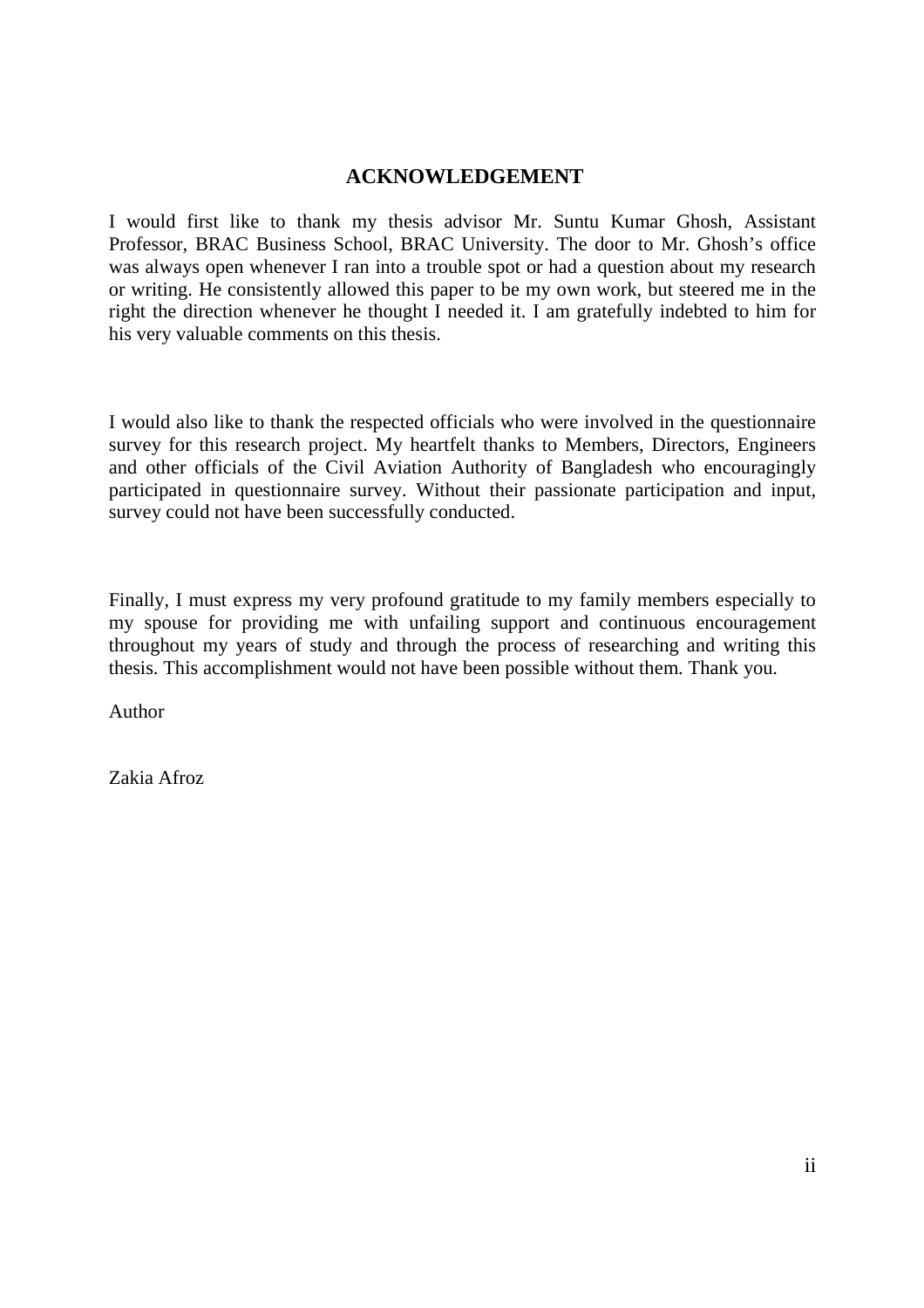## **Executive Summary**

The purpose of the study was to examine the factors that affect procurement planning in Bangladesh a case of Civil Aviation Authority of Bangladesh with an aim of making recommendations on proper procurement planning. The study aimed to establish how management support, staff competence, Information Communication Technology (ICT) tools, and budgeting procedure affect procurement planning. A census was conducted where all the 103 staff in procurement department was issued with questionnaires. Data was collected using self- administered questionnaires to collect data. The data collected was analyzed using quantitive and qualitative techniques. The study concludes that, inadequate competencies of procurement staff, lack of management support, ICT tools and budgeting procedures affect procurement planning. Finally, the study recommends a further research to be carried out in other government organizations to find out if the same results can be obtained.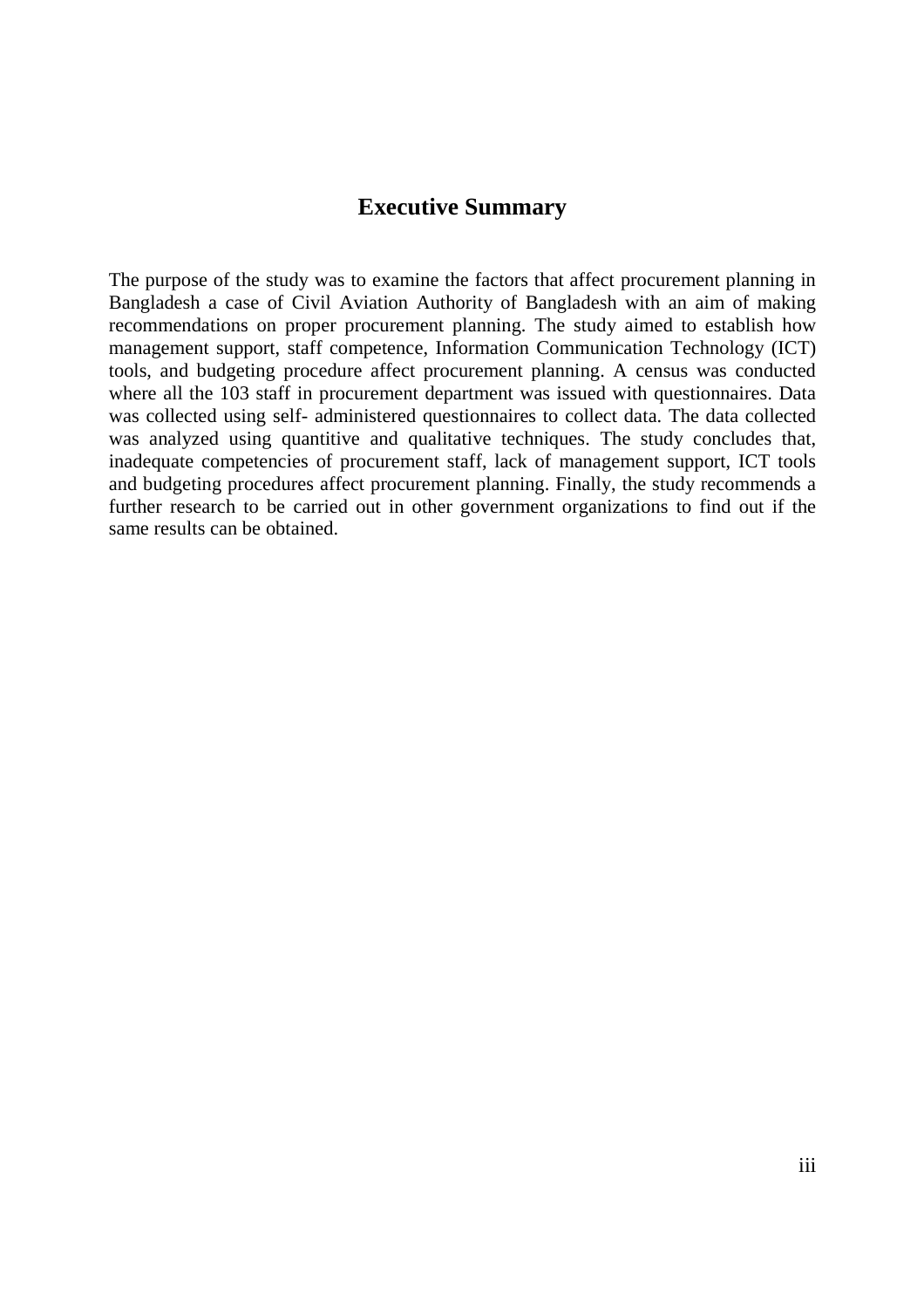# **Table of Content**

|                          |                                                      | Page          |
|--------------------------|------------------------------------------------------|---------------|
| Letter of Transmittal    |                                                      | $\mathbf{i}$  |
| Acknowledgement          |                                                      | $\mathbf{ii}$ |
| <b>Executive Summary</b> |                                                      | iii           |
| <b>Table of Content</b>  |                                                      | iv            |
| 1. Introduction          |                                                      |               |
| 1.1.                     | Profile of Civil Aviation Authority of Bangladesh    | 01            |
| 1.2.                     | <b>Statement of the Problem</b>                      | 02            |
|                          | 1.3. Research Objectives                             | 03            |
|                          | 1.4. Research Questions                              | 03            |
| 1.5.                     | Scope of the Study                                   | 04            |
|                          | 1.6. Limitation of Study                             | 04            |
|                          | 2. Literature Review                                 |               |
| 2.1.                     | Conceptual Framework                                 | 05            |
| 2.2.                     | <b>Procurement Planning</b>                          | 05            |
| 2.3.                     | <b>Staff Competence and Procurement Planning</b>     | 06            |
| 2.4.                     | Top Management Support and Procurement Planning      | 07            |
| 2.5.                     | <b>Enterprise Resource Planning (ERP)</b>            | 08            |
| 2.6.                     | <b>Budgeting Procedures and Procurement Planning</b> | 09            |
| 2.7.                     | Summary                                              | 09            |
| 2.8.                     | <b>Research Gaps</b>                                 | 10            |
|                          | 3. Research Methodology                              |               |
| 3.1.                     | <b>Research Design</b>                               | 11            |
|                          | 3.2. Population                                      | 11            |
| 3.3.                     | Sampling and Sampling Technique                      | 11            |
| 3.4.                     | Data Collection method and Instruments               | 12            |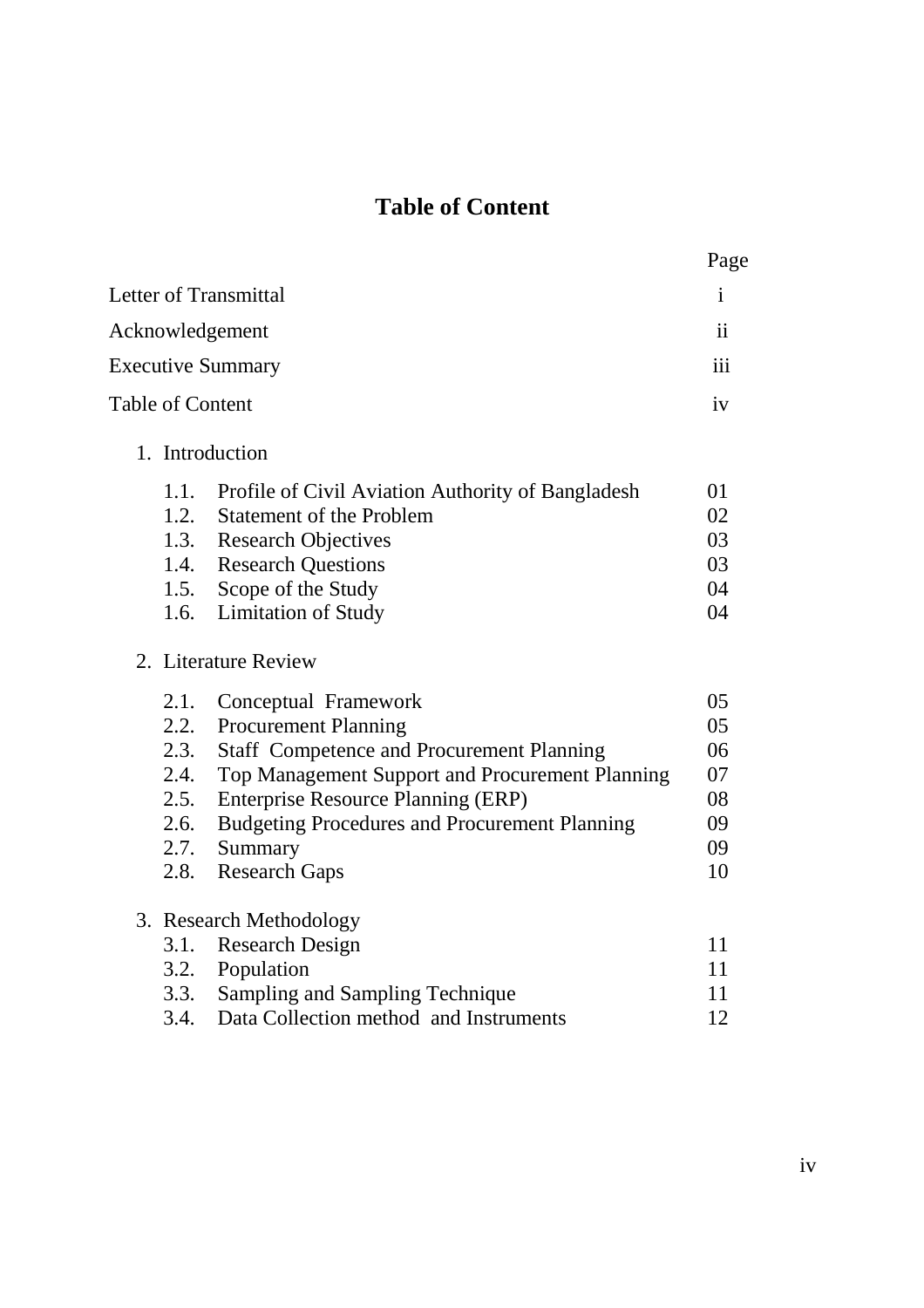| 4. Data Analysis and Presentation                    | 13 |
|------------------------------------------------------|----|
| 5. Analysis, Findings and Discussions                | 14 |
| 5.1 Procurement Planning                             | 15 |
| 5.2 Top Management and Procurement Planning          | 16 |
| 5.3 Staff Competence and Procurement Planning        | 17 |
| 5.4 Information Communication Technology (ICT) Tools |    |
| and Procurement Planning                             | 19 |
| 5.5 Budget Procedures and Procurement Planning       | 20 |
| 5.6 Correlation Analysis                             | 22 |
| 5.7 Regression Analysis                              | 23 |
| 6. Summary, Conclusions and Further Research         | 26 |
| 7. Recommendations                                   | 27 |
| 8. References                                        | 29 |
| 9. Appendix                                          | 34 |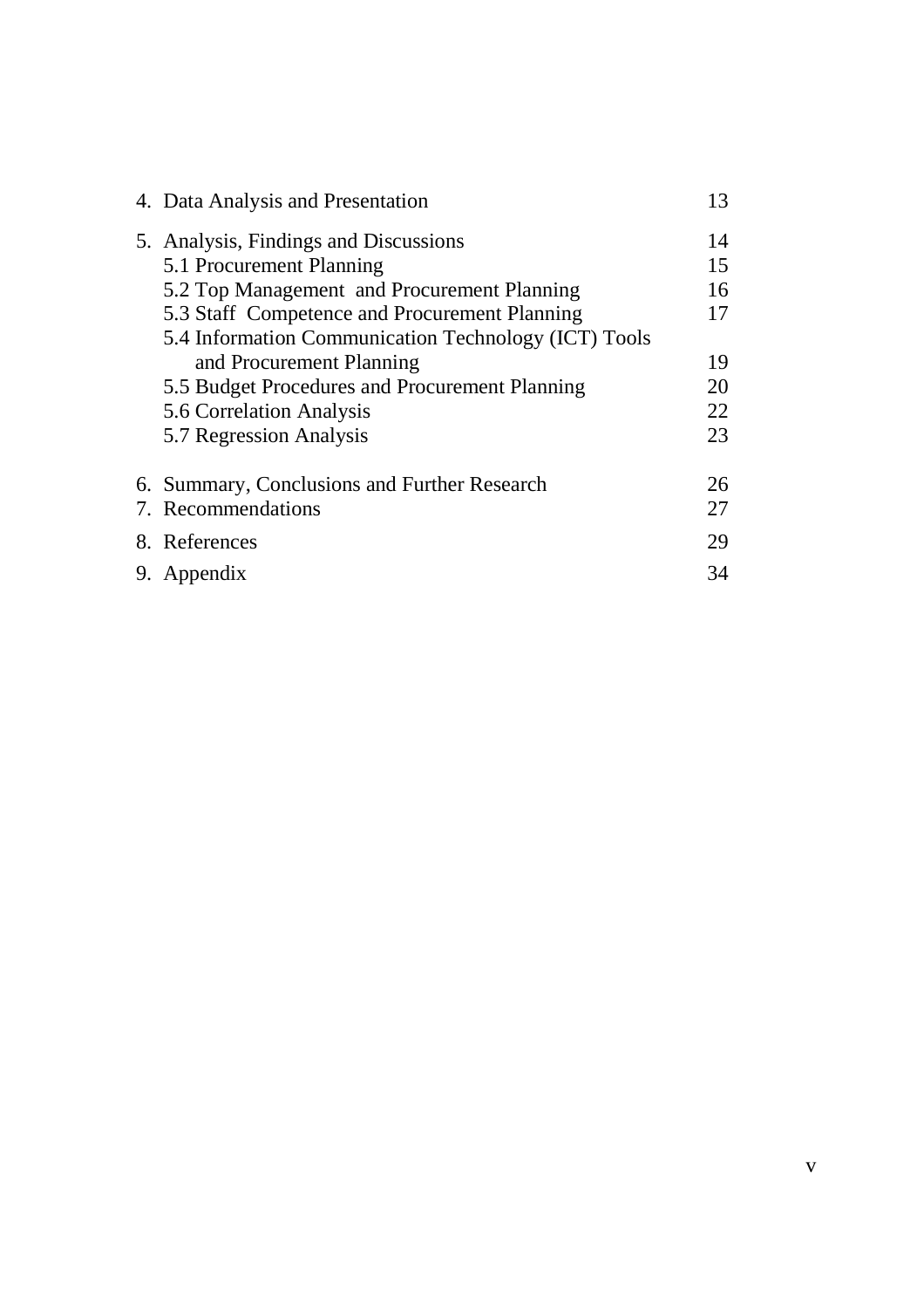# **FACTORS AFFECTING PROCUREMENT PLANNING IN DIFFERENT GOVERNMENT SECTORS OF BANGLADESH: A CASE STUDY OF CIVIL AVIATION AUTHORITY OF BANGLADESH**

## **1. Introduction**

Procurement Planning is the process to plan the purchasing activities of an organization for a specific period of time. This is commonly completed during the budgeting process. Each year, organizations are required to budget for staff, expenses, and purchases. This is the first step in the procurement planning process.

Burt *et al* (2004), further defines procurement planning as the purchasing function through which organization obtain products and services from external suppliers. A good procurement plan will go one step further by describing the process which will go through to appoint those suppliers contractually. Whether embarking on a project procurement or organizational procurement planning exercise, the steps will be the same. First, define the items which need to procure. Next, define the process for acquiring those items. And finally, schedule the timeframes for delivery.

According to PPR (2008), Procuring Entities are required to plan their procurements. A procurement plan helps Procurement Entities to achieve maximum value for expenditures and enables the entities to identify and address all relevant issues pertaining to a particular procurement before they can publicize their procurement notices to potential suppliers of goods, works and services. A procurement plan is influenced by a number of factors. These include; the value of the procurement, the type of procurement – for example, whether the procurement is sensitive, unique, high risk, or of strategic significance to the procuring Entity's success, and the nature of procurement – for example, whether it involves intrinsic risks and ethical and process issues.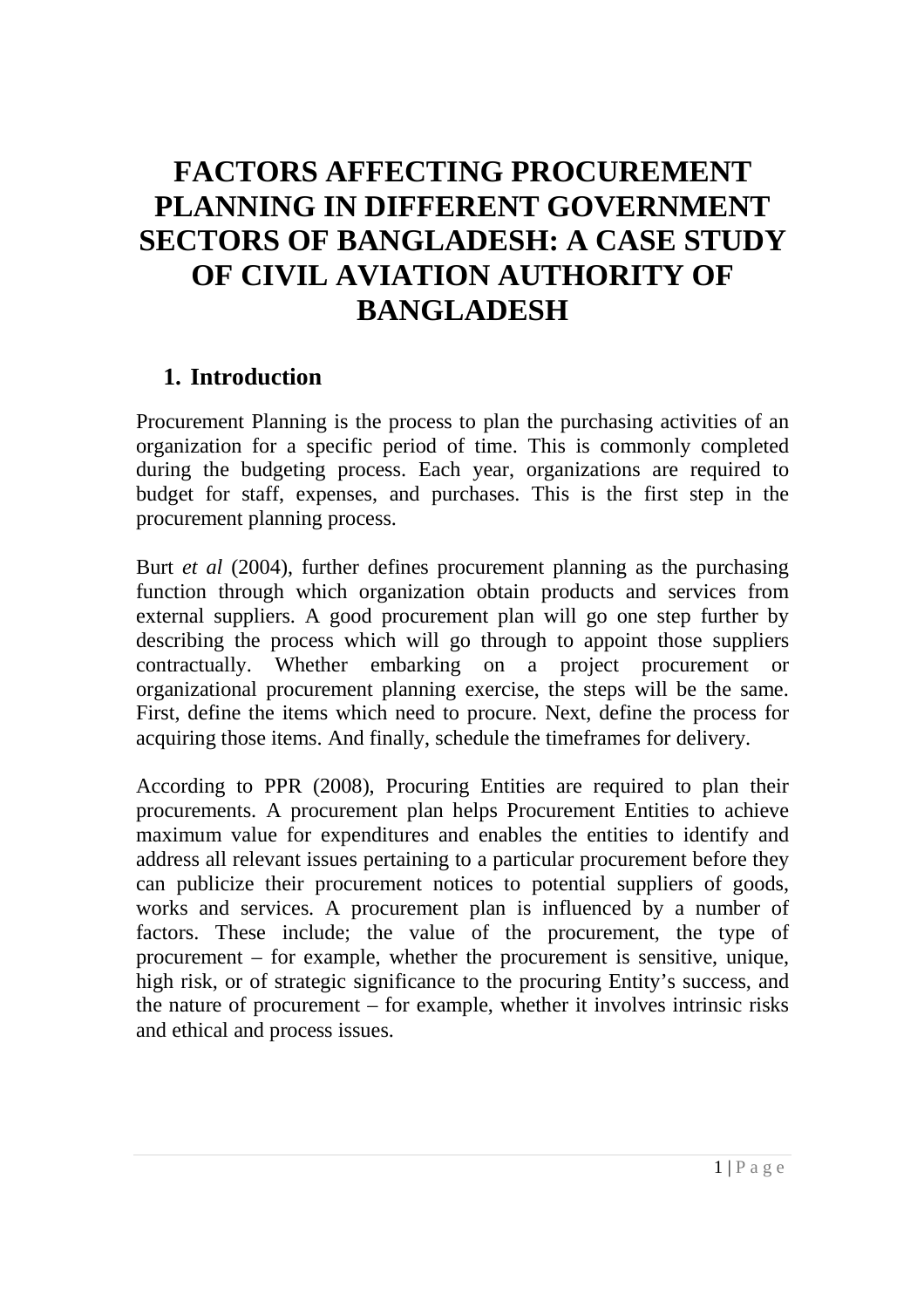## **1.1 Profile of the Civil Aviation Authority of Bangladesh (CAAB)**

CAAB is an autonomous organization under the Ministry of Civil Aviation and Tourism (MOCAT). This organization undertakes a large amount of procurement activities every year. Budget for different types of procurement activities is approved by MOCAT, Ministry of Finance and Ministry of Planning. As per Public Procurement Regulation (PPR,2008) preparation of procurement planning for every financial year is mandatory. Besides that procurement planning is also mandatory for every development project. The approval authority of the procurement activities exists in different levels depending upon the tender value. This organization consists of three engineering departments under Chief Engineer Office. Besides it has three broad wings namely Administration, Operation and Finance each of which is headed by Member. Each of the three broad wings is cascaded down and formed about nine units. The engineering departments are mostly responsible for procurement activities. They procure for all the airports of Bangladesh and the Headquarter as per requirement. Each unit also procures their own requirement. Among the units there is a central procurement and maintenance department which is responsible for procure highly technical equipments in response to the requirement of other department. CAAB is headed by Chairman who is deputed here from Bangladesh Airforce.

## **1.2. Statement of the Problem**

Public procurement is very important and accounts for a sizeable proportion of the GDP. It is estimated that public procurement accounts for 9%–13% of the GDP of the economies of developing countries (Thai, 2004). Therefore, it is important for public institutions to have exceptional procurement plans.

The government has put in place provisions to ensure realization of long term objective of improving the quality of life of its citizens. Substantial resources have been committed towards improving service delivery in areas such as infrastructure development and maintenance, rural development, human development and governance, among others. The implementation of these interventions would be incomplete without proper procurement planning (KNBS, 2008).

According to Basheka (2008) a good procurement plan brings some sanity in the budgetary allocations and prudent financial management. However, in Bangladesh, there is lack of alignment between procurement planning and resource planning (budgetary allocation). While there are various empirical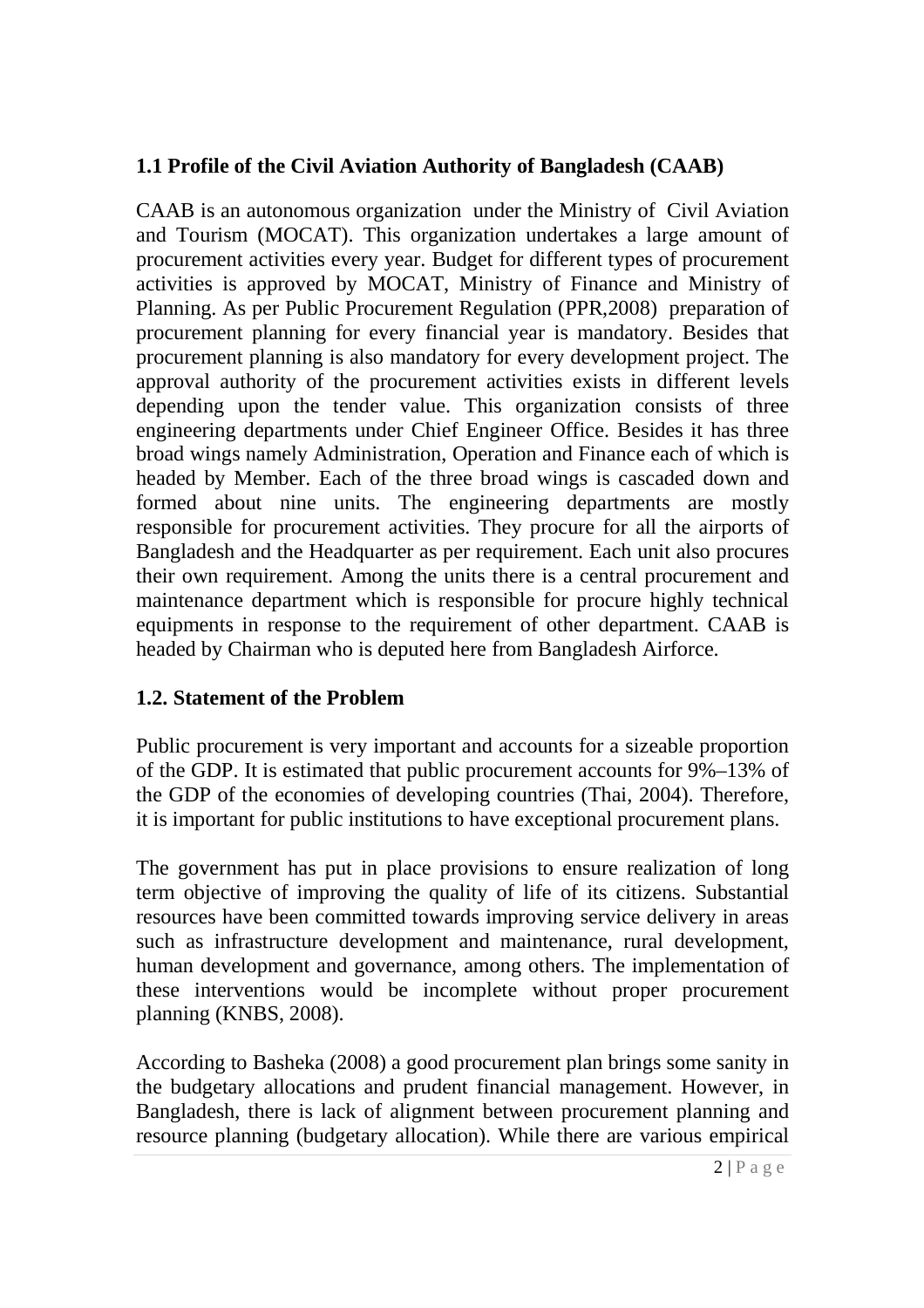evidences on procurement planning such as, Wogube (2011), on procurement planning and service delivery in Public Enterprises, Nyumu (2010) on budget allocation for Cooperative societies, and Owalla (2012) management of devolved procurement funds, there is limited research that has been carried out to determine exactly why devolved units have not been able to achieve their procurement objectives. Apiyo & Mburu (2014) has studied on factors affecting procurement planning in county governments in Kenya. In Bangladesh**,** there is no evidence of such type of study. However, to address this gap, the attempt has been taken to investigate factors affecting procurement planning in different government sectors in Bangladesh particularly in the case of CAAB.

## **1.3. Research Objectives**

The main objective of the study is *to investigate factors affecting procurement planning in different government sectors in Bangladesh.*

The study will be guided by the following specific objectives.

i. To establish the effect of staff competence on procurement planning in Civil Aviation Authority of Bangladesh (CAAB).

ii. To determine the influence of management support on procurement planning in CAAB.

iii. To examine the role of ICT tools on procurement planning in CAAB.

iv. To assess the effect of budgeting procedures on procurement planning in CAAB.

## **1.4. Research Questions**

i. What is the effect of staff competence in procurement planning in CAAB?

ii. How does management support influence procurement planning in CAAB?

iii. What is the role of ICT tools on procurement planning in CAAB?

iv. What are the effects of budgeting procedures on procurement planning in CAAB?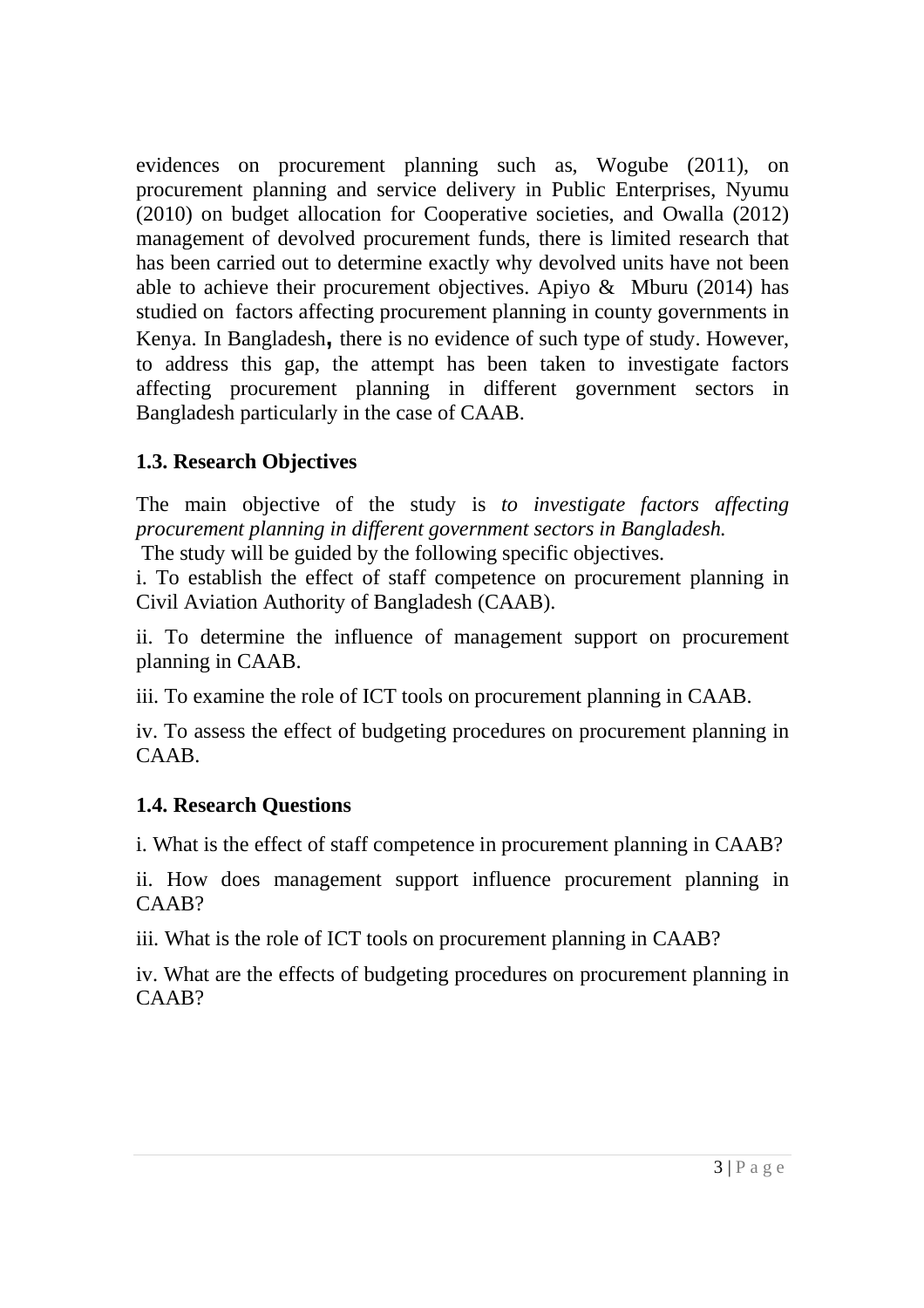## **1.5. Scope of the study**

Due to the diversity of the factors affecting procurement planning, this study focused only on factors that are general that is; management support, staff competence, Information Communication Technology (ICT) tools and budgeting procedures as factors affecting procurement planning in the CAAB.

The study was carried out at the Headquarter of Civil Aviation Authority of Bangladesh (CAAB).It has several departments namely: administration department, finance department, operations department, flight safety department, communication department, planning department, Air Traffic Service Department, Civil Aviation Training Centre, engineering department. The study involved 65 staff of all department of the CAAB headquarter comprised of members, directors, mid-level officers, desk level officers, engineers, supporting staffs as all departments are involved with procurement to some extent.

## **1.6. Limitations of the Study**

The study used questionnaire for data collection which were left with the respondents to be collected later after they were complete. The problems associated were loss of questionnaires, incomplete questionnaires failure to give information. They were overcome by organizing meeting outside working hours, seeking for their personal contacts, use of incentives for every duly filled questionnaire where necessary.

The researcher used closed- ended questions which have the disadvantage of limiting responses. This problem was avoided by including as many questions as possible of each objective. Open-ended questions were also used which have a tendency to provide information which does not answer the stipulated questions or objectives, these responses may be difficult to categorize and time consuming thus resulting to varied responses which are difficult to analyze. This problem was avoided by limiting questions to the main variables of the study, giving enough time to respondents as well as including the findings in narrative form.

Last but not the least, the researcher also anticipated a challenge of staff not willing to give full information for fear of any adverse repercussions. This was overcome by allowing the respondents to administer the questionnaires themselves. The researcher also assured the respondents that the research was only for academic purposes and all the information obtained will be treated with outmost confidentiality.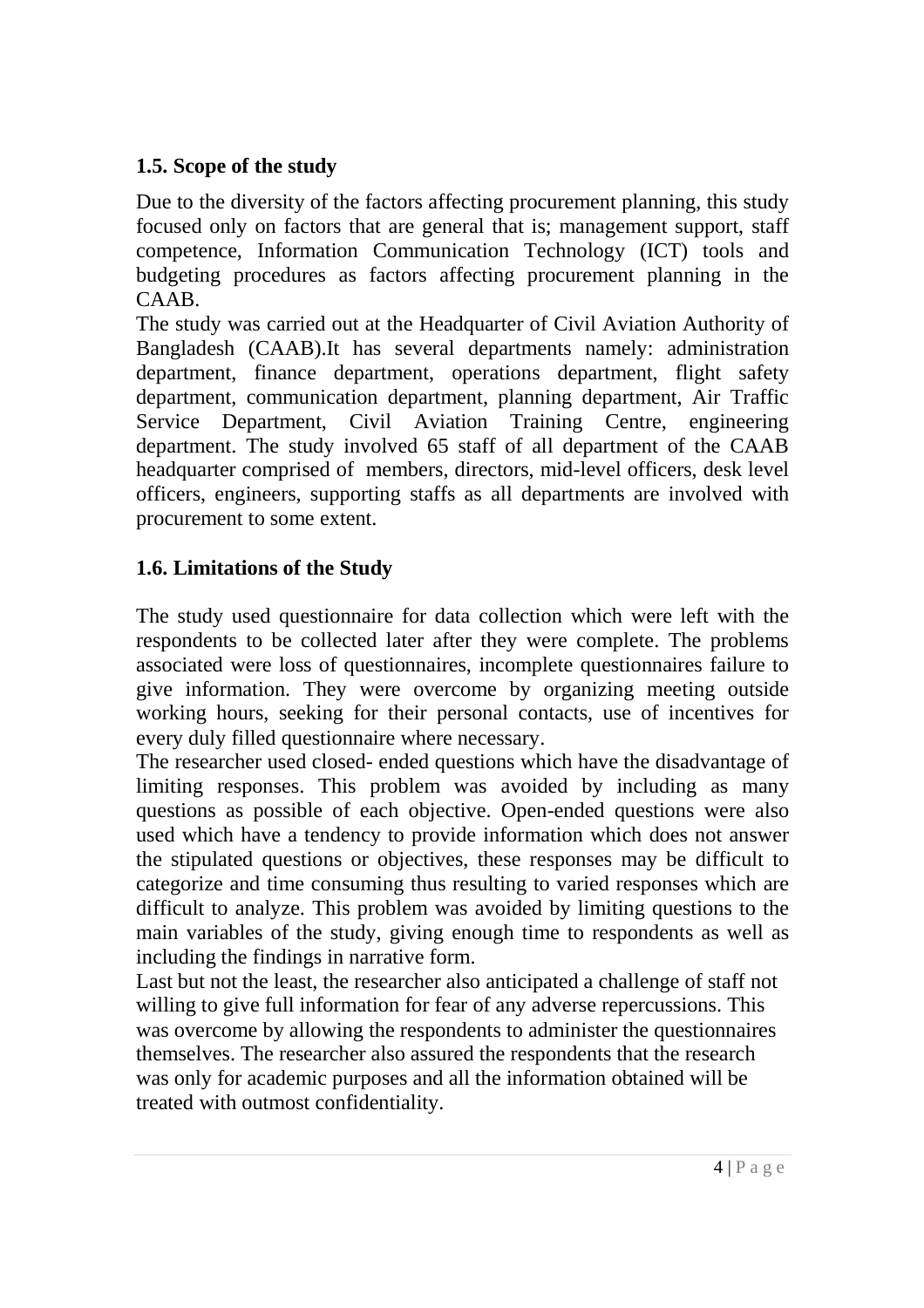# **2. Literature Review**

# **2.1 Conceptual Framework**

Mugenda and Mugenda (2003) defines conceptual framework as a concise description of the phenomenon under study accompanied by a graphical or visual depictionof the major variables of the study. Reichel and Ramey (1987) also defines conceptual framework as a set of broad ideas and principles taken from relevant fields of enquiry and used to structure a subsequent presentation. It is research tool intended to assist a study to develop awareness and understanding of the situation under scrutiny and to communicate this. The independent variables and their relationship with dependent variable are presented in the following figure 1.



**Figure 1: Conceptual framework** 

(Independent Variable)

# **2.2Procurement Planning**

According to Basheka (2008) procurement is the primary function that sets the stage for subsequent procurement activities. A mistake in procurement planning has wide implications for local governance, measured from the two indicators of accountability and participation. According to James (2004), the ideals of planning suggest that procurement planning can be implemented in an atmosphere of complete harmony. He adds that, as a function, procurement planning endeavors to answer the questions of what do you want to procure; when to procure; where to procure them from; when the resources be available; the methods of procurement to be use; how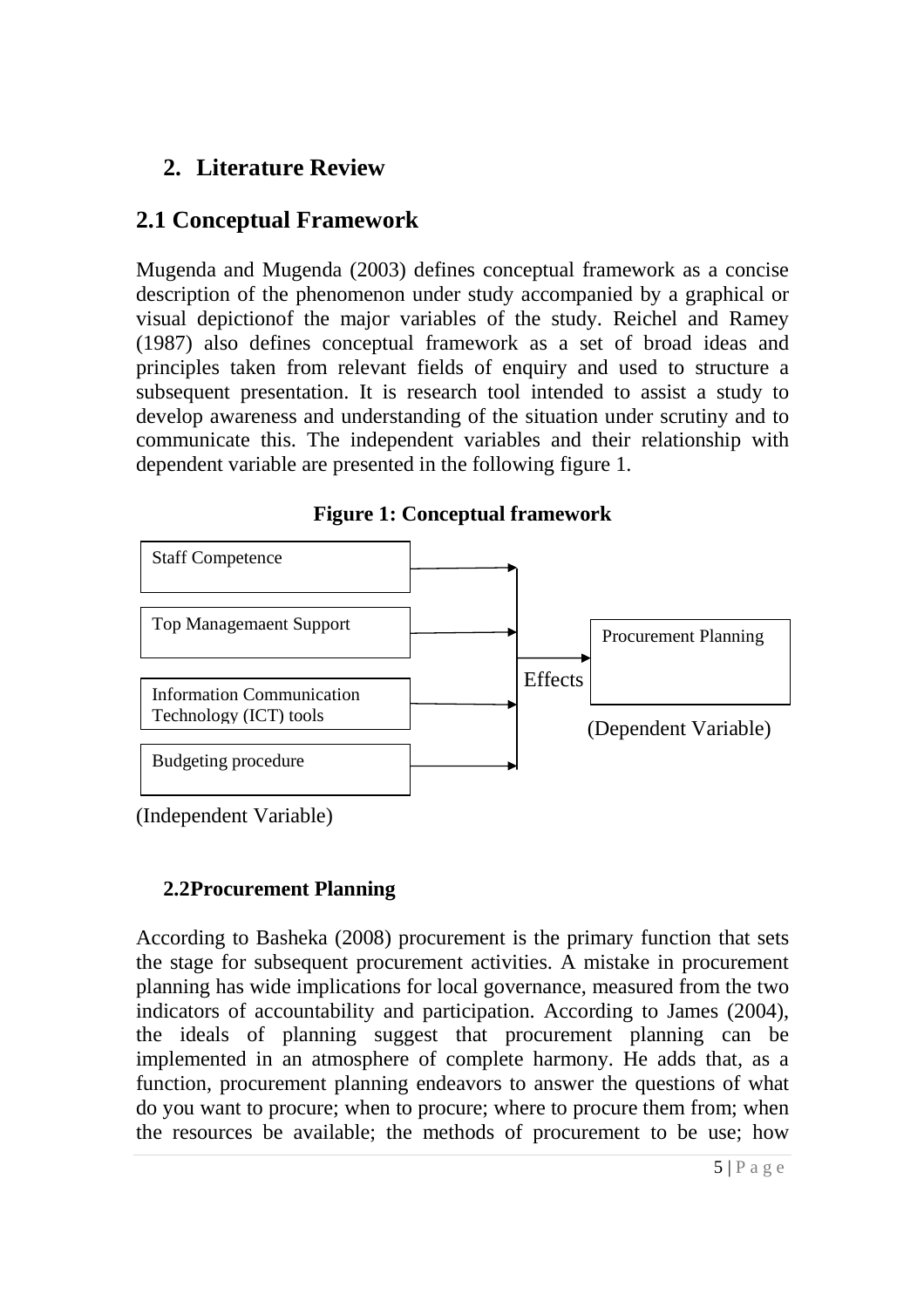timely procurement or failure will affect the user of the item(s); the procuring and disposing entity; efficient in the procurement process; and the people to be involved in the procurement.

A good procurement planning will go one step further by describing the process one will go through to appoint those suppliers contractually. Whether you are embarking on a project procurement or organizational procurement planning exercise, the steps will be the same. Procurement is thus one part of the commissioning process. It refers to a specific method of purchasing services which involves tendering for a contract. Sometimes it is more appropriate for a public body to fund a service through the provision of a grant, but then it will have less control over the precise outcomes to be delivered.

According to Bailey (2000) procurement must take a thoroughly professional view of its role in business as a whole and that must include planning. Any procurement begins with the planning decision to make the purchase and this will involve in the first place, deciding whether there is a need for the particular goods or services, ensuring that the purchaser has the legalpowers to undertake the transaction, obtaining any relevant approvals within the government hierarchy and arranging the necessary funding. But it is again not surprising that many procurement entities at different government sectors have not taken planning a serious activity, he concludes. The UN Procurement Practitioner's Handbook (2006), further adds that, the ultimate goal of procurement planning is coordinated and integrated action to fulfill a need for goods, services or works in a timely manner and at a reasonable cost. Early and accurate planning is essential to avoid last minute, emergency or ill-planned procurement, which is contrary to open, efficient and effective- and consequently transparent- procurement. In addition, most potential savings in the procurement process are achieved by improvements in the planning stages. Even in situations where planning is difficult such as emergencies, proactive measures can be taken to ensure contingency planning and be better prepared to address upcoming procurement requests.

## **2.3 Staff Competence and Procurement Planning**

Boyatzis (2008), define competency as a capability, ability or an underlying characteristic of an individual which is casually related to effective or superior performance. It is a set of related but a different set of behavior organized around an underlying construct, which we call the "intent". The behaviors are alternate manifestations of the intent, as appropriate in various situations or times. Competence is a cluster of related abilities, commitments, knowledge, and skills that enable a person (or an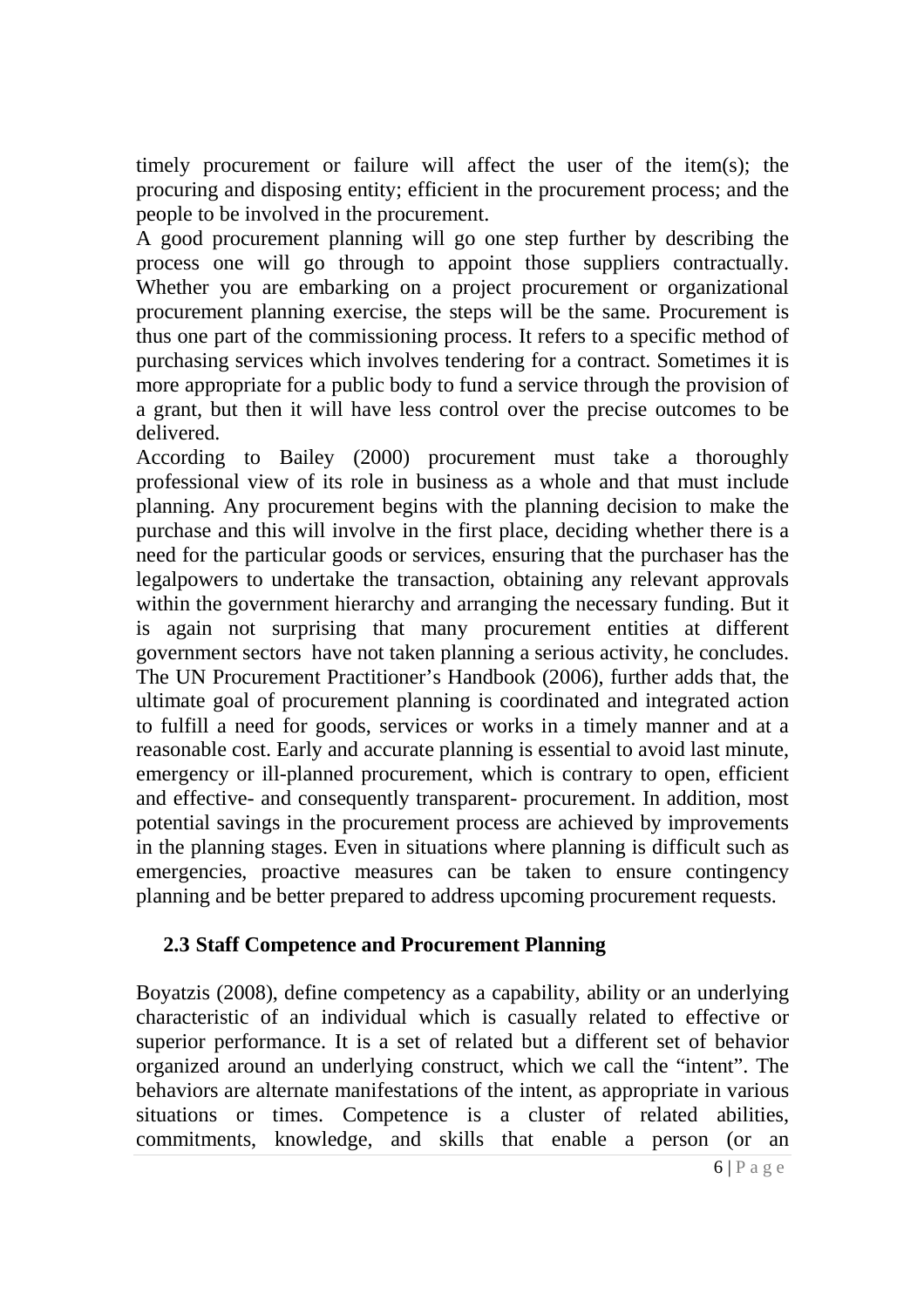organization) to act efficiently in a job or situation. Competencies indicate sufficiency of knowledge and skills that enable someone to act lin a wide variety of situations (Aketch and Karanja,2013). According to Russell(2004), professionalism in public procurement relates not only to the levels of education and qualifications of the workforce but also to the professional approach in the conduct of business activities. If the workforce is not adequately educated in procurement matters, serious consequences including; breaches of codes of conduct may occur.

Shick (2003) says "all levels of employees should be involved including the subordinates should be involved in preparation of budget so that they too can feel appreciated and acknowledged. If involved in the right way motivation for employees will be increased." Employees should be involved in the happenings of the organization so that they can be up to date with the daily operation of the organization. Past records used in the past will assist in consultation as they can be referred to if a similar situation arises as had in the past. Fine (1998) say that, past records should not be entirely discarded as history repeats itself and organization might need proof of how it tackled a certain situation in the past.

## **2.4 Top Management Support and Procurement Planning**

The importance of top management support for successful procurement planning implementation has for a long time been recognized in the Supply Chain Management literature (Lincioni, 2000; Matchette and Lewinski, 2005; Gibson etal, 2005; Lambert and Cooper, 2000; Andraski; 1998; Moberg et al; 2003; Mangan and CHRISTOPHER, 2005; slone et al, 2007). the need for top management support is also well established among other practitioners.In a recently conducted survey (Larson et al.,2007) among senior members of the council of supply chain management professionals, top management support is identified as the most important facilitator for implementation of procurement planning.

Despite top management support importance in implementation of procurement planning activities, the commitmnet for procurement planning issues from top management is however inadequate ( faweett et al., 2006; Sandberg, 2007; Faweett and magnan, 2002).Top management not often has an effective role when it comes to procurement planning and supply chain management issues. In Eisensein and Thompson's (2006) survey on Chief Executive Officers perapectives on Supply Chain Management, on 23 percent of the responding Chief Executive Officers were responsible for driving development and execution of a supply chain strategy.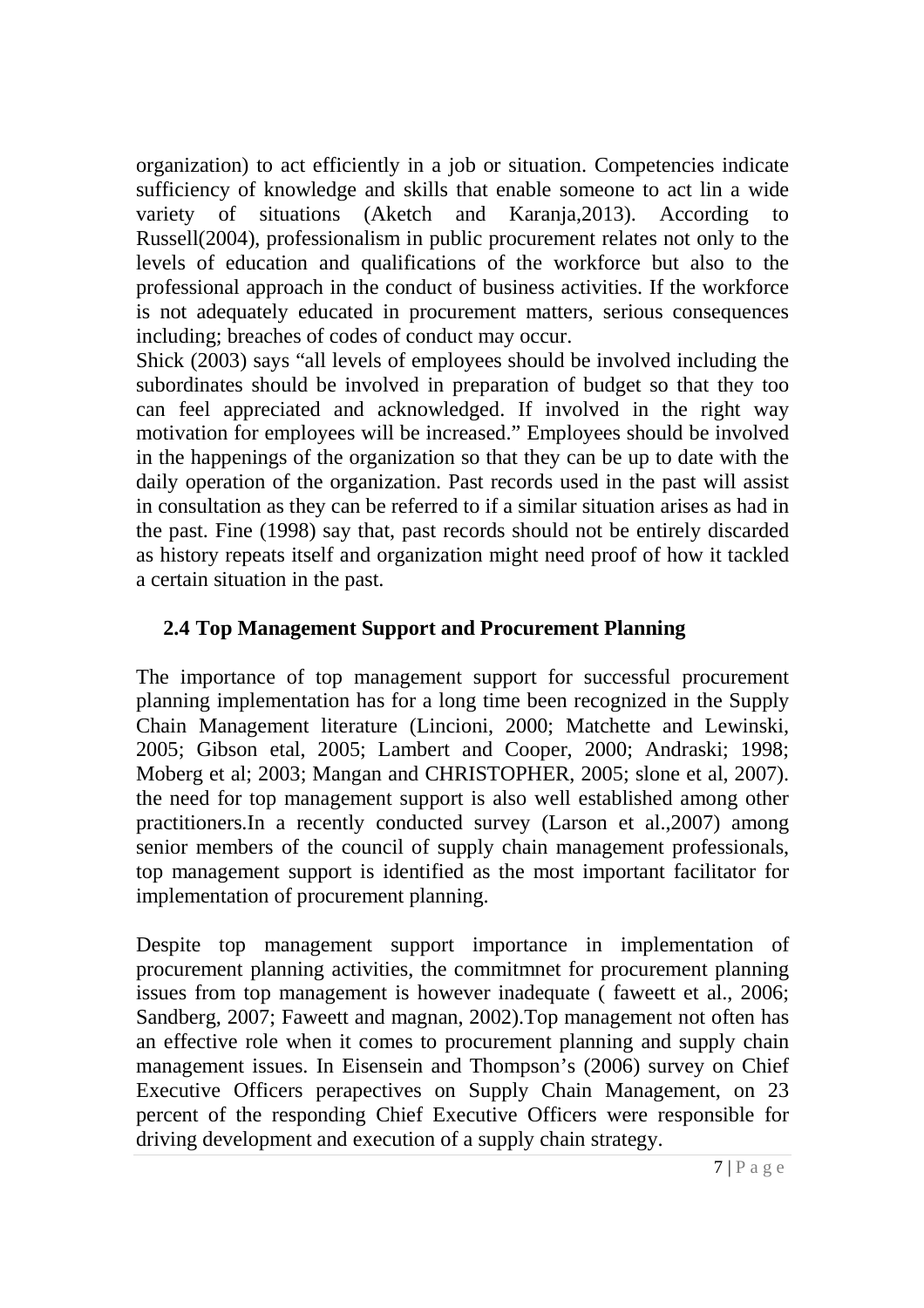## **2.5 Enterprise Resource Planning (ERP)**

 According to Hello *et al* (2008) Enterprise Resource Planning (ERP) is a cross-functional enterprise system driven by an integrated. ERP gives a company an integrated real-time view of its core business processes such as production, order processing, and inventory management, tied together by ERP applications software and a common database maintained by database management systems. ERP systems track business resources ( such as cash, raw materials and production capacit) and the status of commitment made by the business ( such as customer orders, purchase orders, and employee payroll), no matter which department (manufacturing, purchasing, sales, accounting, and so on) has entered the data into the system. ERP facilities information flow between all business functions inside the organization, and manages connections to outside stakeholders.

Functionally, an ERP system primarily supports the management and administration of the deployment of resources within a single (though possibly multi-site) organization. These resources can be materials, capacities, human labor, capital,etc. ERP systems current contribute to this by providing various types functionally, (Huang and Nof,1999). An engine for transaction processing which allows for the integrated data management throughout the organization; Workflow management functions controlling the numerous process flows that exist in the enterprise, such as the order-tocash process or the purchasing processes; and Decision-making support functions, assisting in the making of policies for example, by doing an MRP run and processing specific orders of the customer (e.g. by Performing an Available-to-Promise (ATP) check). Bailey et al (1998), assert that higher quality ERP software with a strong manufacturing components, provide information required to increase production efficiency and reduce or eliminate re-work. It leads to timely revenue collection and cash-flow by giving organizations the power to proactively examine accounts receivable before problems occur instead of just reacting and hence improve cash-flow of the company.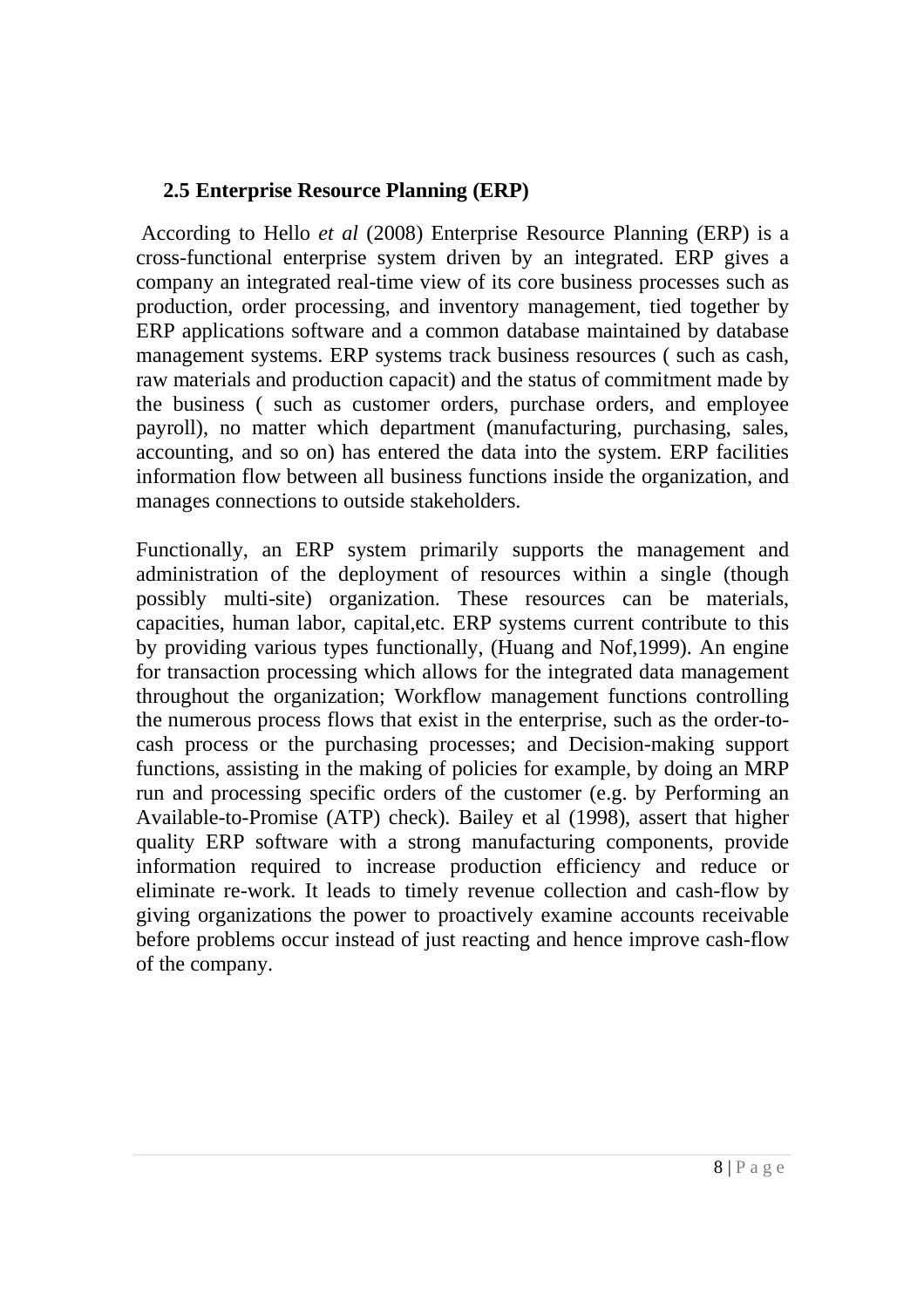## **2.6 Budgeting Procedures and Procurement Planning**

According to Lysons and Farrington (2006), a procedure is a system of sequential steps or techniques for getting a task or job done. They are formal arrangements by means of which policies linking strategies are implemented. They further clarify that a cluster of reliable procedures, each comprised of a number of operations that together, provide information enabling staff to execute and managers to control those operations, is called a system. Therefore, procedural procurement will ensure orderliness and efficiency in any procurement department.

Burt et al (2004), Further adds that procedural procurement is vital due to considerable amounts of money spent annually in the public sector. They say, the procurement department should observe procedural transactions for the good of the public sector purchasers are accountable to the public whose money is being spent, including disappointed tenders and potential supplier. They must produce procedures and practices which will stand up either to scrutiny during government audits of to the challenge through the courts of any purchasing decision that has been made. The chief purpose of public accountability is to prevent abuses of taxpayer's money.

Planning scope refers to the period in which the budget will cover. The planning scope will be crucial in how the budget is drawn that is if they are budgeting for long term project of short term. It will assist in planning for activities and ascertain how next year might change and steps to be taken to respond to the changes. Purchasing budgeting procedures involves various steps before the final budget is arrived at. The process usually starts at various departments depending on the department needs for the coming financial year. The budgeting process is then developed to a master's budget that is developed by the management. This process must be followed to make the employees own the purchasing budget allocation (CIPS, 2002)

## **2.7 Summary**

While there have been development in regulatory framework, there is still challenges to be addressed in order to realize full benefits of procurement planning in Kenya. Some of the notable challenges include; regulatory gap in procurement planning in County governments (Owalla, 2012), institutional and professional capacity challenges (PPOA, 2007), political interference with implementation of regulations (CCG, 2007) and the low level of implementation of Information Communication (ICT) tools (KIPPRA, 2010). Most of the little is said on the role of procurement planning rules and regulations, but very little is said on the role of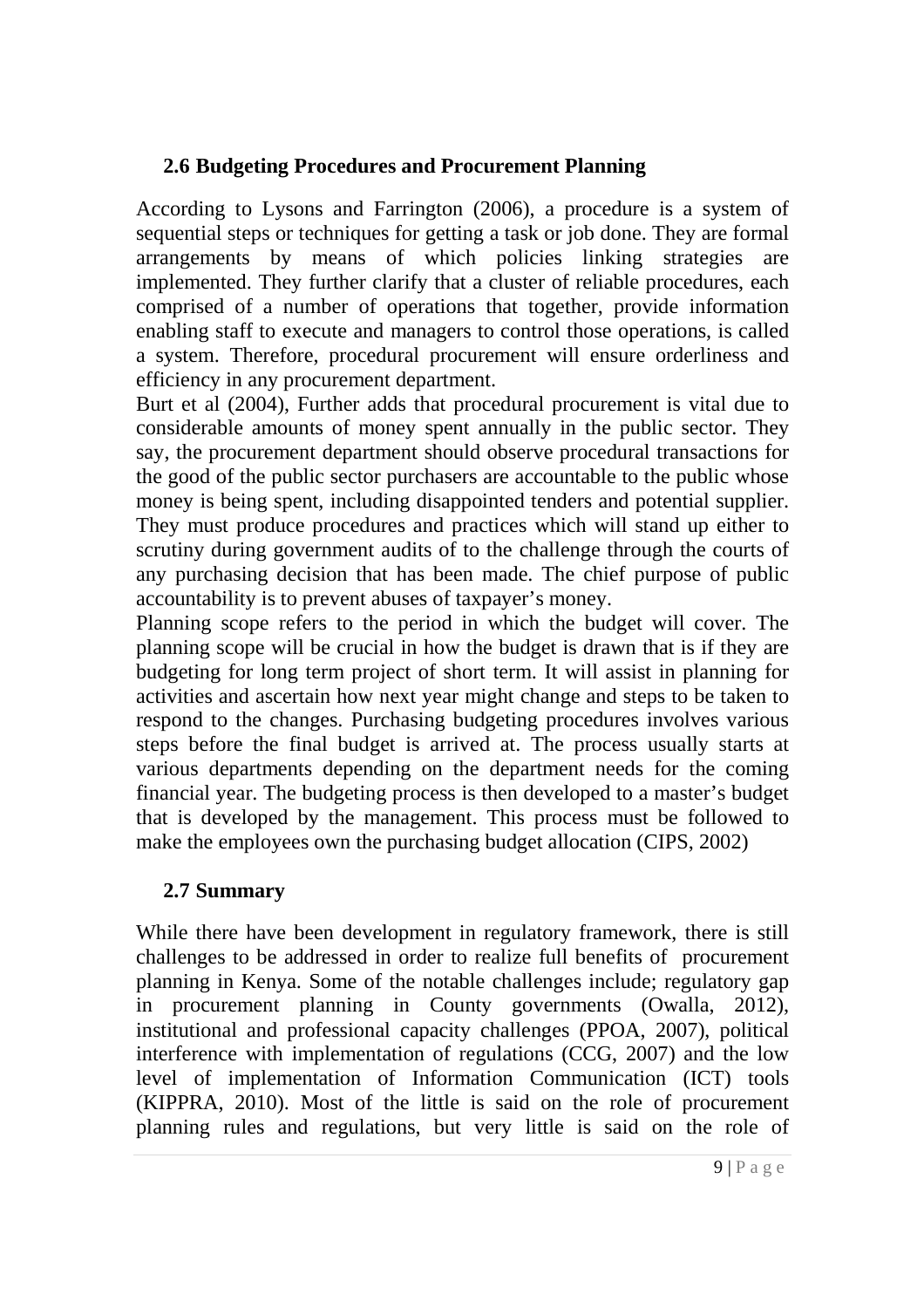procurement planning which seems to be the missing tie in the progressive regulations that have been developed. While the existing studies (CCG, 2007; 2012; KIPPRA, 2010) focus on the identification of gaps in procurement planning.

Although procedures supporting systematic procurement planning have been established, data from CPI survey (2007) indicates that these are far always being complied with. While it has not been possible to assess the percentage of contracts which are not part of procurement plans the low share of procurement conducted through open tendering indicates that a large part of procurements are undertaken on an ad hoc basis, by quotations and direct procurement, thus suggesting a lack of procurement planning in the County.

## **2.8 Research Gaps**

The ideals of planning suggest that development and public infrastructure can be implemented in an atmosphere of complete harmony and that environmental, social and economic disruptions can be minimized and this assumes that there is full knowledge of the social, economic, political and physical systems with in which such development is operation (James, 2004). In a developed or developing country, public procurement practitioners have and will face many challenges but each country had its own economic, social, cultural and political environment; and each country's public procurement practitioners face different types of challenges (Thai, 2004). Governed by a complex set of laws and regulations, Public procurement systems are designed to achieve three goals; ensuring the best price; providing open and fair competition among local vendors; and preventing favoritism and corruption (CCG, 2007).

In Bangladesh, procurement planning is fundamental function that impacts on effective or ineffective service delivery. There is no part of local government service delivery that does not depend on procurement planning; and yet the area remains a neglected field of research. It is expected that Compliance to law, better risk assessment, cost effective procurement and use of technology (Saleemi, 2010) are expected during procurement planning.. However, the environment in which procurement planning is conducted may not be supported by some of the important systems such as ICT tools. Some of the Govt. agencies have introduced ICT tools in Procurement Planning but not the all. This Study will untangle the effect of ICT tools on procurement planning.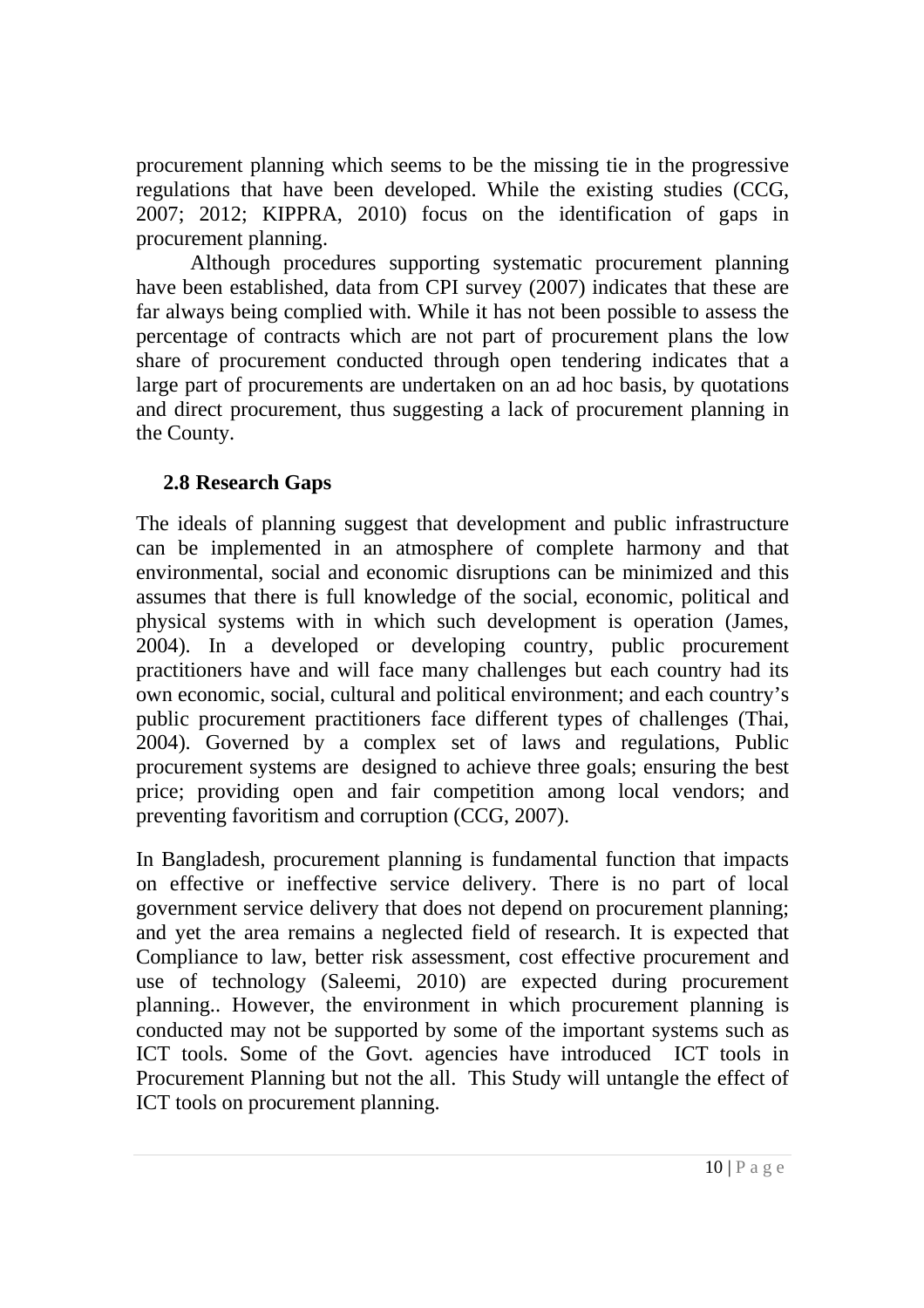## **3 RESEARCH METHODOLOGY**

## **3.1Research Design**

The study adopted a descriptive case study design; which enabled the researcher to keep track of the research activities and helped to ensure that the ultimate research objectives are achieved. Benjamin (2000) points out that the descriptive studies are only restricted to fact finding but may often result in the formulation of important principles of knowledge and solutions of significant problems. This method is preferred because it allowed for indepth study of the case.

## **3.2Population**

According to Kombo *et al*(2006) a population refers to the entire group of persons or elements that have at least one thing in common. Target population is defined as all members of a real or hypothetical set of people, events or objects to which a study wishes to generalize the results of the research study (Bryman and Bell, 2007). The target population consisted of Civil Aviation Authority of Bangladesh (CAAB); target population was Civil Aviation Authority of Bangladesh Headquarter and unit of analysis was procurement department. The unit of observation was employees in Procurement department composed of senior managers, middle-level managers and support staff.

| Category              | <b>Study Population</b> | Sample size | Sample |
|-----------------------|-------------------------|-------------|--------|
| <b>Senior Manager</b> | 06                      | 100%        | 06     |
| Middle-level          | 15                      | 100%        | 15     |
| <b>Managers</b>       |                         |             |        |
| level<br>Desk<br>and  | 44                      | 100%        | 44     |
| <b>Support Staff</b>  |                         |             |        |
| Total Population      | 65                      | 100%        | 65     |

## Table 1: Tabulation of Study Group and Sample

## **3.3Sampling and Sampling Techniques**

In this study, a census method was adopted where all the 65 staff in procurement department was issued with questionnaires. According to Cooper and Schindler (2006), a census is a count of all the elements of a population.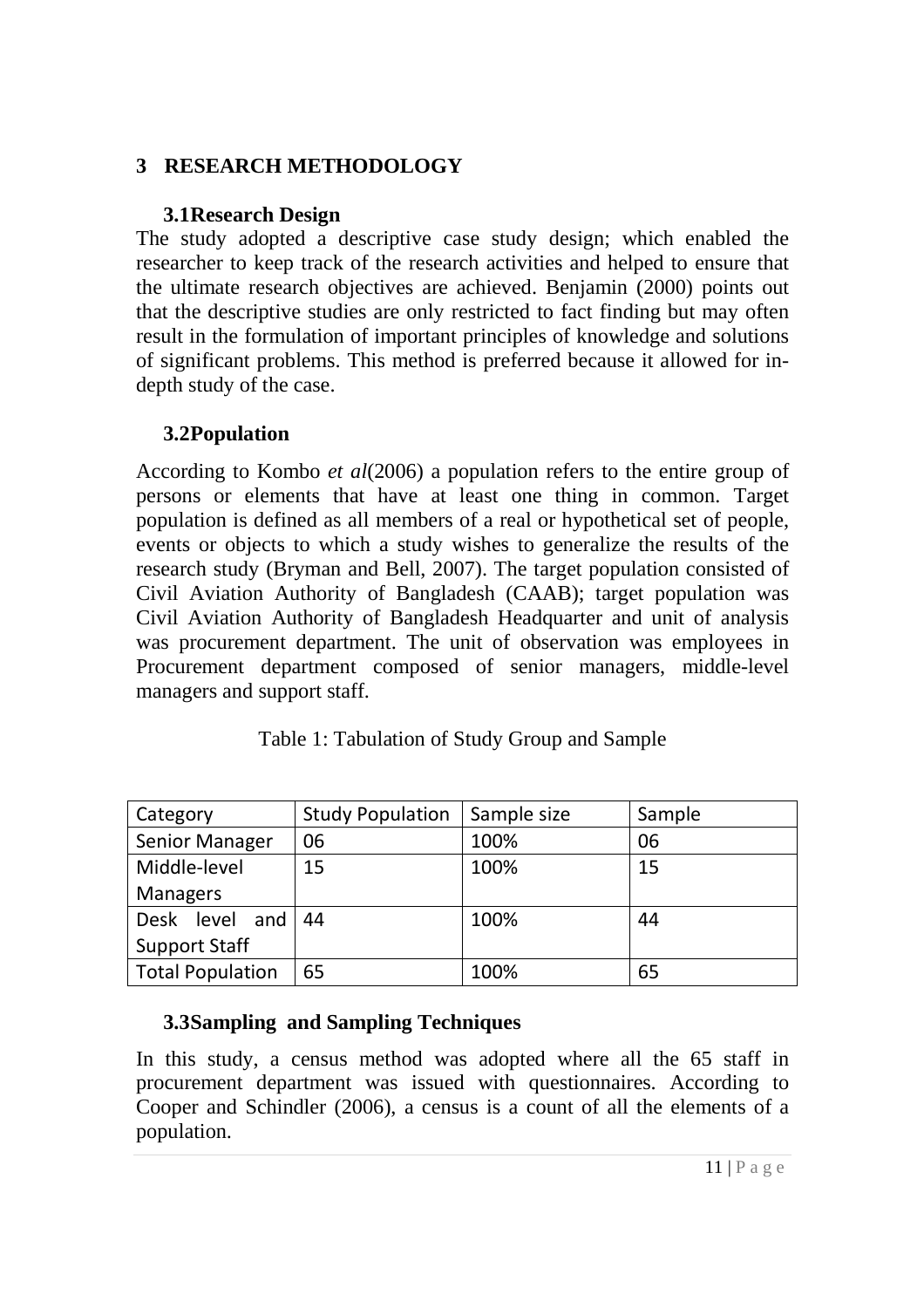## **3.4 Data Collection method and Instruments**

Primary data was collected using questionnaires which were administered by the researcher. The questionnaire was formulated in the light of the questionnaire used by Apiyo and Mburu (2014) in their study. The questionnaire compromised of questions which answered questions related to the study objectives. The closed ended questions provide alternatives of answers from which respondents selected the answer because they are easier to analyze and are economical in terms of time. The open ended questions were also be used to give respondents a chance to provide an insight into their feelings, interests and backgrounds of the study (Donald and Delno,2006).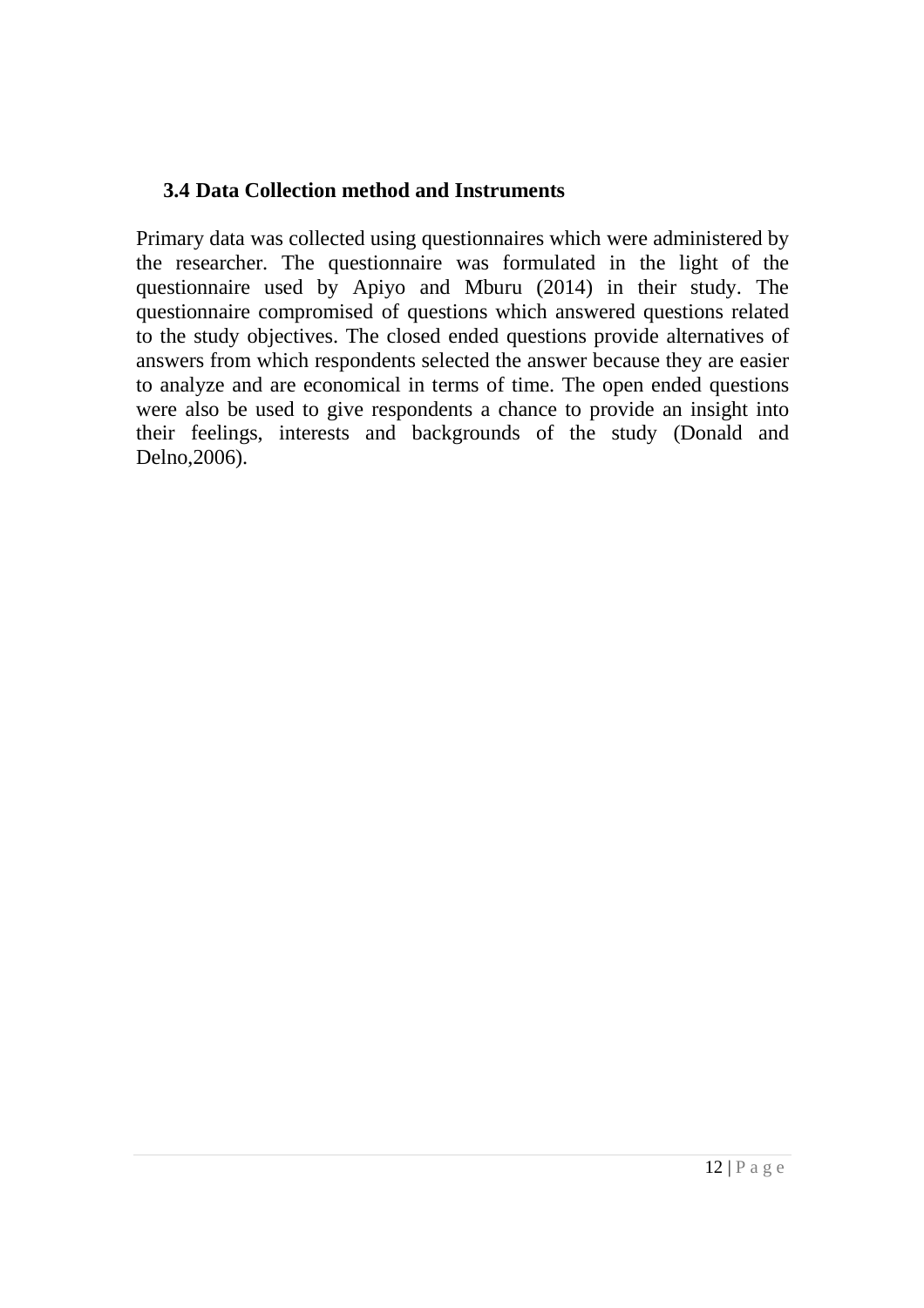## **4 Data Analysis and presentation**

According to Mugenda & Mugenda (2003), data analysis is the process of bringing order, structure and meaning to the mass of information collected. The information was codified and entered into a spreadsheet and analyzed using Statistical Package for Social Sciences (SPSS). SPSS Version 22 has got descriptive statistics features that assist in variable response comparison and gives a clear indication of response frequencies (Mugenda and Mugenda, 2003).

Once the raw data was collected, the questionnaires were checked for proper recording of the responses and completeness. They were then coded and the response on each item put into specific categories fitting the research questions. Data was summarized using descriptive distribution of scores or measurements using a few indices or statistics and to describe (and compare) variables numerically. In social sciences, descriptive statistics are used to give expected summary statistics of variables being studied in very simple form (Mugenda and Mugenda, 2003).

The output was presented in Frequency distribution tables which gave a record of the number of times a score or a response occurred. The scores were also presented using percentages, Pie charts and cone charts to represent data in a pictorial format. The SPSS version 22 offers extensive data handling capabilities and numerous statistical routine that can analyze small to very large data statistics (Donald & Tromp, 2006). Chava (1996) adds that the language of SPSS is logical and quiet simple.

The other type of statistics, inferential statistics (correlations and multiple regression analysis) was used to give a measure of the relationship between two or more variables and establish if there was any relationship or there exists a cause effect relationship between the variables. Multiple regression analysis was adopted when the researcher has one dependent variable which is assumed to be a function of two or more independent variables whereas Pearson"s coefficient of correlation (product moment correlation coefficient) was mostly used to measure the degree of relationship between two variables and the two variables and the two are casually related, one is dependent and the other is independent (Kothari, 2004). Qualitative data was derived from past studies and reading the responses of the open ended questions in the questionnaire. Inferences from analyzed data was made to help answer the research questions and also be compared to previous research findings.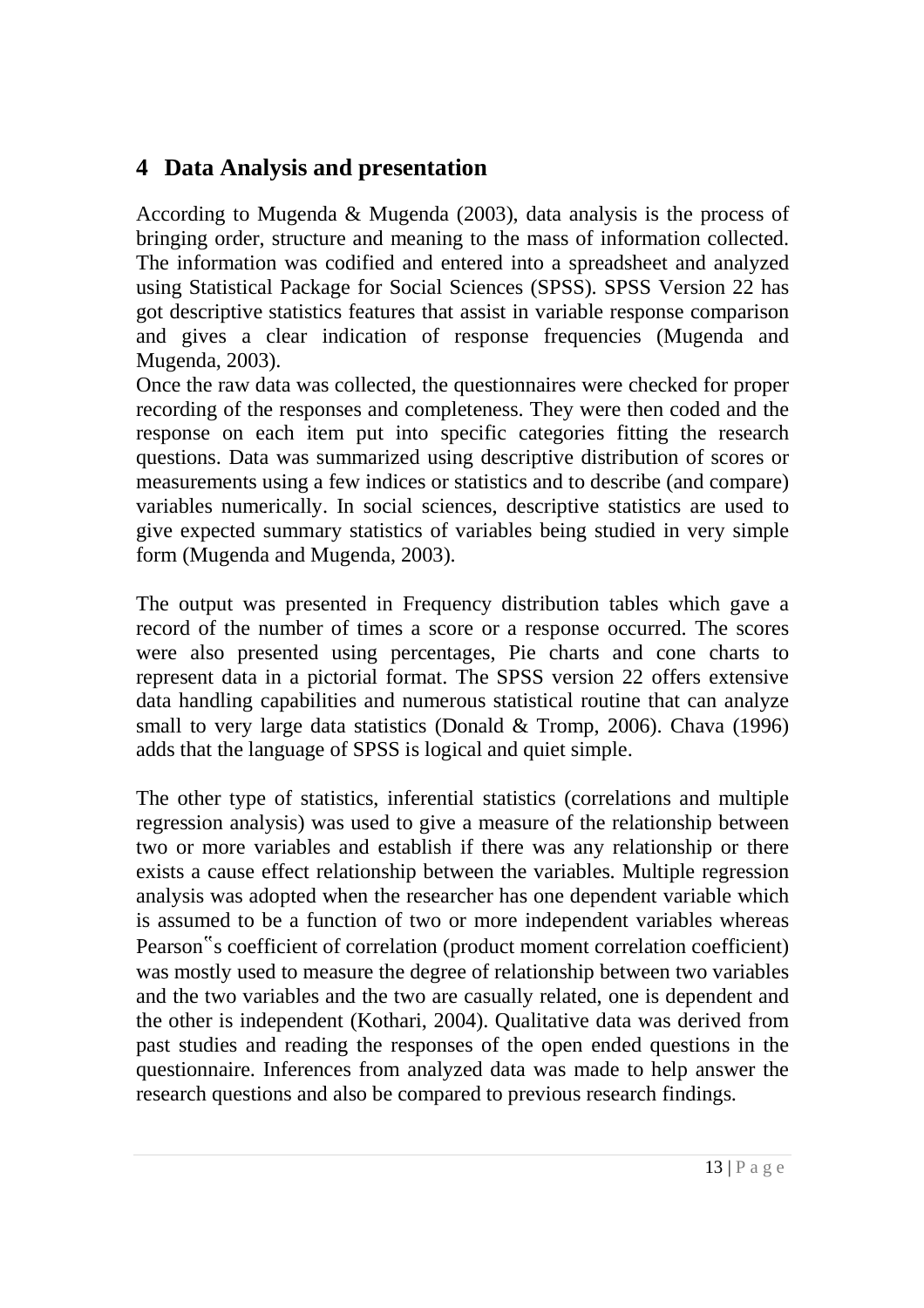## **5 ANALYSIS, FINDINGS AND DISCUSSIONS**

## **Response Rate**

The response rate refers to percentage of the sample that returns the questionnaires completed (Bryman and Bell, 2007). The study targeted 65 employees in Procurement department at CAAB Headquarter for data collection with regard to the factors affecting procurement planning in that organisation. From the study, 54 of the targeted respondents filled the questionnaires making a response rate of 83%. Mugenda and Mugenda (2003) observed that a 50% response rate is adequate, 60% good and above, while 70% rated very good.

Table 2: Response Rate Respondents Response Frequency Percentage Responded 54 83% Did not respond 11 17% Sample size 65 100%

**Reliability Analysis** 

The reliability of an instrument refers to its ability to produce consistent and stable measurements. Bagozzi (1994) explains that reliability can be seen from two sides: reliability (the extent of accuracy) and unreliability (the extent of inaccuracy). The most common reliability coefficient is the Cronbach's alpha which estimates internal consistency by determining how all items on a test relate to all other items and to the total test - internal coherence of data. The reliability is expressed as a coefficient between 0 and 1. The higher the coefficient, the more reliable is the test.

All the 4 constructs representing the independent variables attracted a Cronbach's alpha statistics of more than 0.8 individual item loadings which represent squared multiple correlations of 0.80 or greater imply that the indicator shares more variance that the data collection is reliable (Sekaran, 2003). The reliability statistics are presented in Table 4.2.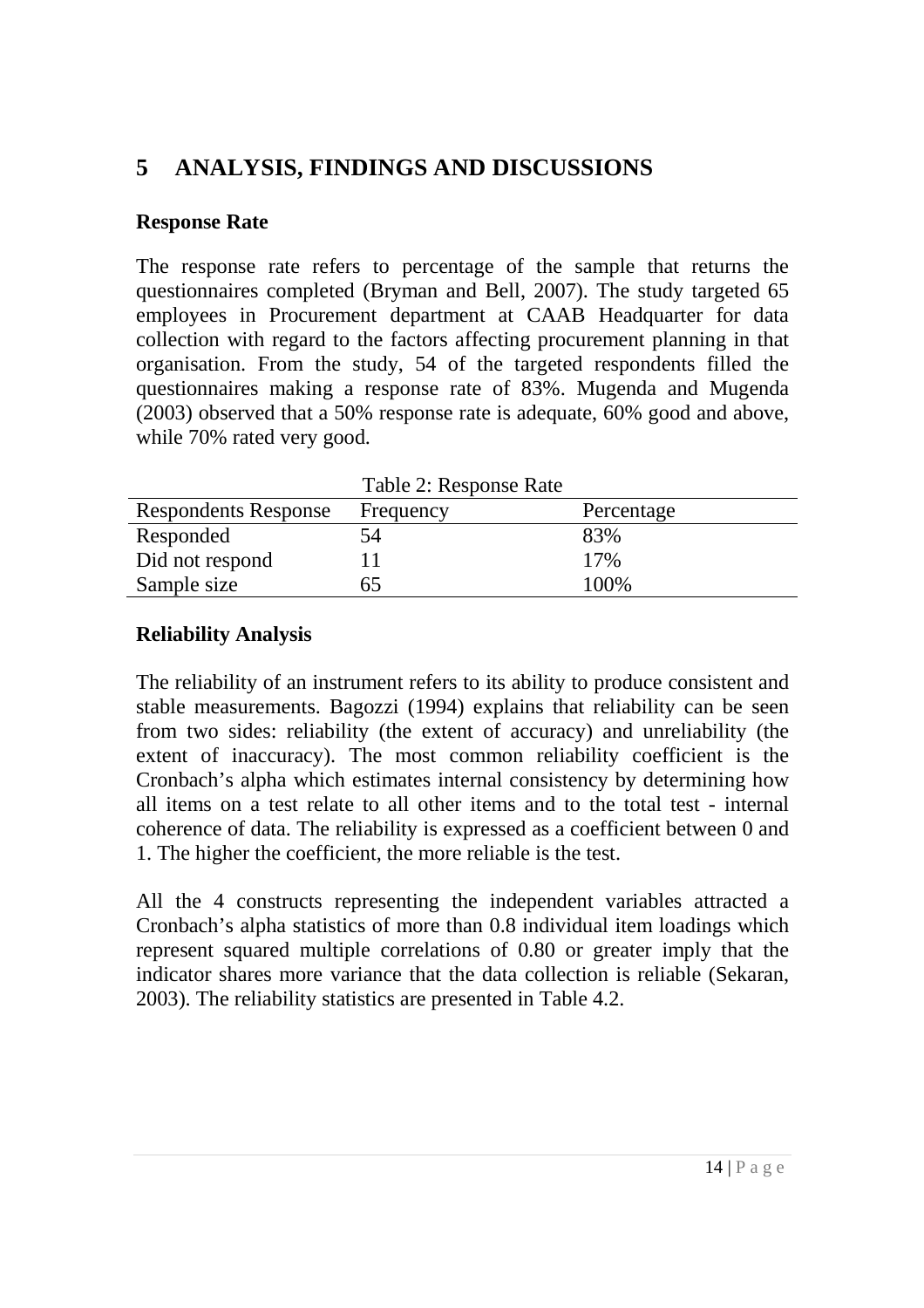| Intellectual Capital (IC)    | Cronbach's Alpha | No of Items | Comments |
|------------------------------|------------------|-------------|----------|
| 1. Staff competence          | 0.8769           |             | Accepted |
| 2. Management Support        | 0.8180           |             | Accepted |
| 3. Information communication | 0.8640           |             | Accepted |
| Technology (ICT) tools       |                  |             |          |
| <b>Budgeting Procedure</b>   | 0 8247           |             | Accepted |

Table 3: Reliability Test

## **5.1 Procurement Planning**

#### **Respondents involvement in procurement planning**

A simple majority (60%) of the respondents indicate that they were not involved in procurement planning while 40% revealed that they were involved in procurement activities. This implies that procurement planning activities are done at the senior management. These findings are in agreement with Robbins (2001) suggestion that procurement planning function encompasses defining organization's goals, establishing an overall strategy for those goals, and developing a comprehensive hierarchy of plans to integrate and coordinate the activities is done by senior management.

### **Whether Procurement planning is important to the CAAB**

According to the findings a majority of the respondents 87% agreed that procurement planning is important to the CAAB while 13% disagreed. This implies that there is planning of procurement activities in CAAB. These results concur with Basheka (2008) that procurement planning is one of the primary functions of procurement with a potential to contribute to the success of local government operations and improves service delivery.

### **Who are involved in Procurement planning at the Nairobi City County**

The findings show that, 90% of the respondents indicated that senior managers in procurement department are involved in procurement planning, 80% of the respondents indicated that senior managers in all departments, 70% of the respondents indicated senior managers and middle-level managers in procurement are involved in procurement planning, while 40% indicated that all levels in procurement department were involved in procurement planning. The results agree with CIPS (2002) which states that it is important to involve as many people as possible from all departments for wider of the needs of each department.

## **Rating Procurement Planning**

27.3% of the respondents indicated that Poor procurement plan leads to big budget deficits to a very great extent, 33% of the respondents indicated that Economies of scale are gained by uniting the requirements of different departments to a great extent, 18.7% indicated that planning helps in resource allocation to a moderate extent, 15% indicated that procurement planning helps to achieve value for money to a low extent, while 6%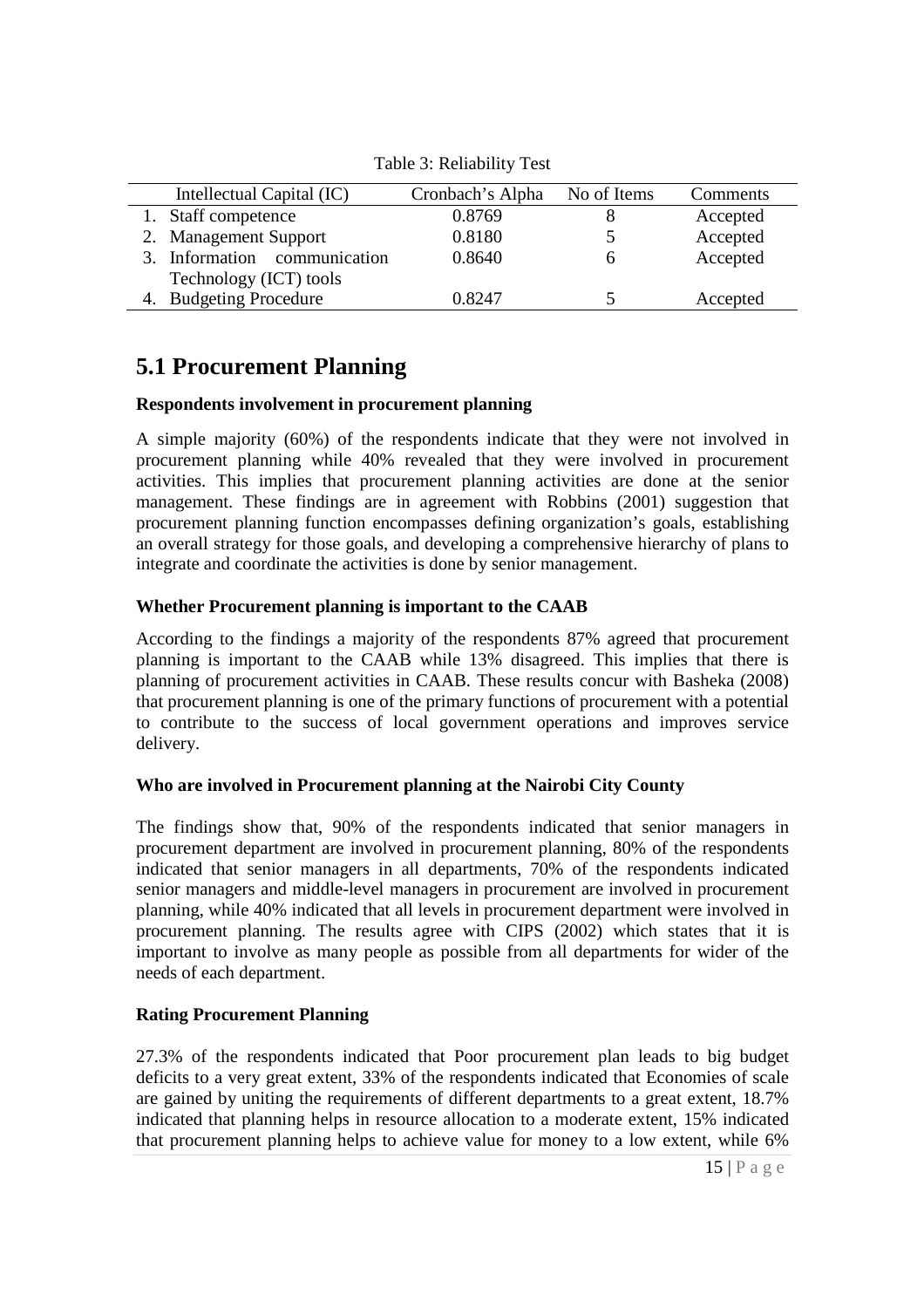indicated that procurement planning results to compliance to set procedures to a very low extent. These findings correspond with those of Basheka (2008) who found out that procurement planning is a primary function that sets the stage for subsequent procurement activities and a mistake in procurement planning has wide implications for local governance. One can therefore infer that procurement planning plays a major role in budget controls, and economies of scale are again if planning is coordinated in the entire organization/ institution. The findings also agree with Kennard (2006) indicating that procurement plan has the potential to cut costs, shorten timescales and enhance stakeholder relationships, reduce risks and improve risks.



**Figure 2: Rating of Procurement Planning** 

## **5.2 Top Management Support and procurement planning**

According to the findings in figure 4.8, 50% of the respondents agreed that the management supports procurement planning, 45% disagree while 5% of the respondents were not sure. It can be deduced that the management supports procurement planning activities. These findings agree with the argument by Nyumu (2010), who states that when implementing a procurement plan, it is the top management's support and commitment that is undoubtedly a prerequisite for procurement planning implementation.

### **Rating effect of top management supports and procurement planning**

From the findings in Figure 4.9, 34.16% strongly agree that top management ensures that there are policies and procedures in place. 42% of the respondents agree that top management regards procurement function important to the government organizations. 10.98% of the respondents disagree that the top management ensures that only what is in the master plan is procured. 12.86% of the respondents were not sure whether the management supports procurement planning activities in CAAB. 2% of the respondents strongly disagree that the management ensures that only competent staff is involved in final procurement planning of the county. The management should be committed to procurement activities and function. The findings relate with the findings of Eisenberger (1997) that the lack of top management support inhibits factors of effective procurement planning.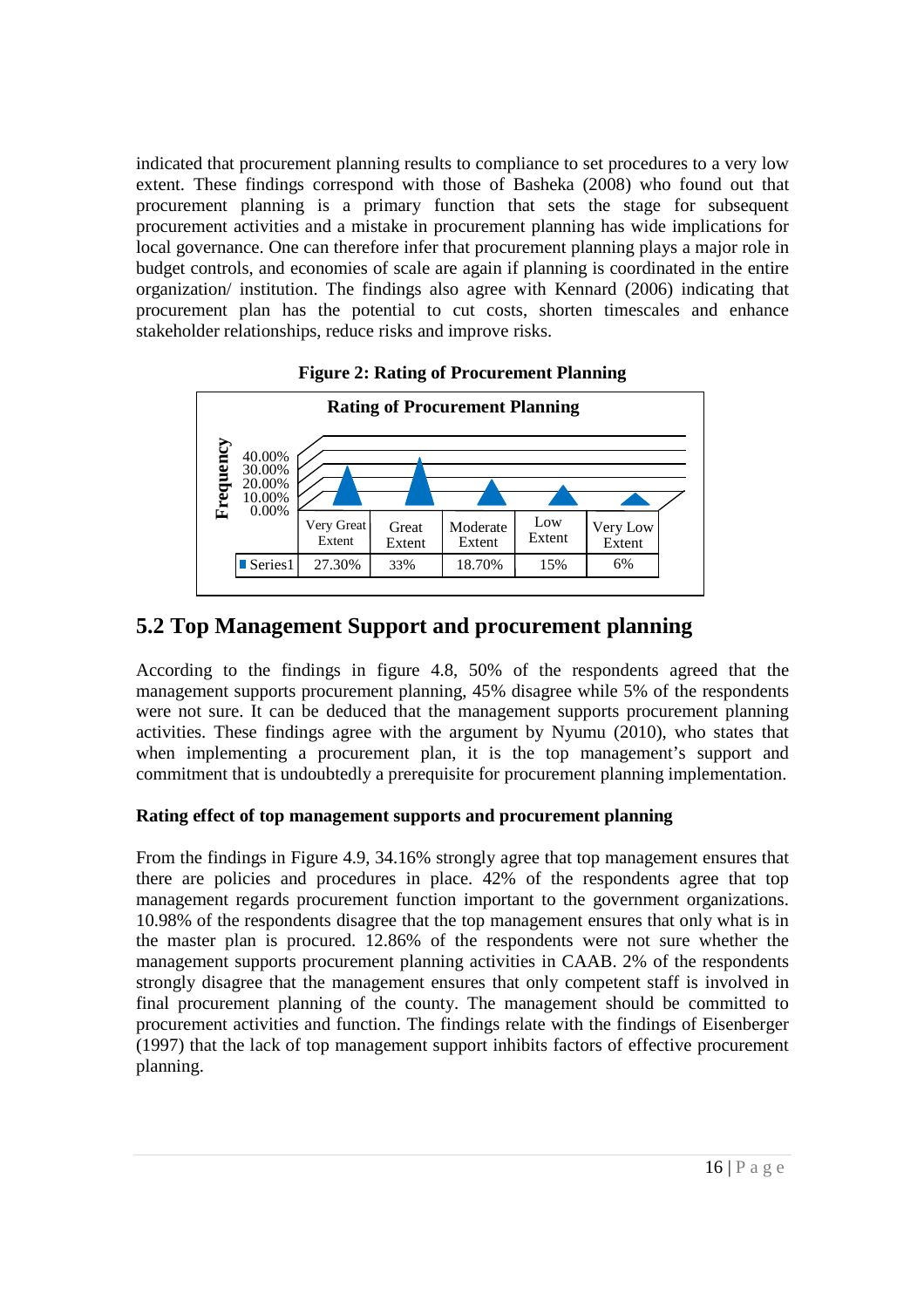

#### **Figure 3: Rating of Management Support**

## **5.3 Staff Competence and Procurement Planning**

### **Frequency of procurement staff attending trainings**

According to the findings a majority of 45% indicated they rarely attend seminars, workshops or short trainings, 40% indicated they frequently attend, while 15% indicated none. Russell (2004) states that, if workforce is not adequately educated in procurement matters, serious consequences including; breaches of code of conduct may occur.

#### **Whether the organization sponsors' procurement staffs for trainings to enable them update their skills and knowledge**

According to the findings a simple majority of 55% disagree that they were sponsored while 45% of the respondents agreed that the organization sponsors procurement staff for training to enable them update their skills and knowledge. This means that not all staff are sponsored by the county for trainings to improve their skills and knowledge. Barnes (2004) argues that, specific areas of knowledge must be developed and/or strengthened to enable procurement officers meet their challenges.

### **Extent to which staff competence affects procurement planning;**

According to the findings a majority of 45.65% of the respondents reported that staff competence affects procurement planning at CAAB to a very great extent, 21.74% reported to a great extent, 17.39% reported to a moderate extent, 10.87% reported to a little extent and 4.35% reported to no extent at all. These results concur with Grant (1991) that company's most strategically important resources are the intangible resources including competencies.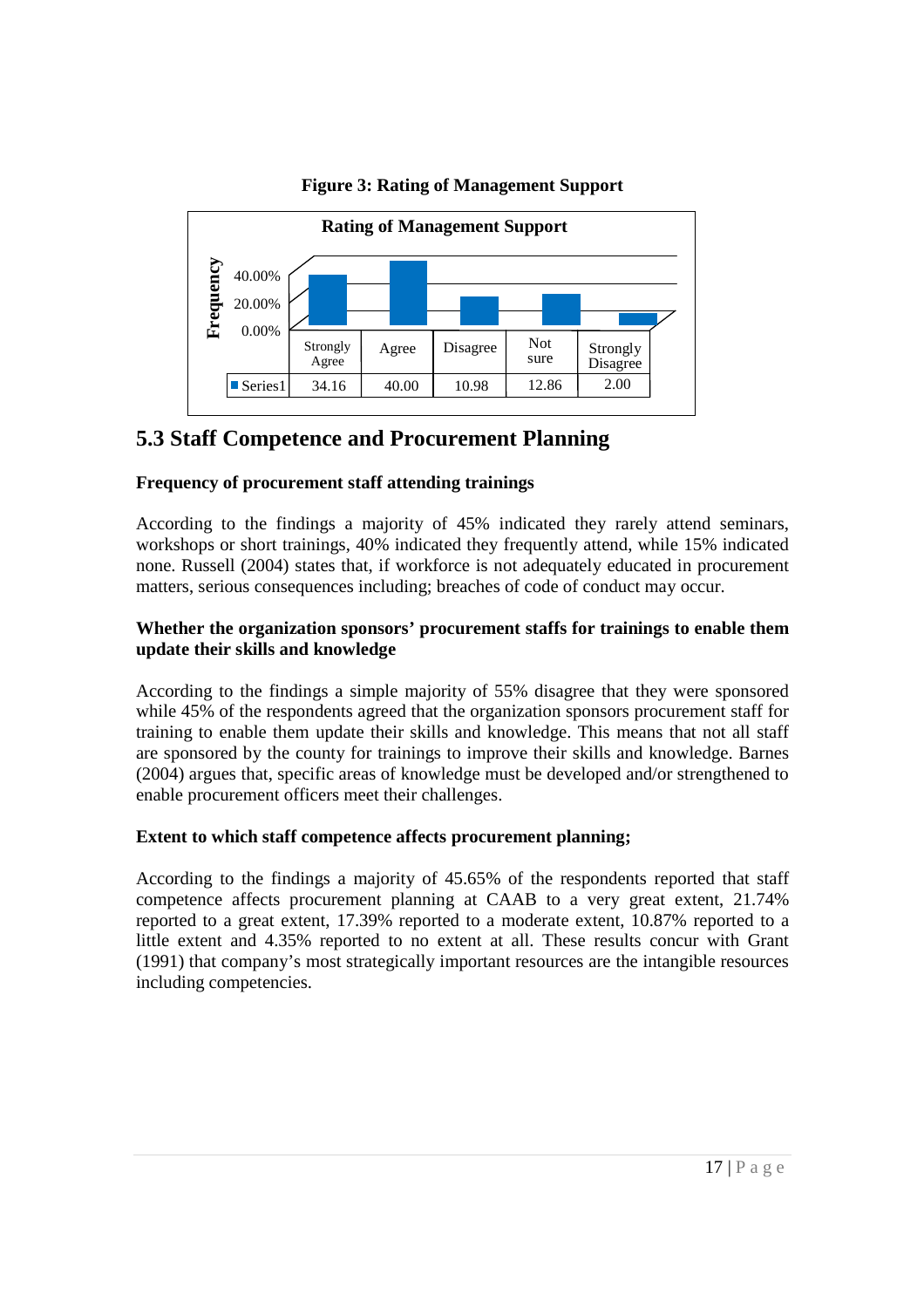

**Figure 4: Effect of Staff Competence on Procurement Planning**

#### **Whether the necessary skills and competence are needed in procurement planning**

According to the findings a majority of 56% of the respondents indicated that they had the necessary skills and competence needed for procurement planning while 44% indicated they lacked the necessary skill require in the procurement planning. It can be concluded that, there is need to have competent staff in the department. The findings concur with William (2009) that in a work context, individuals must possess a range of personal competencies along with task specific competencies to perform effectively and efficiently.

### **Rating Effect of Staff Competence on Procurement Planning**

From the findings 43% of the respondents indicated that, staff competence influences procurement planning to a very great extent. 12% indicated that a challenge to getting of getting experienced staff affects procurement planning to a great extent in the county. 26% indicated that the diversity of work involved in public procurement affects procurement planning to a moderate extent. 14% of the respondents' lack of staff development affects procurement plan in the county to a low extent. While 5% of the respondents indicated that loss of key competencies affects procurement planning to a very low extent. The findings concur with William (2009) that in a work context, individuals must possess a range of personal competencies along with task specific competencies to perform effectively and efficiently. Inference shows that staff competence plays a major role in procurement planning therefore; CAAB should invest more in their staff and ensure that they engage staffs who have vast known in procurement.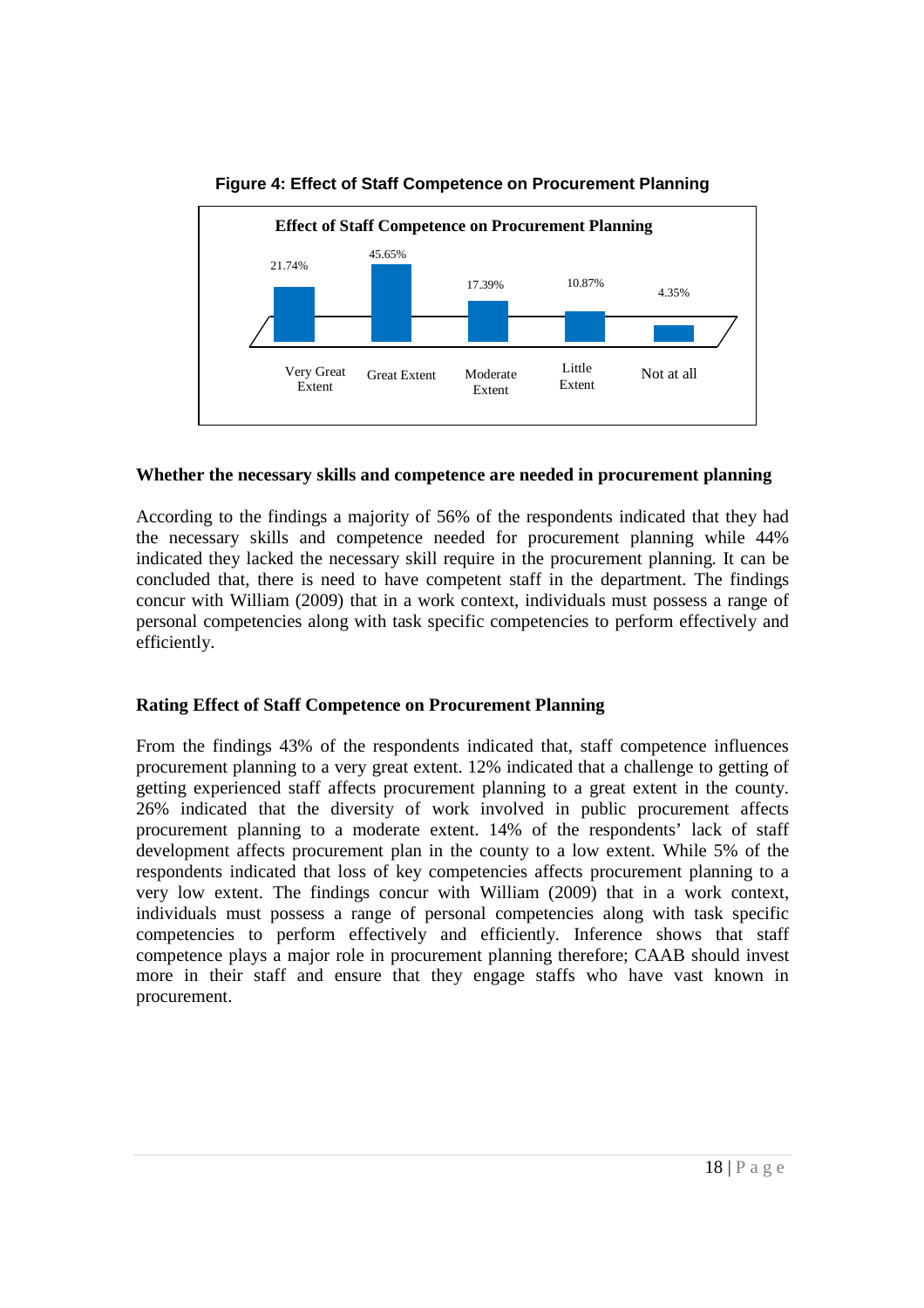

### **Figure 5: Rating of Staff Competence**

## **5.4 Information Communication Technology (ICT) Tools and Procurement Planning**

According to the findings a majority of 66% of the respondents indicated that CAAB uses ICT Tools while 44% indicated the county does not use the ICT tools. The findings agree with Cohen *et al* (2002) that, ICT tools are one of the most important enablers of effectiveness and are a source of competitiveness. The findings also collaborate with the findings of Helo *et al* (2008) that enterprise resource planning (ERP) is a cross-functional enterprise system driven by an integrated. They say that ERP gives a company an integrated real-time view of its core business processes. ERP facilitates information flow between all business functions inside the organization, and manages connections to outside stakeholders.

#### **Benefit of ERP to the CAAB's Procurement Plan**

According to the findings a majority of 60% of the respondents reported that ERP is beneficial to CAAB's procurement plan to a very high extent, 20% reported to a high extent, 15% reported to a moderate extent, 3% reported to a little extent and 2% reported to no extent at all. The findings show that ERP is beneficial to CAAB. It also shows that, ERP plays a greater role and CAAB is embracing it. The findings are agree with Cohen (2002) who said that, more and more organizations are embracing ERP and it is now being hailed as a foundation for the integration of organization-wide information systems.

#### **Rating of ICT Tools on Procurement Planning**

According to the findings, 48% of the respondents strongly greed that ICT tools assist in decision and policy making support functions. 27% of the respondents agreed that ERP can help the CAAB to integrate all the departments (Human Resource, Procurement, Planning, Engineering, Finance and other departments). 9% of the respondents were not sure that ERP system primarily supports the management and administration of the deployment of resources. 12% of the respondents disagreed that ICT tools help to manage work flow management functions controlling the numerous process flows that exist in the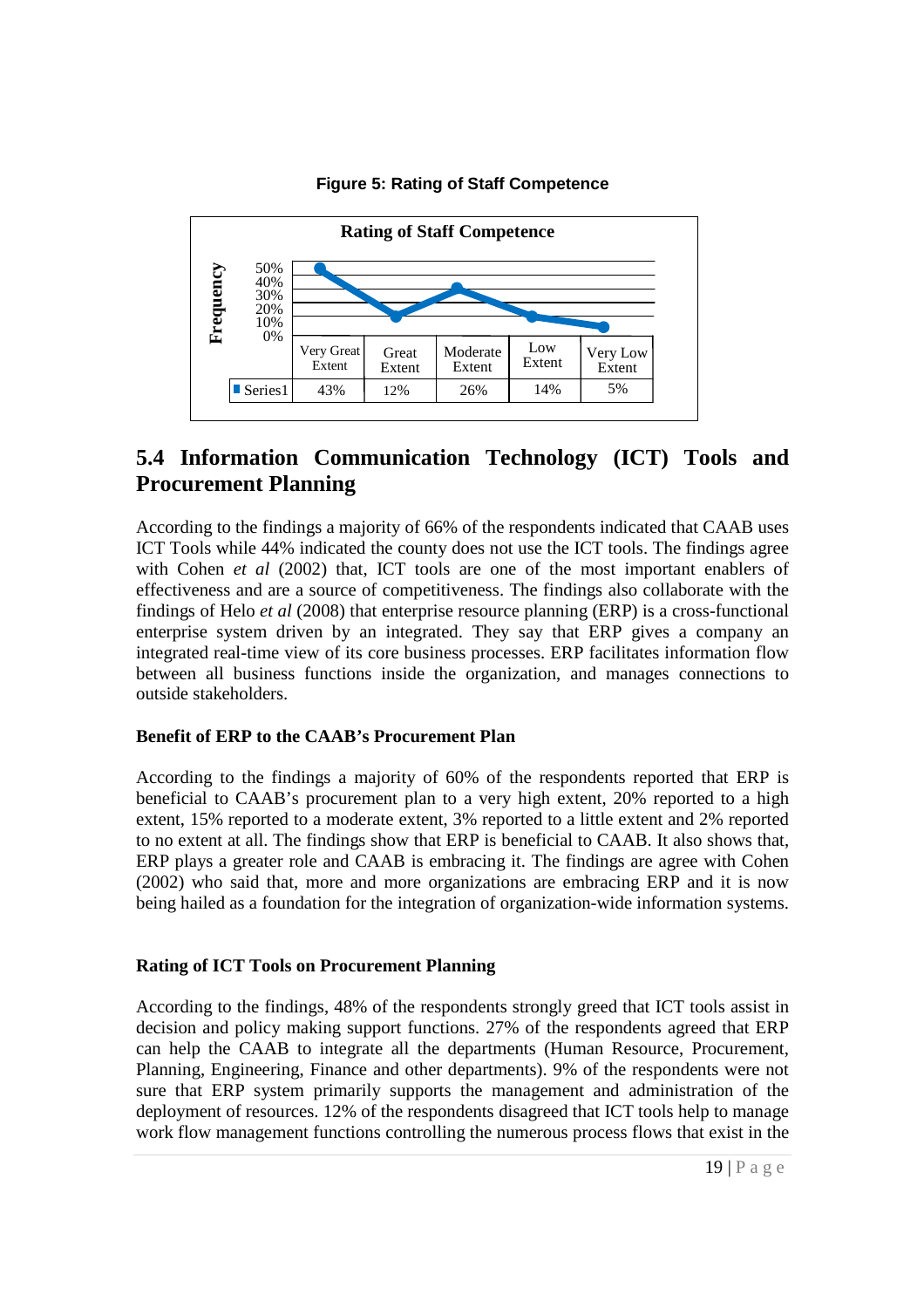Enterprise. Only 4% of the respondents strongly disagree that unified data gives you the information integrity required to develop compliance and procurement management practices. The study concurs with (Cohen, 2002) in his study that in a competitive global environment, more and more firms formulate procurement goals and implement them with enterprise resource planning (ERP) and supplier coordination. The study also agrees with Lysons and Farrington (2006) who say that, ICT tools are a source of competitive power for many companies. Information technologies have earned a vital role in many organizations.



### **Figure 6: Rating of ICT Tools on Procurement Planning**

## **5.5 Budget Procedures and Procurement Planning**

#### **(Policies and Procedures in place for Procurement Planning)**

According to the findings, a majority of respondents 80% indicated that the county has policies and procedures in place for procurement planning while 20% disagreed. These results concur with Burt *et al* (2004) that procedural procurement is vital due to considerable amounts of money spent annually in public sector. The findings also agree with CIPS, 2002 which says that the process must be followed to make the employees own the purchasing budget allocation. Lysons and Farrington (2006) also concur with the finding when they say that a cluster of reliable procedures, each comprised of a number of operations that together, provide information enabling staff to execute and managers to control operations and procedural procurement will ensure orderliness and efficiency in any procurement department.

### **Employees' Feedback on budgeting procedures in the organization**

From the findings 45% of the respondents indicated that they were happy with the policies and procedures in place for procurement planning while 55% disagreed. These findings concur with Bagura (2000) that the number of steps will be measured if they have any effect on how the society will formulates them.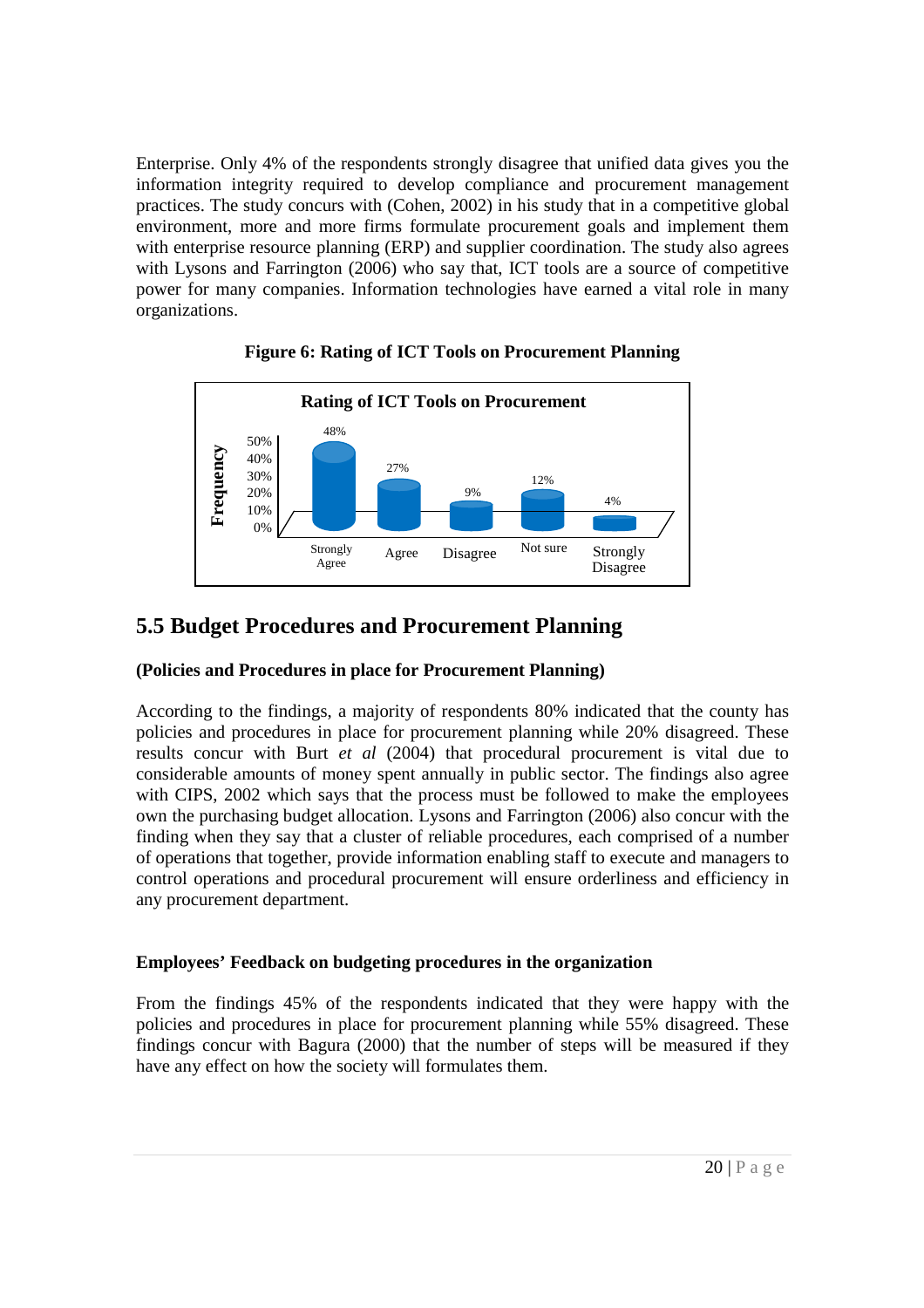#### **To identify whether Budgeting Procedures are followed**

The findings in figure 4.20 show that, a majority 35% of the respondents indicated that the budgeting procedures are followed when drawing a procurement plan while a majority of 65% disagreed. These findings agree with Burt *et al* (2004 that, procedural procurement is vital due to considerable amounts of money spent annually in the public sector.

#### **Budgeting Procedures Improved Resource Allocation**

The findings show that, a majority of 79% of the respondents indicated that the budgeting procedures improve resource allocation while 21% disagreed. It can be inferred that budgeting procedures are important in resource allocation. The findings correspond with those by Lysons and Farrington (2006) that budgeting will ensure orderliness and efficiency in any procurement department. Burt *et al* (2004), who further adds that, procedural procurement is vital due to considerable amounts of money spent annually in the public sector. They say, the procurement department should observe procedural transactions for the good of the population given the fact that expenditure incurred is the taxpayer's money.

#### **Rating of Budgeting Procedures on procurement planning**

According to the findings, 33% the respondents indicated that Budgeting procedures have caused delays in decision making in CAAB to a very great extent. 29% of the respondents indicated that Budgeting procedures have caused delays in service delivery in CAAB to a great extent. 18% of the respondents indicated that Budgeting procedures add value to compliance to set procedures at a moderate extent. 16% of the respondents indicated that it is important that all are aware of the set budgeting procedures in place at the CAAB to a low extent. 4% of the respondents indicated that without budgeting procedures, it would be difficult to come up with a procurement plan to a very low extent. From the findings it can be deduced that budgeting procedures have a great effect of procurement planning. The findings also correlate with Burt *et al* (2004) who say that, procedural procurement is vital due to considerable amounts of money spent annually in the public sector. They say, that the procurement department should observe procedural transactions for the good of the population given the fact that expenditure incurred is the taxpayer's money.



#### **Figure 7: Effect of Budgeting Procedures**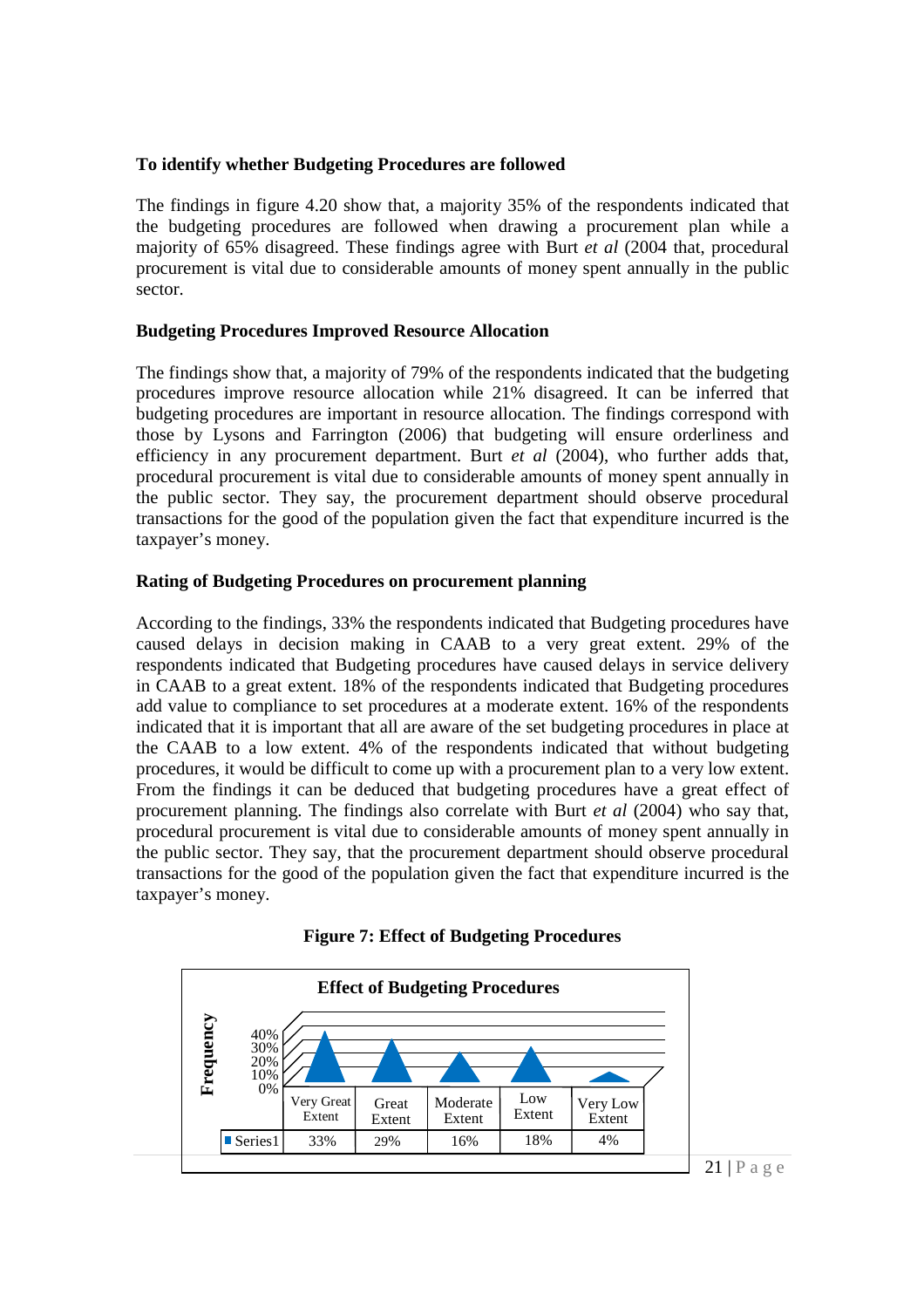## **5.6 Correlation analysis**

The first research question sought to establish the effect of staff competence on procurement planning at CAAB. Pearson Correlation Coefficient computed and tested at 1% significance level. The results as tabulated in Table below, indicates that there is a strong positive relationship (r=0.753) between staff competence on procurement planning. In addition, the researcher found the relationship to be statistically significant at 1% level (p=0.000, <0.01).  $T_{\rm e}$   $T_{\rm e}$  and  $T_{\rm e}$  and  $T_{\rm e}$  is the planning planning  $T_{\rm e}$  and  $T_{\rm e}$  and  $T_{\rm e}$   $T_{\rm e}$  and  $T_{\rm e}$  and  $T_{\rm e}$  and  $T_{\rm e}$  and  $T_{\rm e}$  and  $T_{\rm e}$  and  $T_{\rm e}$  and  $T_{\rm e}$  and  $T_{\rm e}$  and

| Table 4. Relationship between Start Competence and Procurement Planning |                            |          |           |  |  |
|-------------------------------------------------------------------------|----------------------------|----------|-----------|--|--|
| <b>Staf Competence</b><br>Procurement                                   |                            |          |           |  |  |
|                                                                         |                            | Planning |           |  |  |
| Procureement                                                            | <b>Pearson Correlation</b> |          | $0.753**$ |  |  |
| Planning<br>$Sig. (2-tailed)$                                           |                            |          | 0.000     |  |  |
| $N = 54$                                                                |                            |          |           |  |  |
|                                                                         |                            |          |           |  |  |

\*\* Correlation is statically significant at 1% level (2- tailed)

The second research question sought to establish how management support influence procurement planning in CAAB. Pearson Correlation Coefficient computed and tested at 1% significance level. The results as tabulated in Table 5, indicates that there is a moderate positive relationship (r=0.806) between management support and procurement planning. In addition, the researcher found the relationship to be statistically significant at 1% level (p=0.000, <0.01).

Table 5: Relationship between Management Support and Procurement Planning

|                          |                                                 | Procurement<br>Planning | <b>Top Management</b><br>Support |
|--------------------------|-------------------------------------------------|-------------------------|----------------------------------|
| Procureement<br>Planning | <b>Pearson Correlation</b><br>$Sig. (2-tailed)$ |                         | $0.806**$<br>0.000               |
|                          | $N = 54$                                        |                         |                                  |

\*\* Correlation is statically significant at 1% level (2- tailed)

The third research question sought to establish the role of ICT tools in procurement planning at CAAB. Pearson Correlation Coefficient computed and tested at 1% significance level. The results as tabulated in Table 6, indicates that there is a strong positive relationship (r=0.728) between ICT tools and procurement planning. In addition, the researcher found the relationship to be statistically significant at  $1\%$  level (p=0.000,  $< 0.01$ ).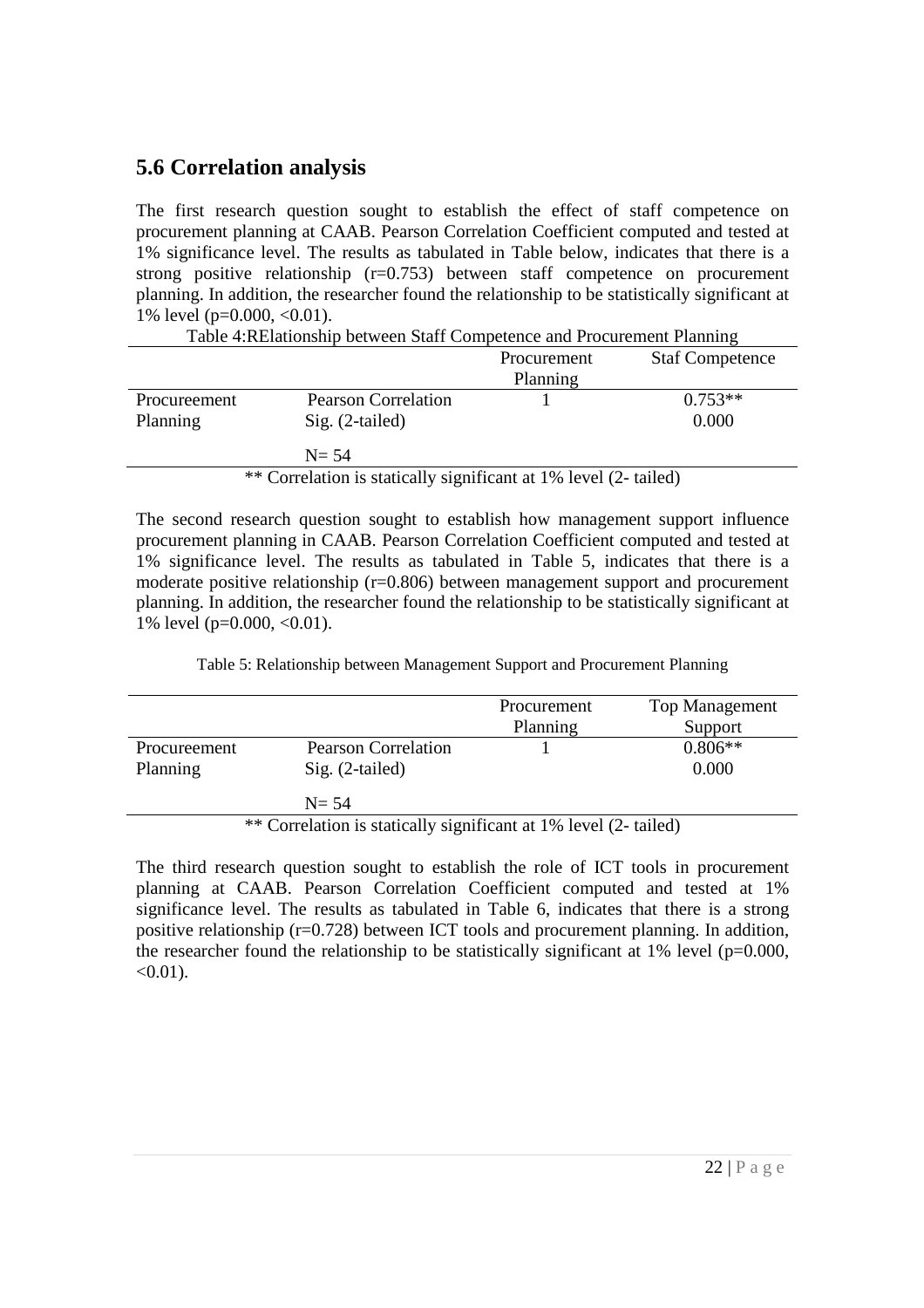|                                                                  |                                                 | Procurement<br>Planning | Top Management<br>Support |  |
|------------------------------------------------------------------|-------------------------------------------------|-------------------------|---------------------------|--|
| Procureement<br>Planning                                         | <b>Pearson Correlation</b><br>$Sig. (2-tailed)$ |                         | $0.728**$<br>0.000        |  |
|                                                                  | $N = 54$                                        |                         |                           |  |
| ** Correlation is statically significant at 1% level (2- tailed) |                                                 |                         |                           |  |

#### Table 6: Relationship between ICT tools and Procurement Planning

The fourth research question sought to establish the effects of budgeting procedures on procurement planning in Nairobi City County. Pearson Correlation Coefficient computed and tested at 1% significance level. The results as tabulated in Table 7, indicates that there is a strong positive relationship (r=0.698) between budgeting procedures and procurement planning. In addition, the researcher found the relationship to be statistically significant at 1% level ( $p=0.000, <0.01$ ).

Table 7: Relationship between Budgeting Procedures and Procurement Planning

|                          |                                                 | Procurement<br>Planning | <b>Top Management</b><br>Support |
|--------------------------|-------------------------------------------------|-------------------------|----------------------------------|
| Procureement<br>Planning | <b>Pearson Correlation</b><br>$Sig. (2-tailed)$ |                         | $0.698**$<br>0.000               |
|                          | $N = 54$                                        |                         |                                  |

\*\* Correlation is statically significant at 1% level (2- tailed)

## **5.7 Regression Analysis**

The study conducted a multiple linear regression analysis to determine the relationship between independent variables and the dependent variable. The regression model was as follows:

$$
Y\!\!=\beta_0\!\!+\!\!\beta_1X_1\!\!+\!\!\beta_2X_2\!\!+\beta_3X_3\!\!+\beta_4X_4\!\!+\!\alpha
$$

*Where:* 

Y is the dependent variable (Procurement Planning),

 $β<sub>0</sub>$  is the regression coefficient/constant/Y-intercept,

β1, β2, β3, β4 are the slopes of the regression equation,

 $X_1$  is the Staff Competence,

 $X_2$  is the Management Support,

 $X_3$  is the Information Communication (ICT) tools,

 $X_4$  is the Budgeting procedure while

α is an error term at 95% confidence level.

The four independent variables that were studied, explain 68.2% of the procurement planning as represented by the R2. This therefore means that other factors not studied in this research contribute 31.8% of the procurement planning. Therefore, further research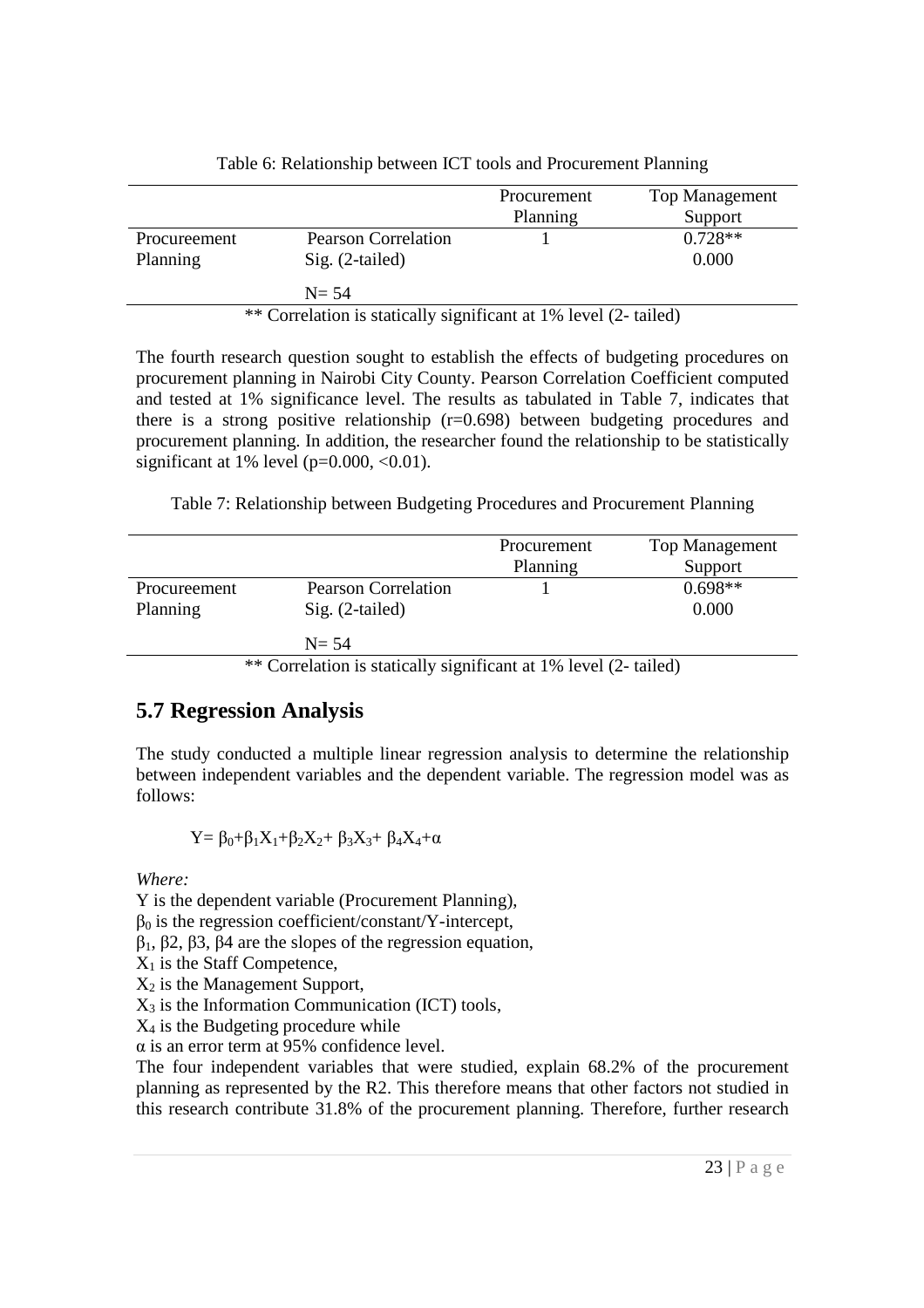should be conducted to investigate the other factors (31.8%) that affect procurement planning in the Government organization like CAAB in Bangladesh.

| Table 8: Model Summary                                                            |        |       |               |              |  |  |
|-----------------------------------------------------------------------------------|--------|-------|---------------|--------------|--|--|
| <b>Model</b><br><b>Std. Error of</b><br><b>R</b> Square<br><b>Adjusted R</b><br>R |        |       |               |              |  |  |
|                                                                                   |        |       | <b>Square</b> | the Estimate |  |  |
|                                                                                   | 0.825a | 0.682 | 0.653         | 0.10056      |  |  |

*a. Dependent Variable: Procurement Planning* 

*b. Predictors: (Constant), Staff Competence, Management Support, ICT tools, Budgeting procedures* 

The regression equation will be;  $Y=0.336+0.252X1+0.786X2+0.231X3+0.115X4$ 

The regression equation above has established that taking all factors into account (the staff competence, management support, Information communication (ICT) tools, budgeting procedure constant at zero, procurement planning will be an index of 0.336. The findings presented also shows that taking all other independent variables at zero, a unit increase in staff competence will lead to a 0.252 increase in the scores of procurement planning. The *P*-value was 0.004 which is less than 0.05 and thus the relationship was significant.

The study also found that a unit increase in Top management support will lead to a 0.786 increase in procurement planning. The *P*-value was 0.003 and thus the relationship was significant. In addition, the study found that a unit increase in Information communication (ICT) tools will lead to a 0.231 increase in the scores of procurement planning. The *P*-value was 0.002 and thus the relationship was significant. Lastly, the study found that a unit increase in budgeting procedure will lead to a 0.115 increase in the scores of procurement planning. The *P*-value was 0.001 and hence the relationship was significant since the p-value was lower than 0.05.

|              | rable 9: Coefficients of Determination |      |                                   |      |                                  |      |  |  |
|--------------|----------------------------------------|------|-----------------------------------|------|----------------------------------|------|--|--|
| <b>Model</b> |                                        |      | <b>Unstanardized Coefficients</b> |      | <b>Standardized Coefficients</b> |      |  |  |
|              |                                        | в    | <b>Std. Error</b>                 | Beta |                                  | Sig. |  |  |
|              | (Constant)                             | .336 | .210                              |      | 1.492                            | .145 |  |  |
|              | Staff competence                       | .252 | .094                              | .302 | 2.675                            | .004 |  |  |
|              | <b>Management Support</b>              | .786 | .073                              | .272 | 3.212                            | .003 |  |  |
|              | <b>ICT</b> tools                       | .231 | .060                              | .894 | 13.031                           | .001 |  |  |
|              | <b>Budgeting Process</b>               | .115 | .097                              | .070 | 2.026                            | .002 |  |  |

The findings of the study show that, Top management support contributed most to the procurement planning. Table 9: Coefficients of Determination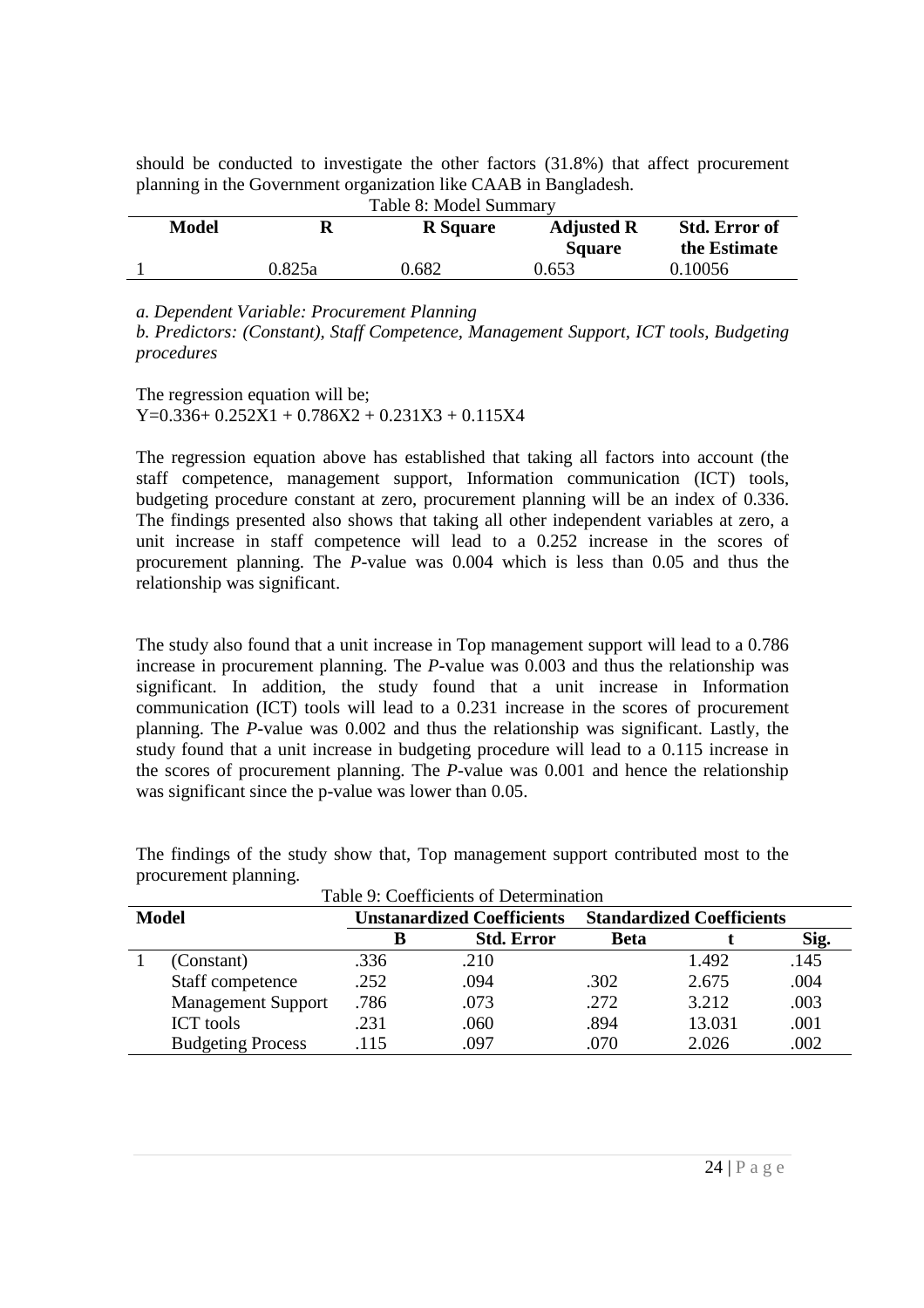|  | Table 10: ANOVA |                |    |             |             |       |
|--|-----------------|----------------|----|-------------|-------------|-------|
|  | Model           | Sum of Squares | Df | Mean Square | $\mathbf F$ | Sig   |
|  |                 |                |    |             |             |       |
|  | Regression      | 143.777        |    | 35.694      | 8.8673      | .000b |
|  | Residual        | 102.098        |    | 3.967       |             |       |
|  | Total           | 245.875        | 85 |             |             |       |

a. Dependent Variable: Procurement Planning

b. Predictors: (Constant), Staff Competence, Management Support, ICT tools, Budgeting procedures

The significance value is 0.000 which is less that 0.05 thus the model is statistically significance in predicting how staff competence, management support, ICT tools and budgeting procedures influence procurement planning. The F critical at 5% level of significance was 2.7278. Since F calculated which can be noted from the Anova table above is 8.8673 which is greater than the F critical (value  $= 2.7278$ ), this shows that the overall model was significant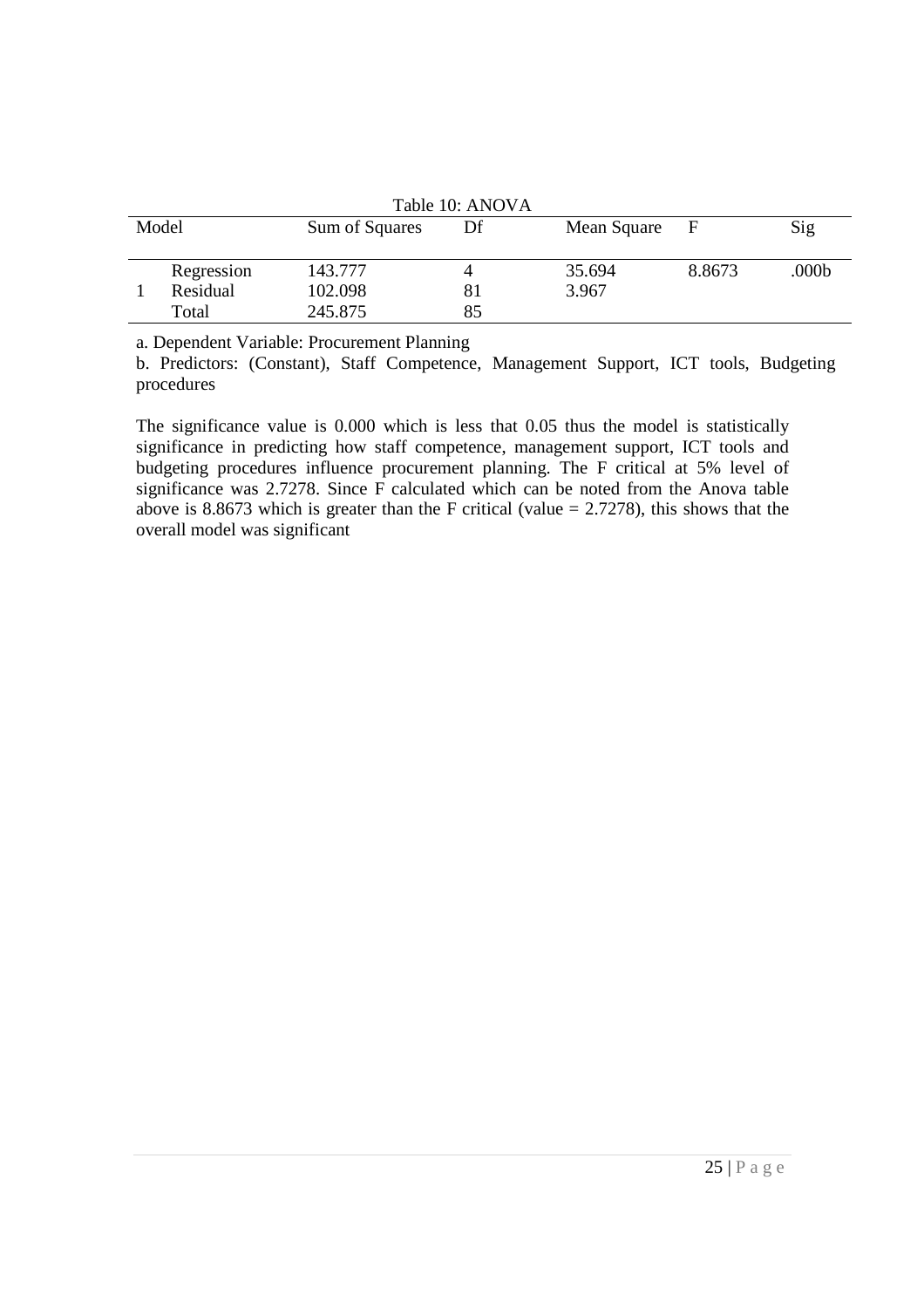## **6. SUMMARY, CONCLUSIONS AND FURTHER RESEARCH**

The nitty-gritty of this study was to explore the factors that affect procurement planning at Civil Aviation Authority of Bangladesh (CAAB). This study concludes that there is a positive relationship between staff competence and the procurement planning. From the findings, a unit increase in staff competence will lead to a 0.252 increase in the procurement planning. It also concludes that, there is a positive relationship between management support and the procurement planning. From the findings, a unit increase in management support will lead to a 0.786 increase in the procurement planning. From this study, there is a positive relationship between information communication (ICT) tools and the procurement planning. From the findings, a unit increase in information communication (ICT) tools will lead to a 0.321 increase in the procurement planning. Finally, the study concludes that, there is a positive relationship between budgeting procedure and the procurement planning. From the findings, a unit increase in budgeting procedure will lead to a 0.115 increase in the procurement planning. Therefore, a unit increase in each of the independent variables will lead to an increase in dependent variable (procurement planning). The findings also indicated that top management support has been a major contributor towards the success of Procurement planning. These findings agree with the argument by Nyumu (2010) who states that when implementing a procurement plan, it is the top management's support and commitment that is undoubtedly a prerequisite for procurement planning implementation.

The study reviewed the factors affecting procurement planning in Bangladesh with a case study of CAAB and recommendation is suggested to be carried out in other government organizations to find out it the same results can be obtained.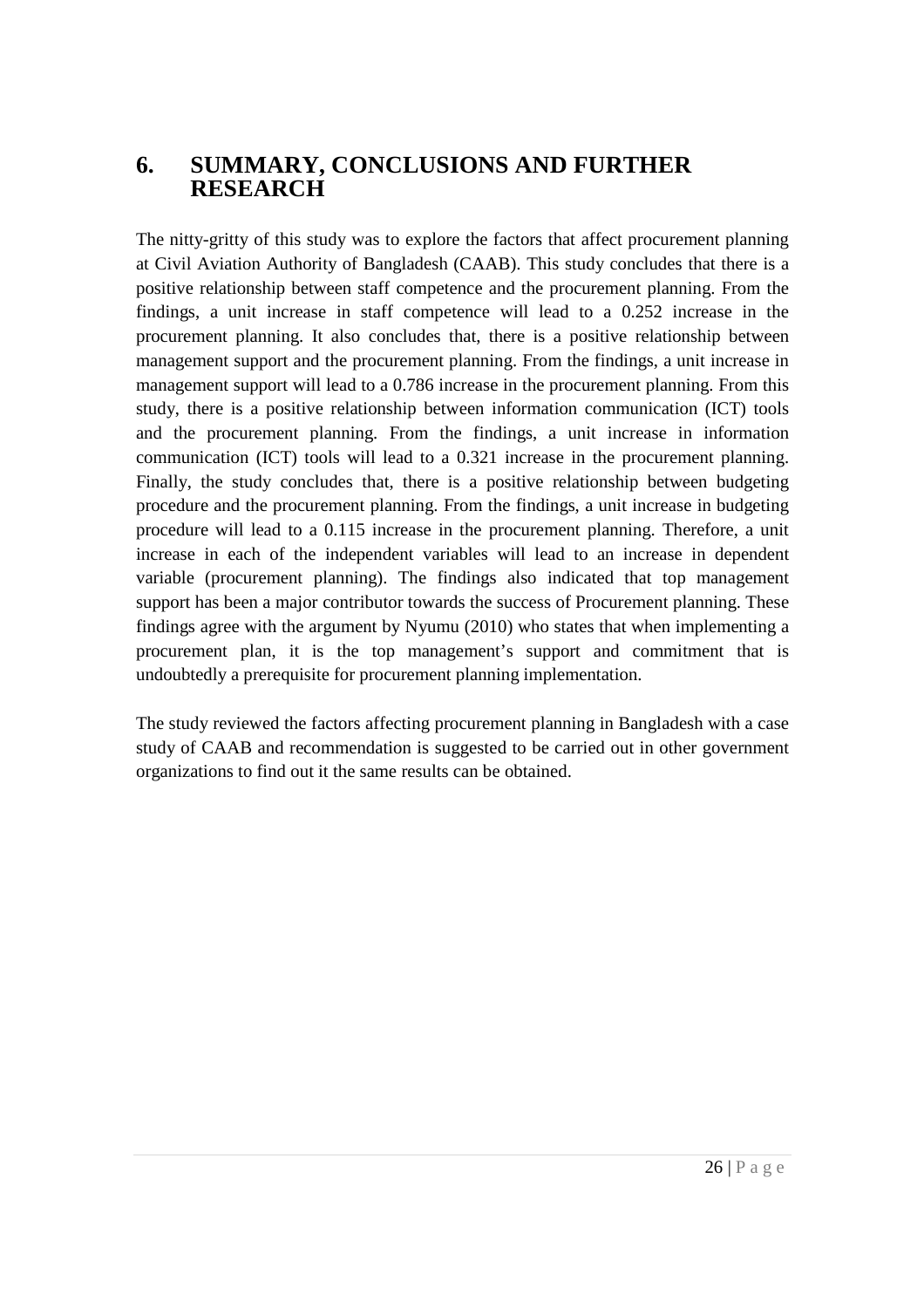# **7. RECOMMENDATIONS**

The study is a justification of the fact that, a government organization with staff who are competent, the management that support procurement department, good ICT tools in place and excellent budgeting procedures will have a good procurement plan in place. The study specifically recommends that:

- 1. All departments submit their procurement plans to procurement department in good time within the set deadlines. On this area the study recommends that the top management to lead from the front. Procurement department to undertake periodic market surveys and share the information with user departments to prepare procurement plan based on the prevailing real market prices. Preparation of procurement plans is rather complex and tedious and the management needs to sensitize the users and procurement staff on the preparation and execution of procurement plans. Procurement planning is one of the primary functions of procurement with a potential to contribute to the success of the country operations and improves service delivery. It 'fuels then ignites' the engine of procurement process. A mistake in Procurement planning therefore has wide implications.
- 2. Staff competencies: The study recommends that procurement staff in the government sectors needs to have adequate professional qualifications in purchasing and supply/procurement/ supply chain management and be adequately trained and sensitized on the procurement procedures of Public Procurement Act and Regulations. This study established staff competency affects procurement planning the study therefore recommends that the county should come up with framework that identifies the skills and competency levels required by all staff involved in the procurement planning. This will assists individuals to take ownership of their personal deployment through skills assessment, identification of training and development needs and career planning. The framework should also ensure compliment without replacing existing personal development tools in an organization.
- 3. Management support is very important in procurement planning therefore, top management should as a matter of urgency support the procurement department by allocation more resources and encourage trainings to improve the skills and knowledge of the procurement staff. They should ensure that there is procurement plan from all departments and are followed to improve service delivery and avoid incomplete projects. A good procurement plan is associated with sufficient resources to perform the job which includes right people to do the job.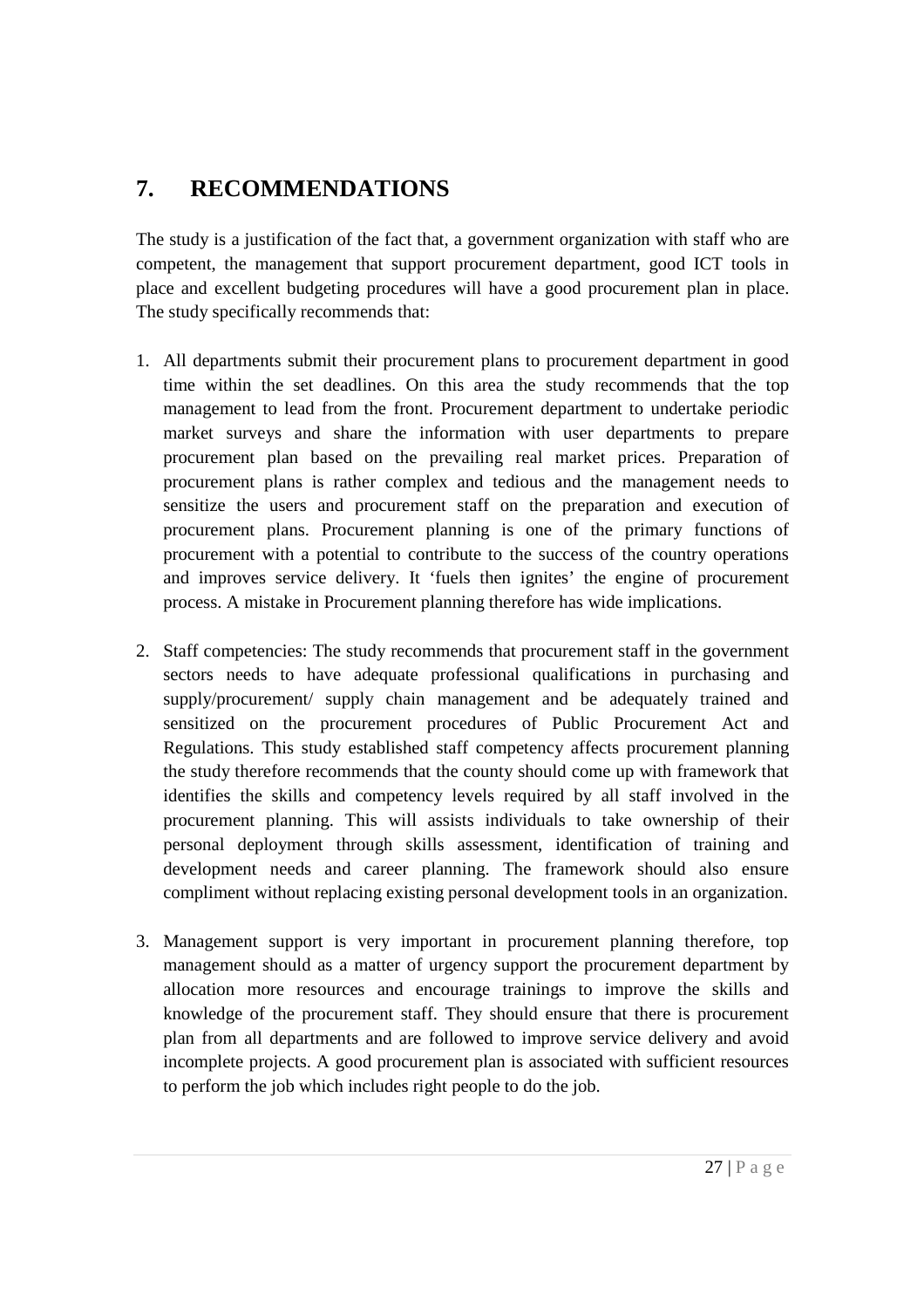- 4. ICT Tools- since ERP is beneficial to the government sectors procurement planning, the management should embrace the ICT tools in the government sectors. They should by a matter of agency ensure that all departments use ERP so as to integrate all the departments of the CAAB. With ERP, they will be able to make conclusive and informed decisions on the requirement of all departments at large. They will be able to reduce the numerous processes that lead to unnecessary delays of service delivery in CAAB. The management should ensure that all staffs are able to use ERP.
- 5. Budgeting procedures- Since procedural procurement is vital due to the considerable amounts of money spent annually in the public sector, the study recommends that CAAB should have Budgeting procedures in place. They should ensure that have procedures do not caused delays in decision making; service delivery and they should add value to compliance to set procedures. The procurement department should observe procedural transaction for the good of the population given the fact that expenditure incurred is the taxpayer's money.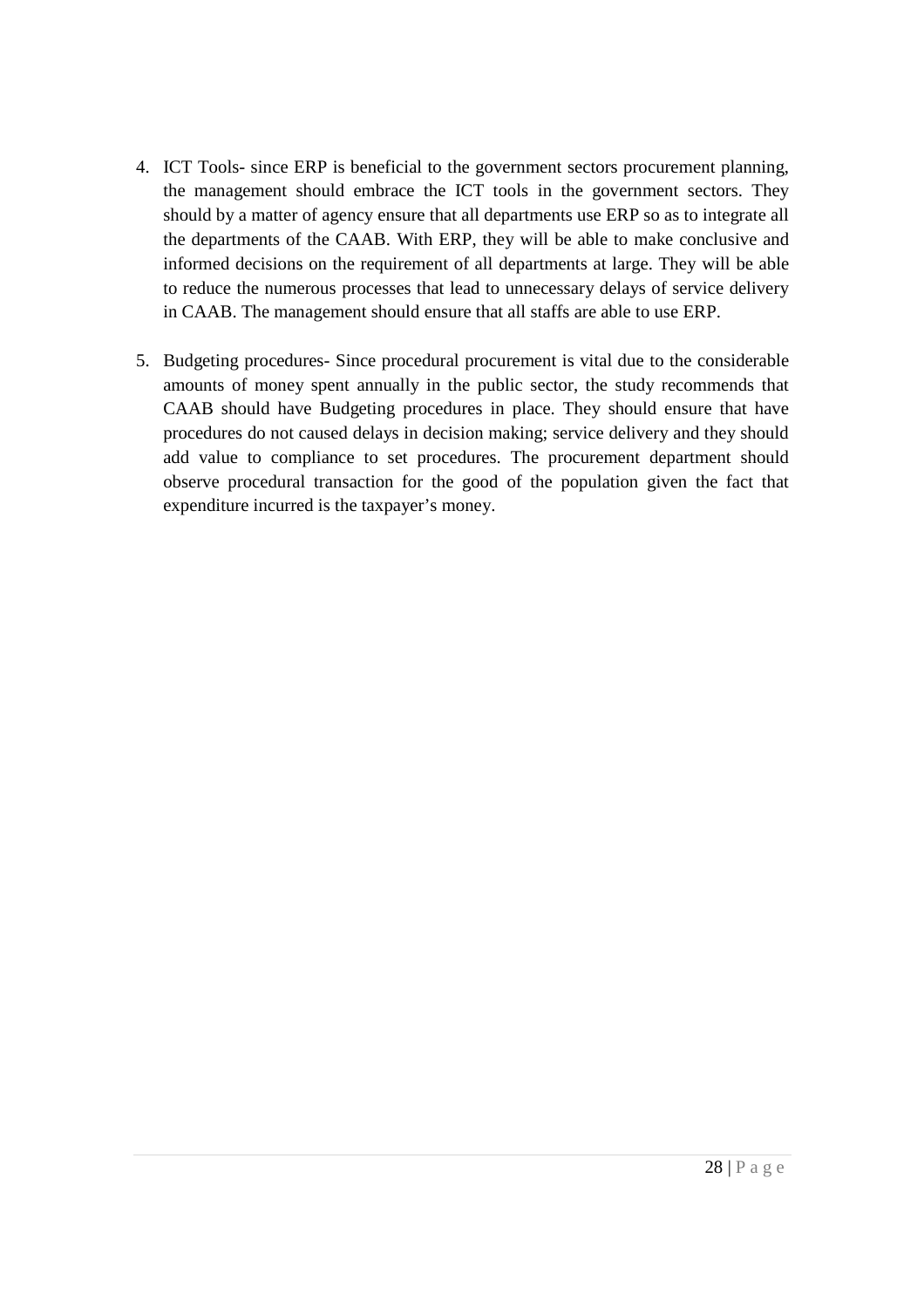## **8. REFERENCES**

Agaba, E., & shipman, N.(2007). *Public Procurement Reform in Developing Countries: The Ugandan Experience. USA: Pr Academics Press.* 

Agere, S. (2001). *Promoting Good Government: Principles, Practices and Perspectives; Management Training Services Division. London: Common Wealth Secretariat.* 

Aketch. J., & Karanja, P. (2013). *Factors Influencing Procurement in Constituency Development Fund (CDF): Case of CDF Use in Makadara Constituency. International Journal of Social Science & Entrepreneurship, 1(2), 41-55.* 

Amstrong, M. (1996) *Handbook on Personnel Management and Practice (6th ed.). London: Korgan Page Limited.* 

Apiyo,R & Mburu,D (2014) *Factors Affecting Procurement Planning in County Governments in Kenya: Acase study of Nairobi City County. International Journal of Economics, Commerce and Management,vol.II,Issue 11.* 

Bagura, B. (2000). *The Lack of Budgetary Theory. North Carilina. USA: American Political Science Review, Schwahant Publishers*.

Bailey, P., Farmer, D., Jessop, D., & Jones, D. (1988). *Purchasing Principles and Management (8th en.). Great Britain: Prentice Hall. Financial Times.* 

Bailey, S. (2000). *Public Sector Economics: Theory and Practice. London: Macmillan.* 

Barnies. D. (2004). *Warehouse Management. New Delhi, Pashupati Printers.* 

Basheka, B. (2008). *Procurement Planning and Local Governance in Uganda: A Factor Analysis Approach. Uganda Management Institute.* 

Benjamin, B. (2000). *How to write Quality Research Proposal, A Complete and Simplified Recipe. Good Touch Printers.* 

Bogdan, R.C., & Billen, S.L (2007). *Qualitative Research for Education. An Introduction to Theories and Methods (4th ed.). New York: Pearson Education Group.* 

Bottani, E., & Rizzi, A. (2008). *Economical Assessment of the Impact of RFID technology and EPC System on the fast-moving consumer goods supply chain. International Journal of Production Economics (3). 32-36.* 

Boyatzis, R.E. (2008). *Competencies in the 21st Century. Journal of Management Development.* 

Burt, N.D., Dobler, D.W., & Starling. S.L. (2004). *World class supply Management. The Key to Supply Chain Management (7th ed.). New York: McGraw Hill*.

CCG. (2007). *National Development Fund Report Instructional Structures and Reforms. Nairobi: Centre for Corporate Governance. Retrieved April 2007*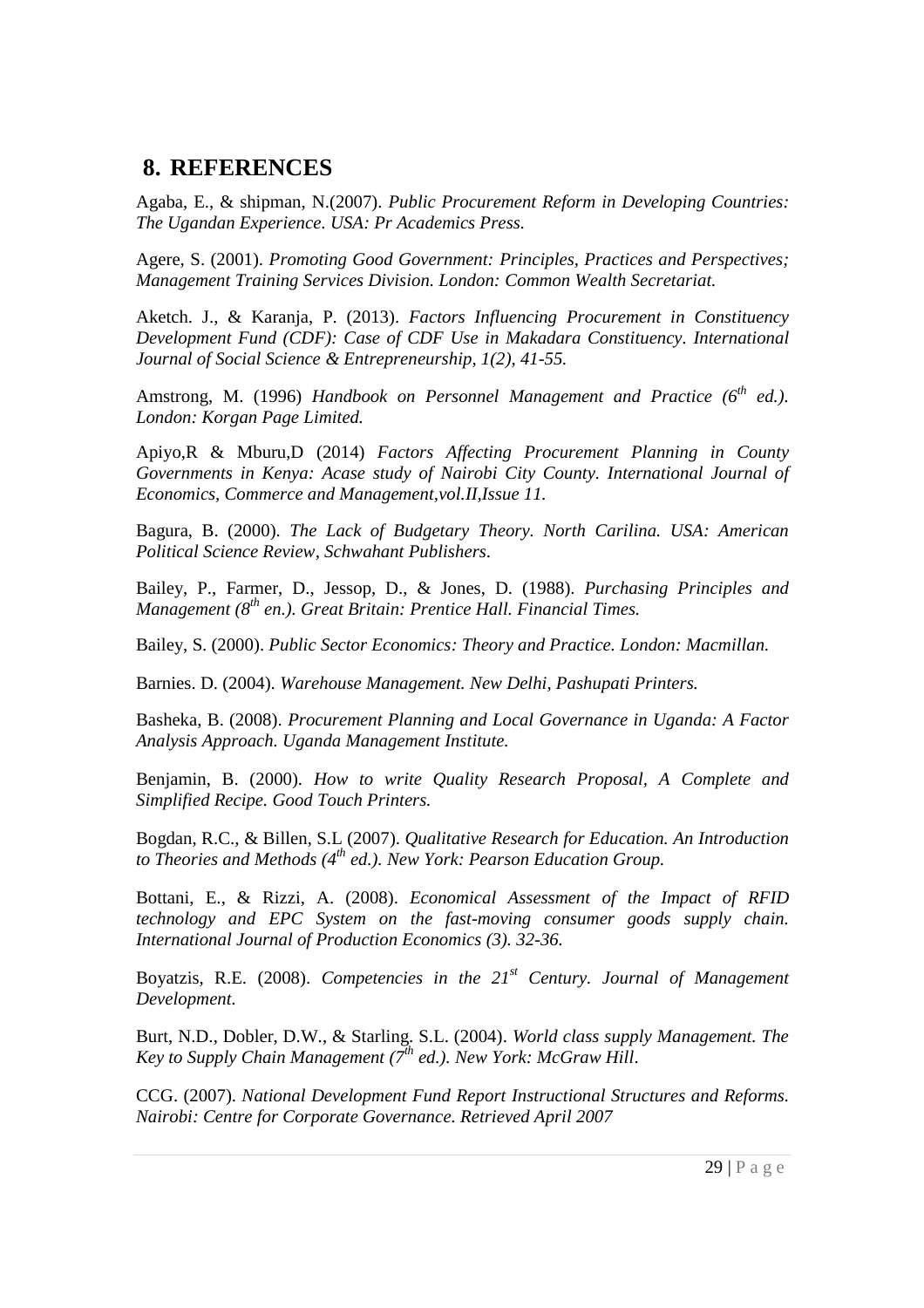Choppra, S., & Meindl, S. (2004). *Supply Chain Management (4th ed.). New Jersey: Prentice Hall.* 

CIPS. (2002). *Position of Practice Guide (2nd ed.). (C.I. Supplies, Ed.) New York, USA: Prentice Hall.* 

Cohen, G., Salomon, I., & Nijkamp, P. (2002). *Information-Communication Technology (ICT) and Transport: does knowledge Policy (Vol. 26). Telecommunication Policy.* 

Cole, G.A. (2004). *Management Theory and Practice. USA: Con T. J. International Press.* 

Darwall, S.L. (Undated). *Theories of Ethics*. Retrieved June 13, 2013, from http:/www.online.wilwey.com

Deal, T., & Kennedy, A. (1999). *The Corporate Cultures: Revitalizing the Workplace after Downsizing, merges and reengineering. London: Basic Books.* 

Dessler, G. (2004). *Human Resource Management (10th ed.) Pearson/Prentice Hall.* 

Dodge, P. (2003). *The Landfall of Hurricane Dennis in Louisiana: A Summary of Cooperative Data C*ollection Efforts. International Conference on Wind Engineering. Lubbock, Texas.

Donald, K.K., Delno,L., & Tromp, A. (2006). *Proposal Writting: An Introduction. Don Bosco Press.* 

Donald, R.C., Schindler, P.S (2006). *Business Research Methods (9th ed.). New York: McGraw Hill.* 

Effy, O., & Andy, J. (2008). *Management Information System. United Kingdom: Cabrian Printers.* 

Eisenberger, R., Armeli, S., Rexwinkel, B., Lynch, P., & Rhoades, L. (2000). *Reciprocation of Perceived Organizational Support. Journal of Applied Psychology (86), 42-51.*

Eisenberger, R., Cumming, J., Armeli, S. & Lynch, P. (1997). *Perceived Organizational Support, Discretionary Treatment and Job Satisfaction. Job Satisfaction. Journal of Applied Psychology (82), 812-820.* 

Eyaa, S.O. (2011). *Explaining Non-Compliance in Public Procurement in Uganda. International Journal of Business and Social Science, 2(No.11).* 

Fine, C.H. (1998). *Clockspeed: Winning Industry Control in Age of Temporary Advantage. Perseus Books.* 

Haag, S., & Cummings. M. (2010). *Management Information System: for the Information age (8th ed.). New York: McGraw- Hill Inc.*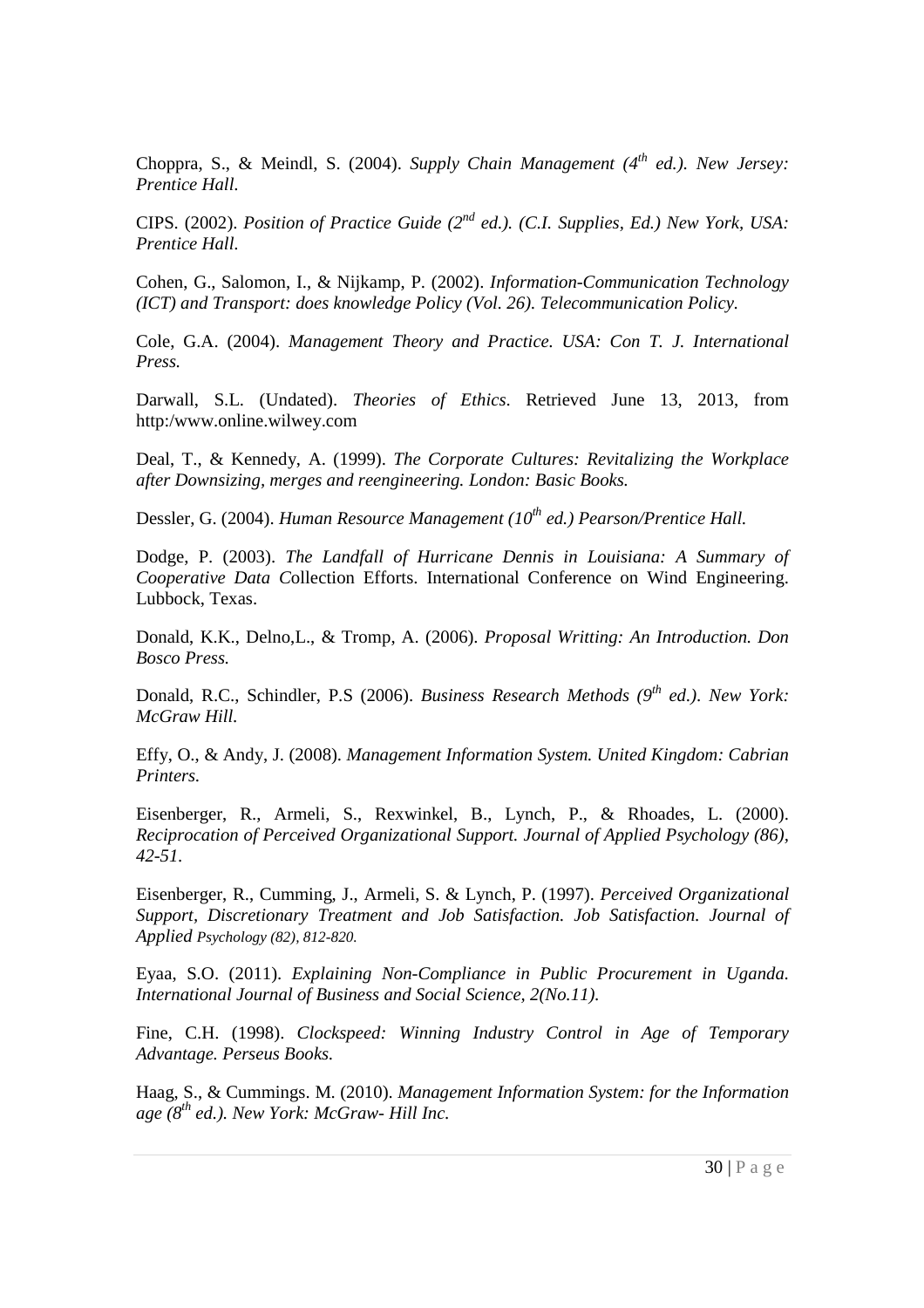Helo, P., Anussornnitisarn, P., Phusavat, K. (2008). *Expectations and Reality in ERP Implementation: Consultant and Solution Provider Perspective (vol. 108 No. 8). Industrial Management and Data Systems.* 

Hofstede, G. (2007). *Culture: Organization, Personalities and Nations. European Journal of International Management.* 

Huang, C. Y., & Nof, S. (1999), *Enterprise Agility: a View from the PRISM Lab. International journal Agile Management System,1.* 

Hucznski, A. B., & MacMillan, K. (2007). *Organization Behavior: An Introductory Text. New York: Pearson Education Limited.* 

James, U. V. (2004). *Public Policy and the African Environment: of the Theory and Practice of the Planning Process of the Continent (A.K. ed.). Ashagte, England.* 

Juma, M. J. (2010). *Procurement Reforms. Kenya Procurement Journal (No. 5).* 

Kennard, M. (2006). *Sustainable Procurement, Commercial Managemen, Shaping and Change. (F. A. University, Ed). Journal of Public Procurement.* 

KIPPRA. (2010). *The Demographic Governance Support Programme (DGSP). Nairobi: KIPPRA.* 

KNBS. (2008). *National Service Delivery Survey Report. Nairobi: Kenya National Bureau of Statistics.* 

Kombo, D. K., & Tromp, D. L. (2006). *Proposal and Thesis Writing; An Introduction. Nairobi, Kenya.* 

Kothari, C. R. (2008). *Research Methodology; Methods and Techniques (2nd ed.). New Delhi: New Age International Press Limited.*

Land, Z.G., Riley, L., & Cayer, J.N. (2005). *How can Local Government Become and Employer of Choice for Technical Professionals? Review of Public Administration, 25(No.3).* 

Le, M., Stephen, A., Jon, C. C., Jeffery, A. P., Roger, D. (1999). *The Growth and Development of Logistics Personnel. USA: Council of Logistics Management.* 

Leenders, M. R., Johnson, P. F., Flyn, A. E., & Fearson, H. E. (2006). *Purchasing and Supplies Management (13th ed.). McGraw- Hill.* 

Lysons, K., & Farrington, B. (2006). *Purchasing and Supply Chain Management (6th ed.). London: Prentice- Hill.* 

Mosoba, T. (2012, July). *Public Procurement System in Kenya. (N.M Group, Ed.) Business Daily, p. 10.* 

Mugenda, O.M., & Mugenda, A. G. (2003). *Research Methods. Nairobi: Acts Press Oxford Univ Press.*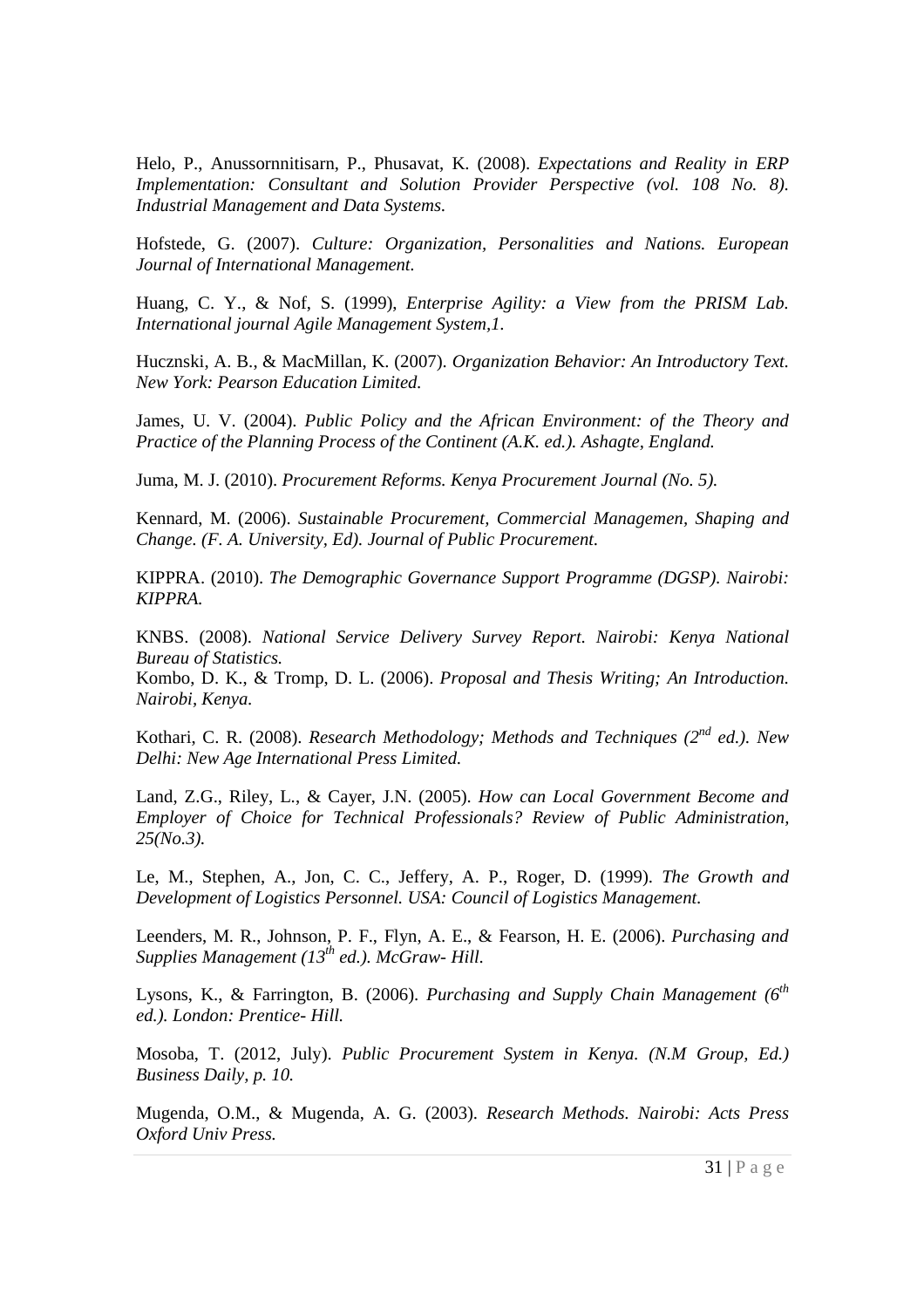Mugenda, O. M., & Mugenda, A. G. (1999). *Research Methods: Qualitative and Quantitative Approach. Nairobi: Acts Press Oxford University press.* 

NCC. (2013). *Nairobi City County. Retrieved from http://www.nairobicity.go.ke*

Ngechu, M. (2009). *Understanding the Research Process and Methods. University of Nairobi.* 

Ngirachu, J. (2013). *P.S Grilled Over Shs. 7 Billion Poll Kits Loan. Nairobi:* National Media Group.

NTPA. (2013). *Citizen's Constituency Development Fund Report Card. Nairobi*: National Tax Payers Association.

Nyumu. C.W. (2010). *Factors Affecting Purchasing Budgetary Allocation in Cooperative Societies.* Makerere University.

Obanda, W.P. (2010). *Significance of Supplies Practioners Management Act: Enactment of Legal Instrument the Regulates the Conduct of Supplies Management Practioners.* Kenya Institute of Supplies Management.

Odhiambo, A. (2013). *Poor Management and Corruption Threaten Future of Devolved Funds. Nairobi:* National Tax Payers Association.

Odhiambo, W., & Kamau, P. (2003). *Public Procurement: Leassons from Kenya, Tanzania and Uganda.* OECD Working Paper No. 208. OECD Development Centre.

Osdome, M. J.; Robinsteinen, J. (1990). *Bargaining and Markets.* Academic Press Inc.

Owalla, C. (2012). *A Report on Management of Devolved Funds: A case Study of Kisumu Minicipality.* A Network of Civil Society Organization- Ufadhili Trust. PPDA. (2005). *Public Procurement and Disposal Act. Nairobi*: GOK.

PPOA. (2007). *Assessing Procurement Systems in Kenya Report. Nairobi:* Public Oversight Authority.

*Public Procurement Regulations (PPR), 2008*, Government of Bangladesh..

Reichel, M., & Ramey, M.A (1987). *Ciceonceptual Framework for Bibiliographic Education: Theory to Pract. Littleton Colorado:* Libraries Unlimited Inc.

Russell, I. (2004). *People Management and Competency Profiling. South Yarra:* Test Grid Pty Ltd.

Saleemi, N.A. (2010). *Purchasing and Supplies Management Simplified.* N.A. Saleemi Publishers.

Saunders, M. (1997). *Strategic Purchasing and Supply Chain Management. Dorchester:* Henry Ling Ltd.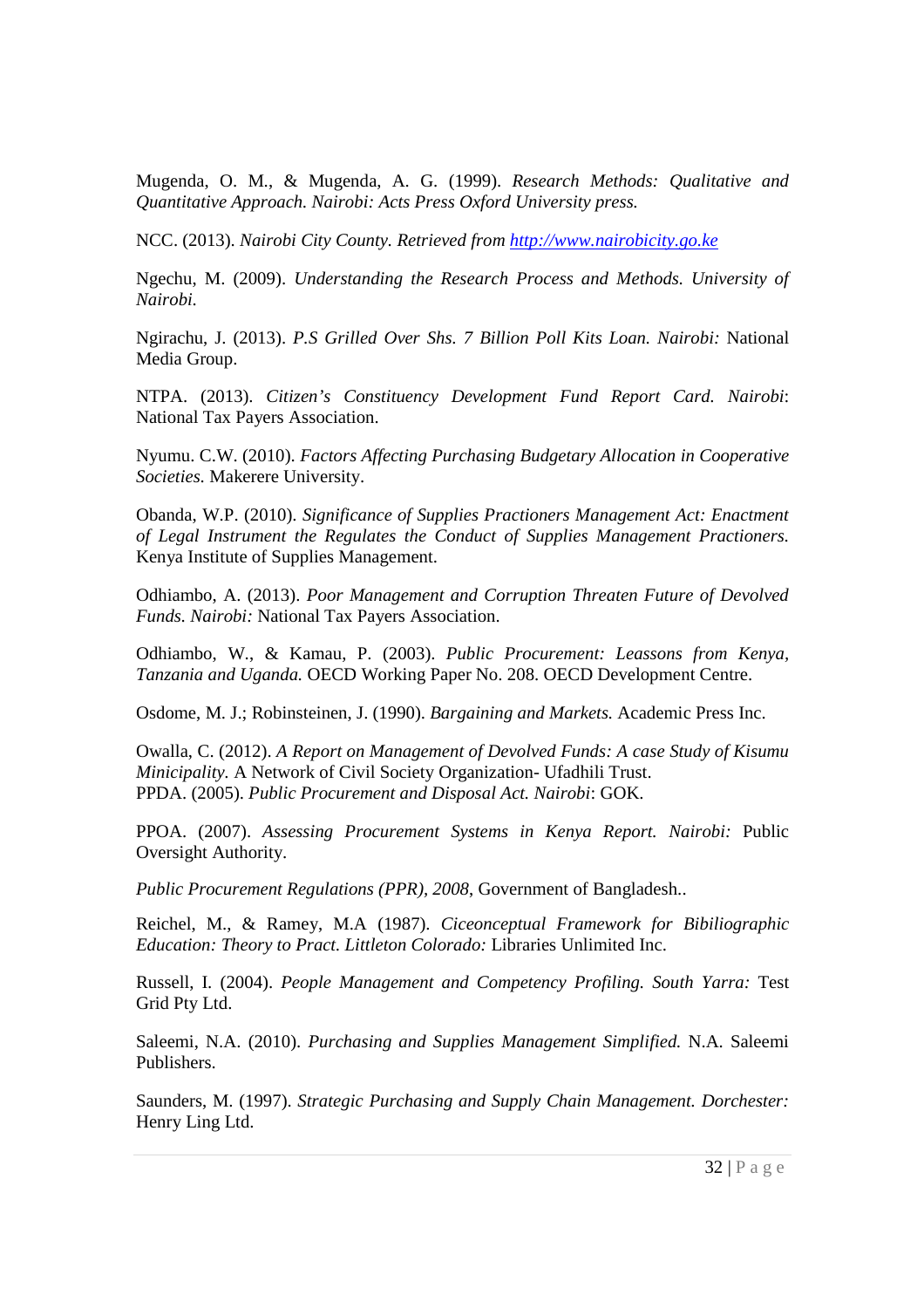Schick, A. (2003). *Theory Debates Applicable to Budgeting. A Handbook on Public Budgetary and Financial Management.* New York, USA.

Scott, W.R (2004). *Institutional Theory*. CA: Encyclopedia Theory Thousand Oak.

Sims, R.R. (1992). The Challenge of Ethical Behavior in Organizations. *Journal of Business Ethics.* 11(7).

Snell. R. (2004). Should we call it an Ethics Program of a Compliance Program? *Journal of Health Care Compliance,* 16(2), 235-249.

State of Victoria. (2008). *Local Government Procurement Best Practice Guideline.* Local Government Victoria, Department of Planning and Community Development, Melbourne.

Thai, K.V. (2004). *Introduction to Public Procurement.* Florida Atlantic University.

The Constitution of Kenya. (2010). *The Constitution of Kenya.* GOK.

The Controller of Budgets. (2013). *National Devolved Funds: A Report by Controller of Budgets.* GOK.

The Scottish Government. (2008). *Public Procurement Reform Programme:* Scottish Procurement Policy Handbook. Edinburgh: Scottish Procurement Directorate. Scottish Government.

Thomoson, K. (2013). *How to Make Ethical Decisions in Management.* Retrieved June 2013, fron eHow Contributor: Http://www.ehow.com

Uhl-Bien, M., Graen, G.B & Scandura, T. A. (2000). *Implications of Leadershipmember Exchange (LMX) for Strategic Human Resource System Relationship as a Social Capital for Competitive Advantage* (Vol. 18).

UN. (2006). *The UN Practioner's Handbook.* November 2006. UN.

Watson, T.J. (2002). *Organizing and Managing Work.* Financial Times Prentice Hall.

Willam, S. (2009). *Operations Management* (10 ed.). McGraw-Hill/Irwin.

Witt, C.E. (1999). Needed: Skills in Warehousing. *Material Handing and Engineering Journal*, 39-42.

Wogube, S.S (2011). *Procurement Planning and Services Delivery in Public Enterprises*. Ma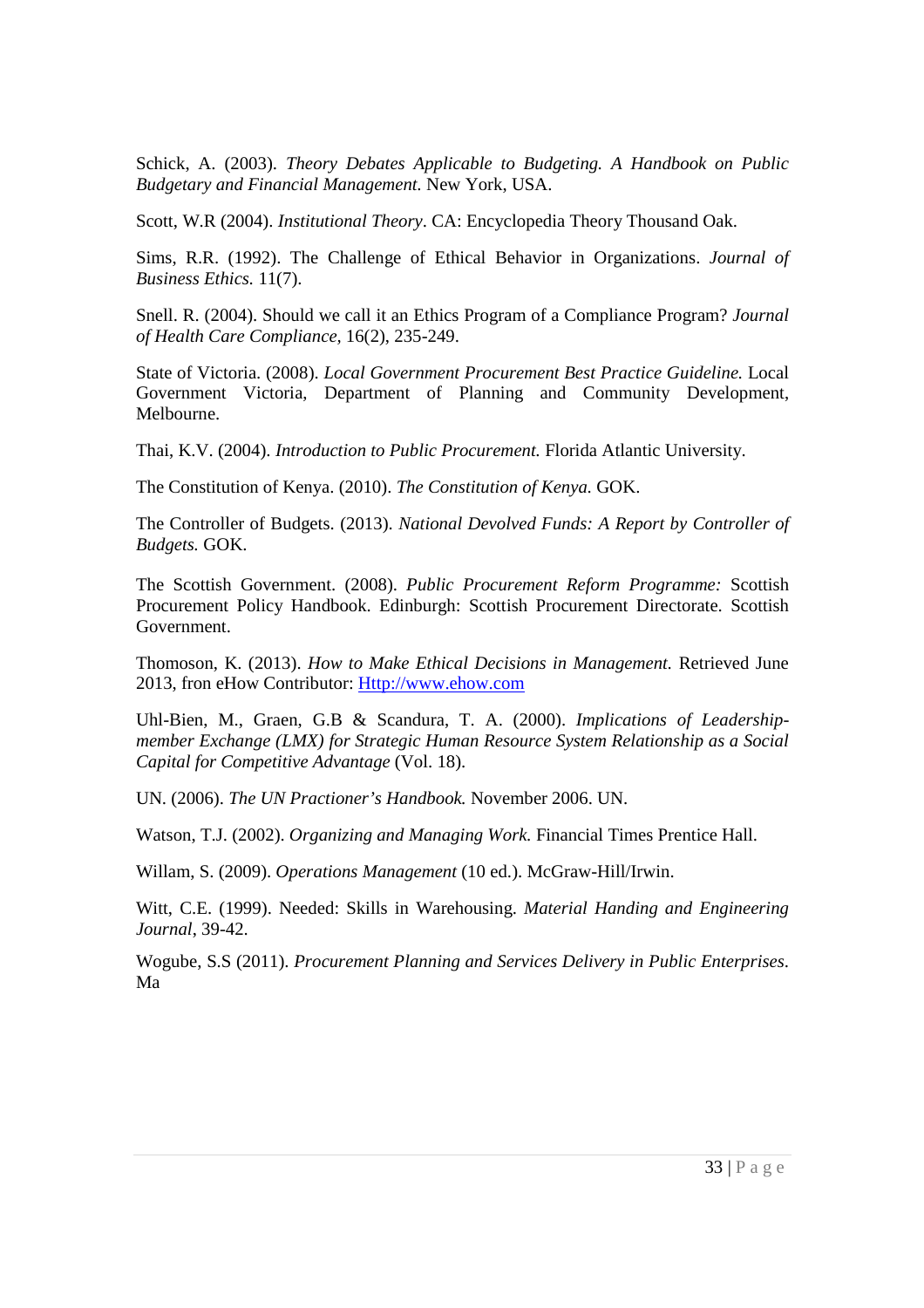## **9. APPENDIX**

#### **Questionnaire**

This questionnaire will be filled by Members, Directors, mid-level and desk level officials and support staff in procurement department of Civil Aviation Authority of Bangladesh.

PART 1:

|                                          | <b>GENERAL DATA</b> (Kindly tick as appropriate) |            |                |             |  |  |  |
|------------------------------------------|--------------------------------------------------|------------|----------------|-------------|--|--|--|
| Gender:                                  |                                                  |            |                |             |  |  |  |
| Female                                   |                                                  | Male       |                |             |  |  |  |
| <b>Education Level:</b>                  |                                                  |            |                |             |  |  |  |
| Secondary                                |                                                  | College    | University     |             |  |  |  |
| Any other-specify                        |                                                  |            |                |             |  |  |  |
| <b>Job:</b> (Kindly tick as appropriate) |                                                  |            |                |             |  |  |  |
| Member                                   | Director                                         |            | Support staff  |             |  |  |  |
| How<br>long                              | have<br>you                                      | in<br>been | current<br>our | office?     |  |  |  |
| $0-2$ years                              | 3-4 years                                        | 5-6 years  | 6-7 years      | 8 and above |  |  |  |

#### **PART II : Procurement Planning**

Have you ever been involved in procurement planning before?

|--|--|

Do you think Procurement planning is important to the Civil Aviation Authority of Bangladesh? Please tick where appropriate.

| Yes | N <sub>o</sub> | Not sure |
|-----|----------------|----------|
|-----|----------------|----------|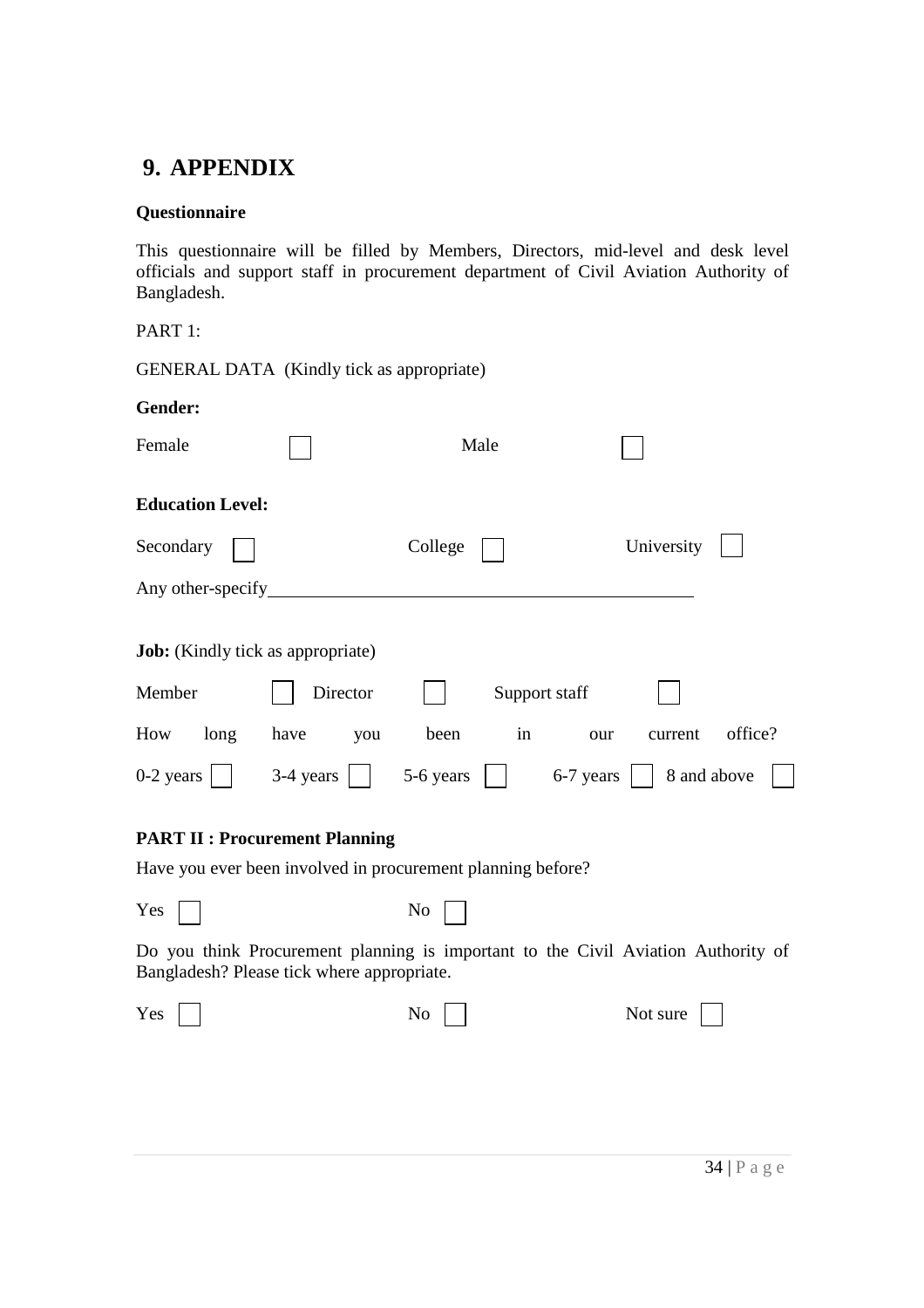Who are involved in procurement planning at the County?

| Only the Members of concerned procurement Department                            |  |
|---------------------------------------------------------------------------------|--|
| Members in all departments                                                      |  |
| Members and Directors in procurement                                            |  |
| All levels in procurement (Members, Directors, Desk officers and Support staff) |  |
| Others stakeholders (please specify)                                            |  |

What is your level of agreement with the following statements that relate to procurement Planning.

#### **Use a scale of 1-5 where 1= Very great extent; 2= Great extent; 3= Moderate extent; 4= Low Extent and 5= Very Low Extent.**

| <b>Statements</b>                                               |  |  |  |  |
|-----------------------------------------------------------------|--|--|--|--|
| Procurement Planning helps in resource allocation.              |  |  |  |  |
| Procurement Planning helps to achieve value for money.          |  |  |  |  |
| Poor procurement plan leads to big budget deficits              |  |  |  |  |
| Procurement planning results into compliance to set procedures. |  |  |  |  |
| Economies of scale are gained by uniting the requirements of    |  |  |  |  |
| different departments.                                          |  |  |  |  |
|                                                                 |  |  |  |  |

#### **PART III: Top Management Support and Procurement planning**

In your opinion, do you think the top management supports procurement planning?

| Yes $\Box$<br>N <sub>o</sub><br>Not sure |
|------------------------------------------|
|------------------------------------------|

What is your level of agreement with the following statements that relate to effect of top management supports procurement planning?

**Use a scale of 1-5 where** Strongly agree=1, Agree=2, Not Sure=3, Disagree=4, and Strongly Disagree=5

| <b>Statements</b>                                                |  |  |  |
|------------------------------------------------------------------|--|--|--|
| Top Management supports procurement planning activities in the   |  |  |  |
| County.                                                          |  |  |  |
| The top management ensures that only competent staff is involved |  |  |  |
| in final procurement planning of the County.                     |  |  |  |
| The top management regards procurement function important to the |  |  |  |
| county government.                                               |  |  |  |

35 | P a g e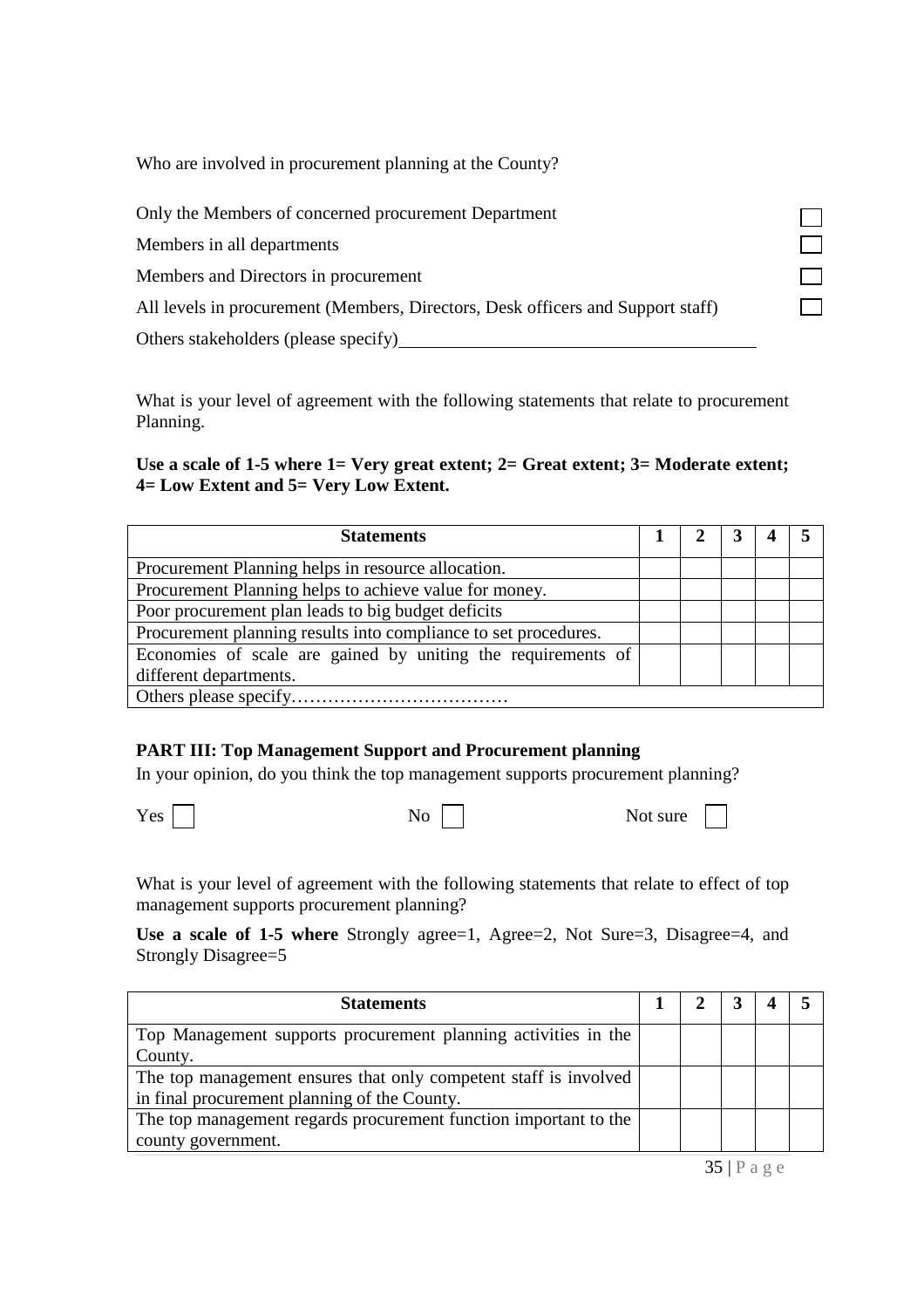| The management ensures that only what is in the master           |  |  |  |  |
|------------------------------------------------------------------|--|--|--|--|
| procurement plan is procured.                                    |  |  |  |  |
| The management ensures that there are policies and procedures in |  |  |  |  |
| place.                                                           |  |  |  |  |
|                                                                  |  |  |  |  |

#### **PART IV: Staff competence and procurement planning**

How often does procurement department staff attend workshops, seminars of short course to improve their knowledge and skills to enhance procurement efficiency?

| <b>Frequently Train</b>                                                                | Rarely Train             | No Training                                                                              |
|----------------------------------------------------------------------------------------|--------------------------|------------------------------------------------------------------------------------------|
| skills and knowledge?                                                                  |                          | Does the organization sponsor procurement staff for training to enable them update their |
| $Yes \mid$                                                                             | No                       |                                                                                          |
| how<br>does the<br>If yes,<br>staff?                                                   | training<br>assist<br>in | improving<br>competence<br>of                                                            |
|                                                                                        |                          |                                                                                          |
|                                                                                        |                          |                                                                                          |
|                                                                                        |                          | To what extend does staff competence affect procurement planning in your organization?   |
|                                                                                        |                          |                                                                                          |
| Do you have the necessary skills and competence needed in procurement planning?<br>Yes | N <sub>o</sub>           |                                                                                          |
|                                                                                        |                          |                                                                                          |
| If yes, specify                                                                        |                          |                                                                                          |
|                                                                                        |                          |                                                                                          |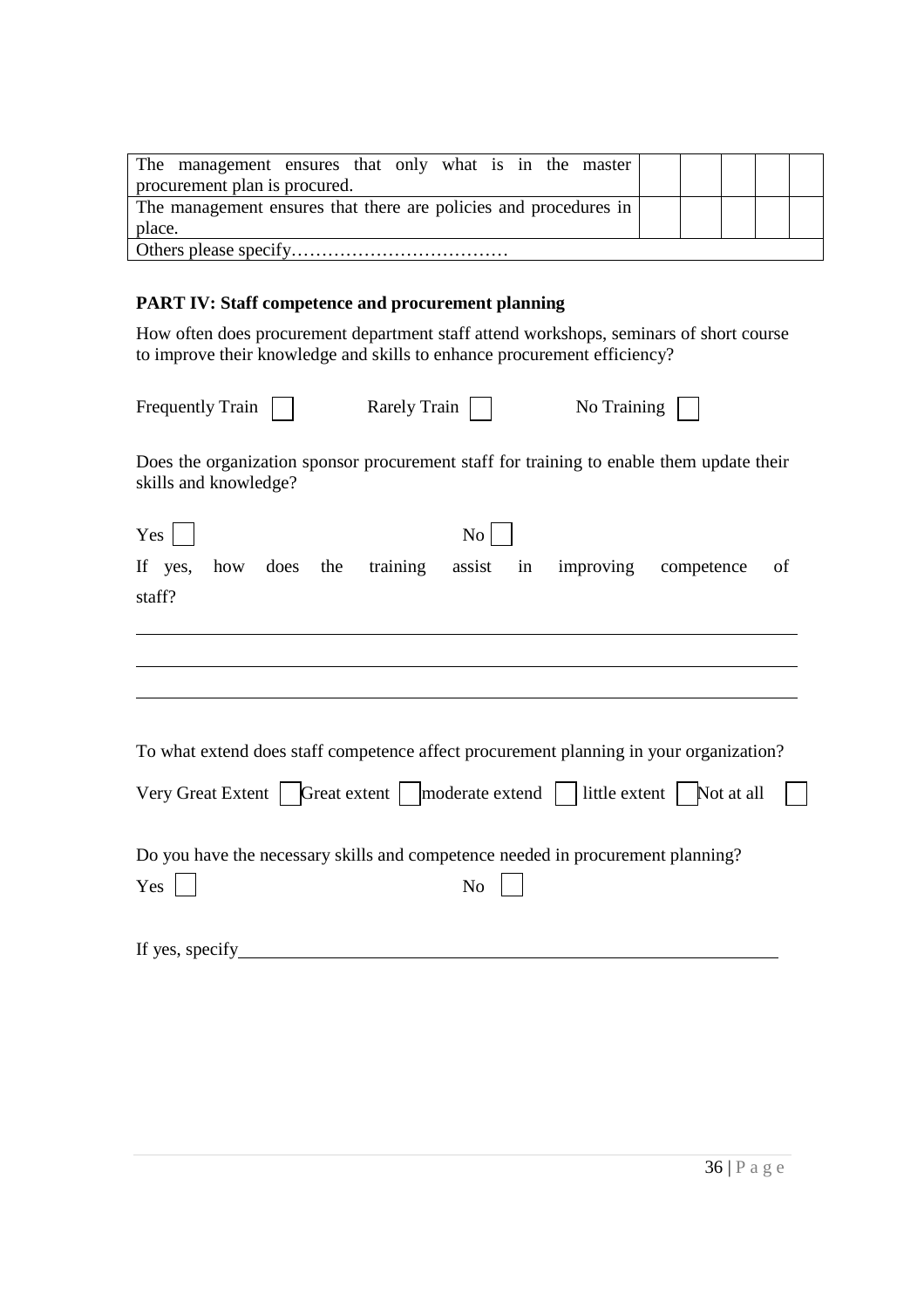What is your level of agreement with the following statements that relate to effect of staff competence on procurement planning? Use a scale of 1-5 where 1= Very great extent; **2= Great extent; 3= Moderate extent; 4= Low Extent and 5= Very Low Extent**.

| <b>Statements</b>                                                |  |  |  |
|------------------------------------------------------------------|--|--|--|
| Staff competence influences in procurement planning.             |  |  |  |
| Lack of staff development affects procurement plan               |  |  |  |
| A challenge of getting experienced staff affects procurement     |  |  |  |
| planning.                                                        |  |  |  |
| The diversity of the work involved in public procurement affects |  |  |  |
| procurement planning.                                            |  |  |  |
| The loss of key competencies affects procurement planning        |  |  |  |

#### **PART V: Information Communication Technology (ICT) Tools and Procurement Planning**

Does the CAAB use ICT tools?

| $Yes \Box$ |  |  | No |
|------------|--|--|----|
|            |  |  |    |

If yes, which one(s).  $\qquad \qquad$ 

Please rate the extent to which the ERP is beneficial to CAAB's procurement plan. Please tick where appropriate.

| Very High | H <sub>1</sub> gh | Moderate | 10W | Very Low |  |
|-----------|-------------------|----------|-----|----------|--|
|-----------|-------------------|----------|-----|----------|--|

What is your level of agreement with the following statements that relate to influence of ICT Tools on procurement planning? Use a scale of 1-5 where 1-5 where: Strongly **agree=1, Agree=2, Not Sure=3, Disagree=5, Strongly Disagree=5** 

| <b>Statements</b>                                                    |  |  |  |  |  |
|----------------------------------------------------------------------|--|--|--|--|--|
| ICT tools assist in decision and policy making.                      |  |  |  |  |  |
| ERP can help the CAAB to integrate all the departments (Human        |  |  |  |  |  |
| Resource, Procurement, Planning, Engineering, Finance etc).          |  |  |  |  |  |
| ERP system primarily supports the management and administration      |  |  |  |  |  |
| of the deployment of resources within the CAAB.                      |  |  |  |  |  |
| ICT tools help to manage work flow management functions              |  |  |  |  |  |
| controlling the numerous process flows that exist in the Enterprise  |  |  |  |  |  |
| Unified data gives you the information integrity required to develop |  |  |  |  |  |
| compliance and procurement management practices.                     |  |  |  |  |  |
|                                                                      |  |  |  |  |  |